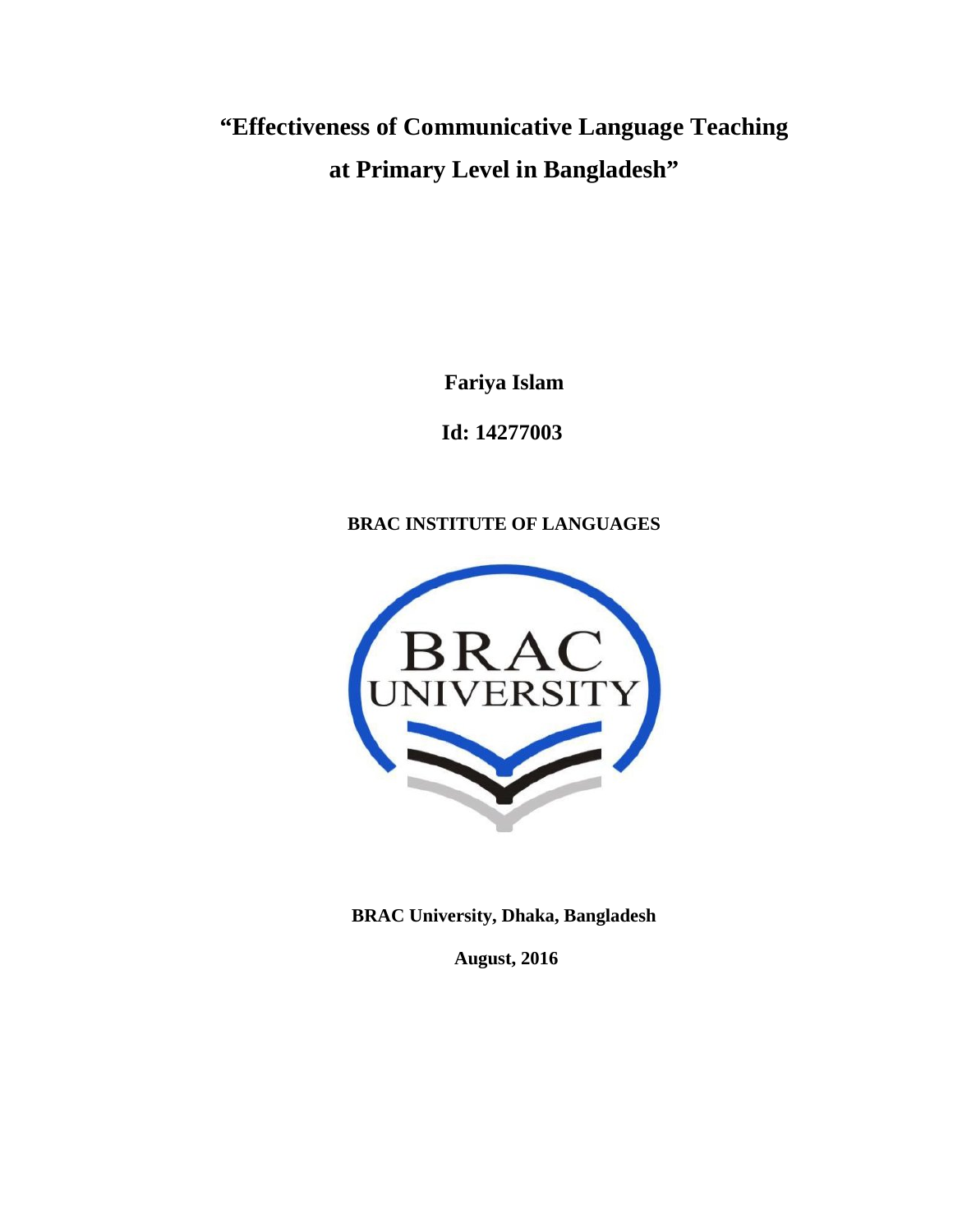# **"Effectiveness of Communicative Language Teaching at Primary Level in Bangladesh"**

Thesis submitted in partial fulfillment of the requirements for the degree of

M.A. in TESOL



# **Submitted By: Fariya Islam**

**ID: 14277003**

**Supervised by**

**Dr. Sayeedur Rahman**

**Academic coordinator, TESOL**

**BRAC University.**

**August, 2016**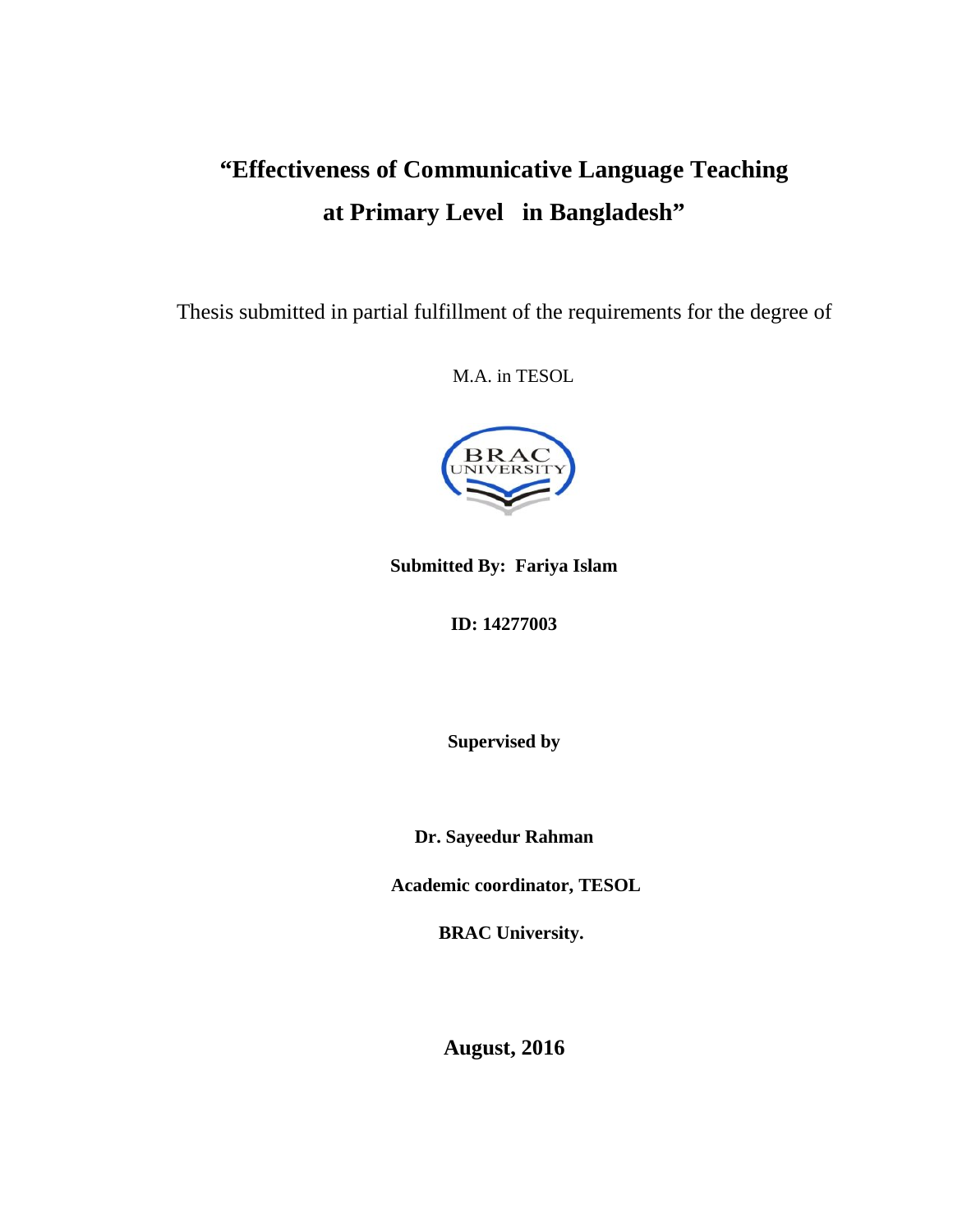# **Abstract**

Due to the importance and necessity to communicate in English many EFL/ESL countries including Bangladesh adopted Communicative Language Teaching (CLT) approach for teaching English. After many years of its launch learners' unsuccessful proficiency level raises the question on its effective implementation. This study attempts to provide a real picture of CLT implementation. It also investigates the factors which challenge the implementation of this teaching approach.

In this qualitative research data was collected through teacher interview, student's group interview and classroom observation.

The findings indicate CLT is not implemented here as it is in the theory. It shows that classrooms are still teacher centered, learners are not engaged enough, and fluency is still out of concern and classroom activities are not communicative.

The implementation has been challenged by several factors included: power of exam, students' English phobia, lack of facilities to support CLT, classroom environment.

The study also provides a range of practical recommendations for the authorities and teachers of primary educational institutions, ministry, educators and policy-makers to further improve implementation of CLT and to help ensure the success in implementing this approach in Bangladesh.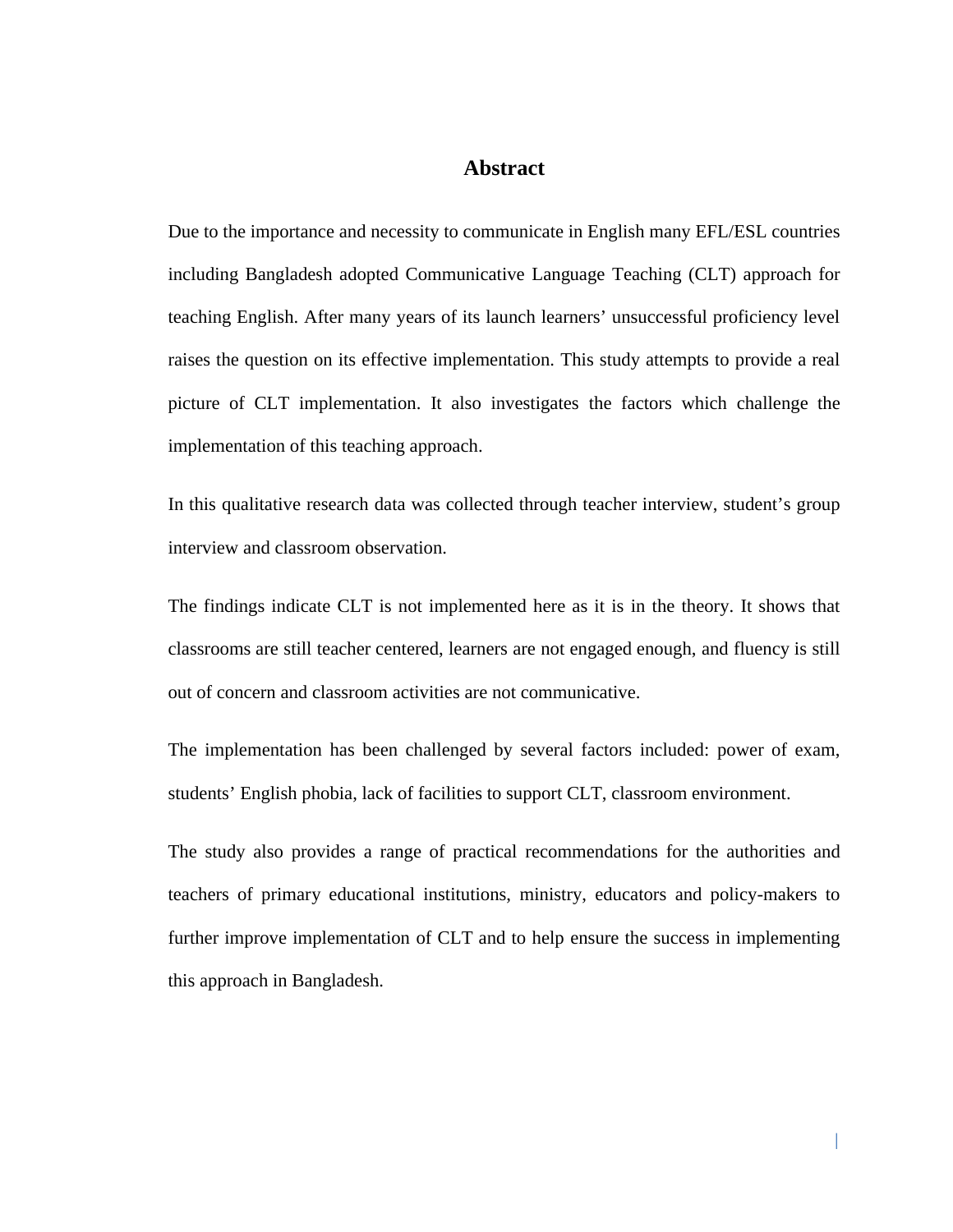# Table of Contents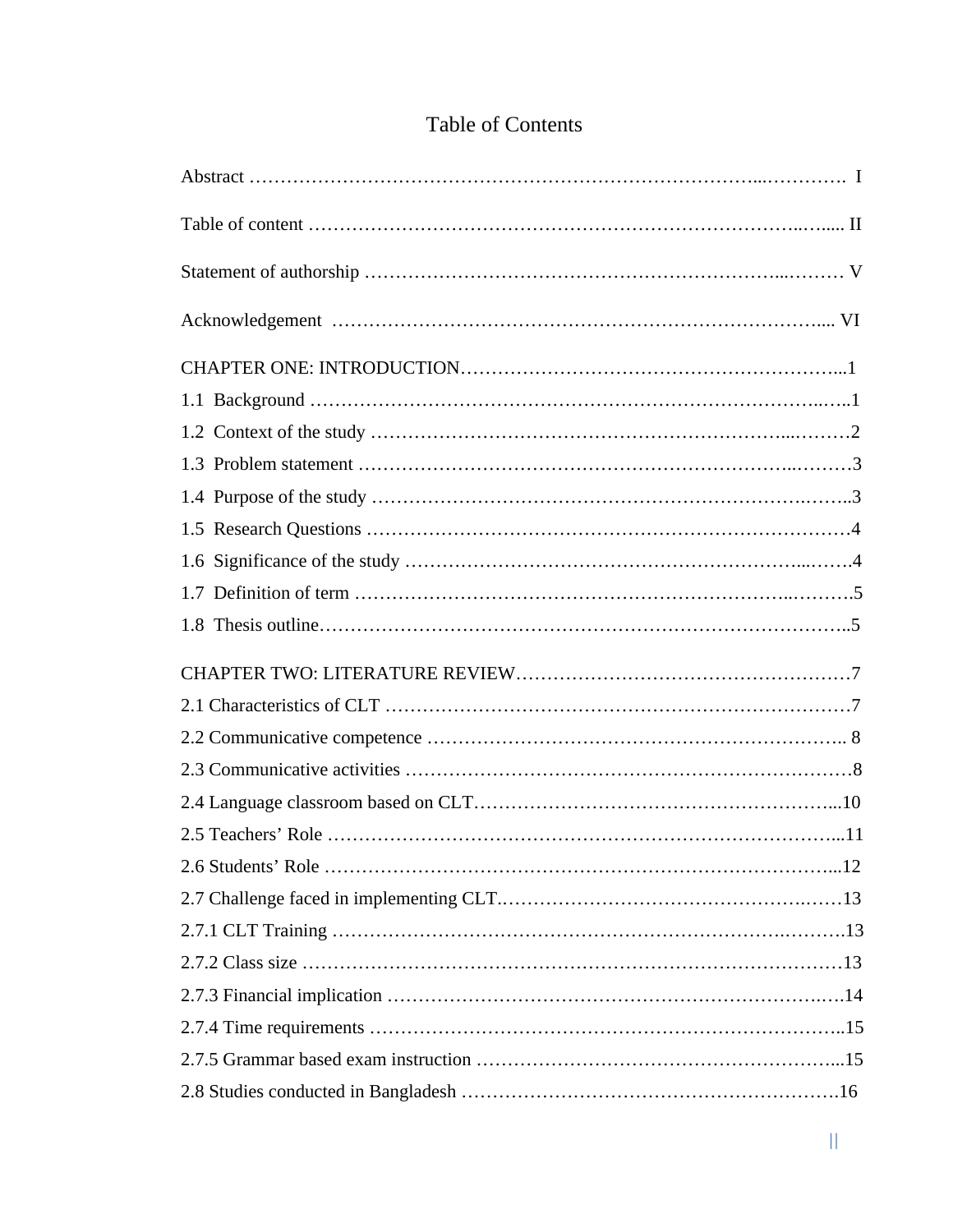| 4.1.2 Results related to challenges that teacher face to implement CLT26 |  |
|--------------------------------------------------------------------------|--|
|                                                                          |  |
|                                                                          |  |
|                                                                          |  |
|                                                                          |  |
|                                                                          |  |
|                                                                          |  |
|                                                                          |  |
|                                                                          |  |
|                                                                          |  |
|                                                                          |  |
|                                                                          |  |
|                                                                          |  |
|                                                                          |  |
|                                                                          |  |
|                                                                          |  |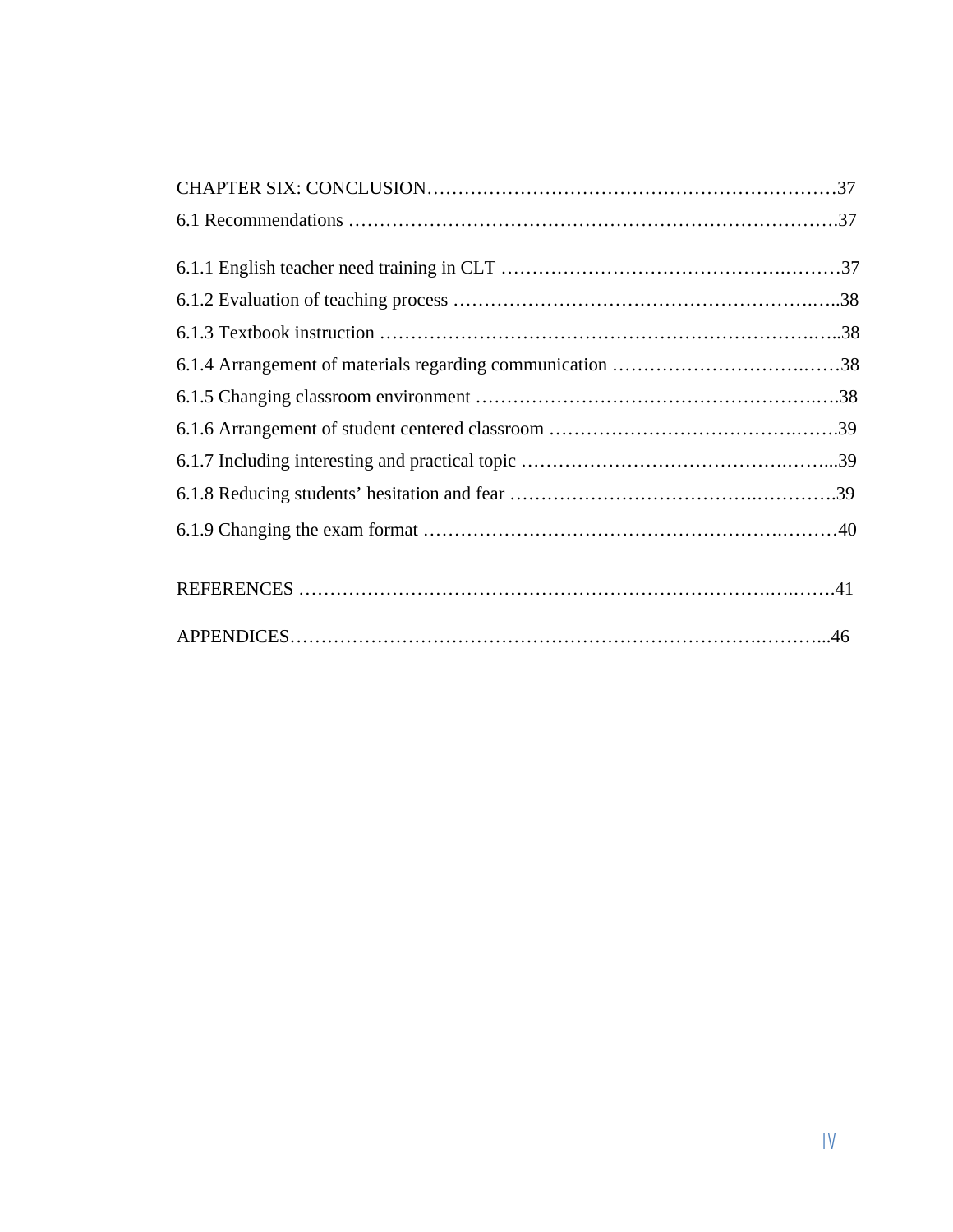# Statement of Authorship

The work contained in this dissertation has not been previously submitted to meet requirements for an award at this or any other higher education institution. To the best of my knowledge and belief, the thesis contains no material previously published or written by another person except where due reference is made.

Signature: \_\_\_\_\_\_\_\_\_\_\_\_\_\_\_\_\_\_\_\_\_\_\_\_\_ Date: \_\_\_\_\_\_\_\_\_\_\_\_\_\_\_\_\_\_\_\_\_\_\_\_\_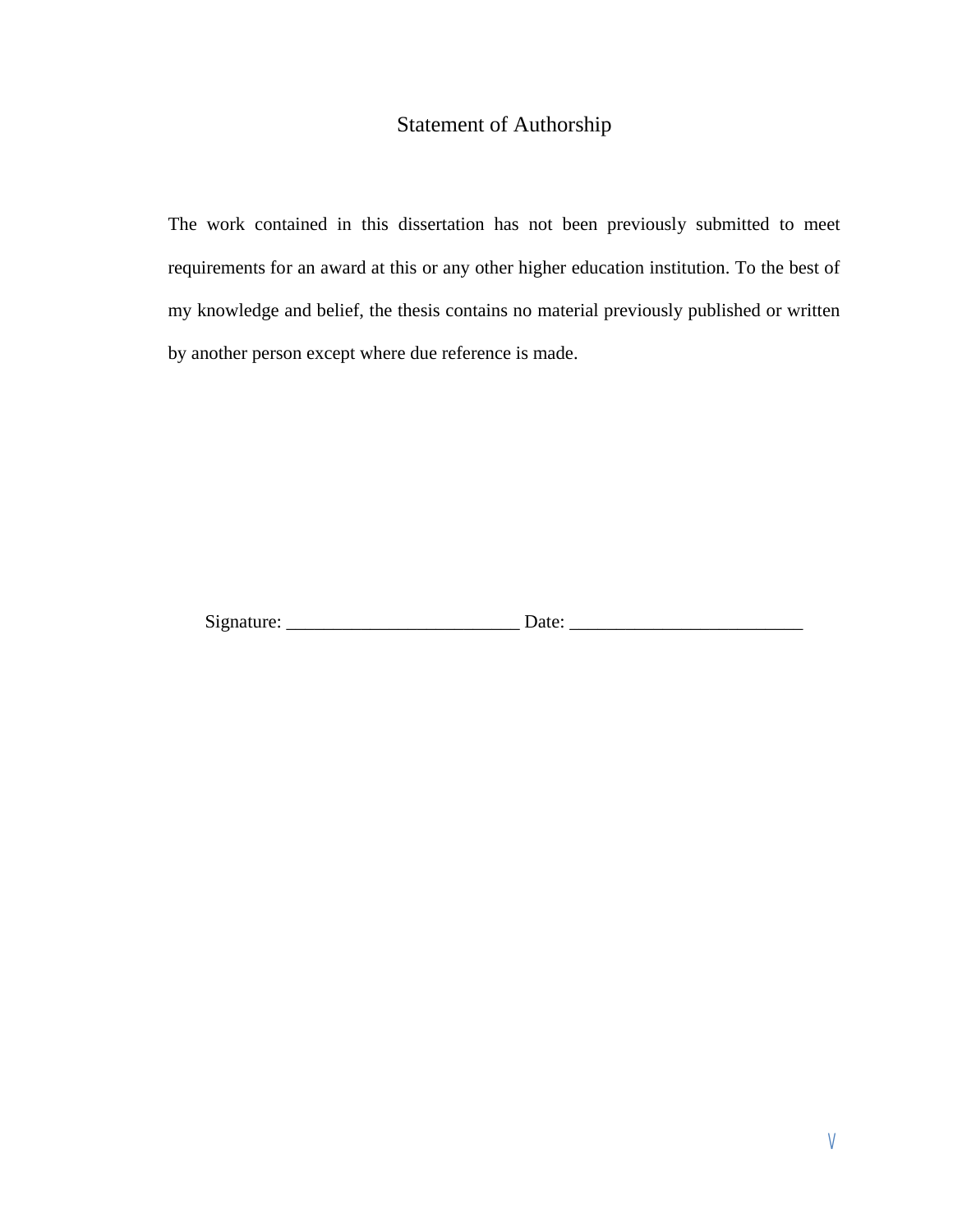# Acknowledgement

My foremost thanks go to Allah for granting me the strength and health to carry out this research. I would like to thank all those whose support and encouragement have made this research possible.

Firstly, I would like to express my profound gratitude to my supervisor Dr. Sayeedur Rahman for his encouragement and guidance throughout the preparation of this thesis. I will forever remain indebted to him.

I wish to express my special gratitude to the students and those teachers who provided the data for this study, and also to the principals of the institutions for allowing me to make my surveys. Without their assistance, it would have difficult for me to do my research properly.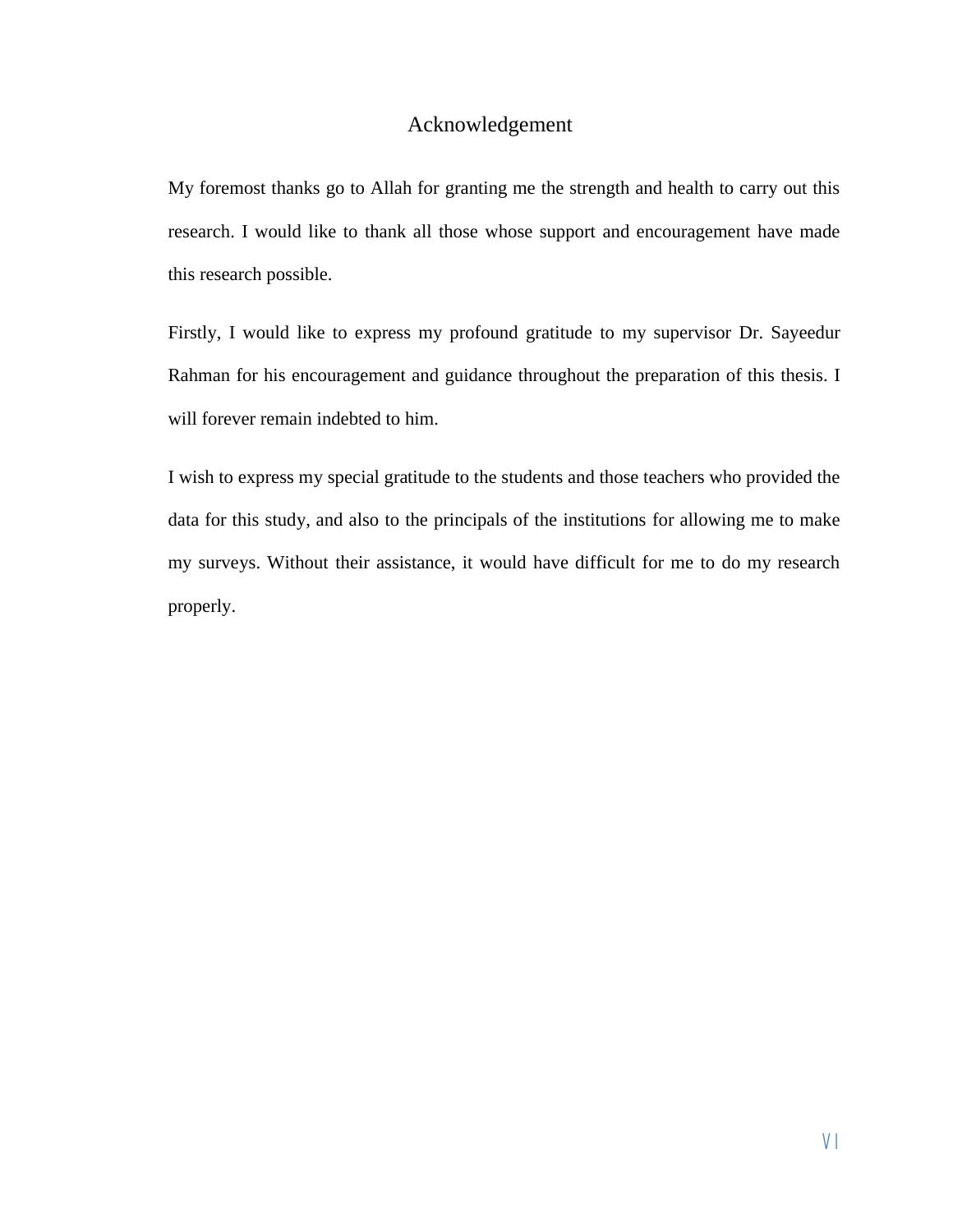# **CHAPTER 1 Introduction**

This study aims to investigate to what extent CLT is implemented in Primary level's classrooms and what are the difficulties or challenges teachers face in implementing it in context of Bangladesh. The first three sections of this chapter outline the background, context of the research and its problem statement. The next sections describe the purpose and significance of the research.

# **1.1 Background**

Communicative Language Teaching (CLT) is the most influential language teaching methodology in the present world. It was originated in 1960s while Audio lingualism in United States and Situational Language Teaching in Britain are questioned by the European educators. They noted the need to focus in language teaching on communicative proficiency rather than mastering linguistic structures (Richard & Rogers, 2001, p.153). Wilkins (1972) showed a learner needs to understand and express rather than describe the core of language through traditional concepts of grammar and vocabulary. At the same time Dell Hymes (1972) first coined the term 'communicative competence' which referred 'aspects of our competence that enables us to convey and interpret massages and to negotiate meanings interpersonally within specific contexts' (as cited in Brown, 2007, p.246). Such observations contributed to a shift in the field in late 1970s and early 1980s from a linguistic structure-centered approach to a Communicative approach or simply Communicative Language Teaching (Widdows, 1990). Due to the needs of international communication in the early 1990s the CLT approach was adopted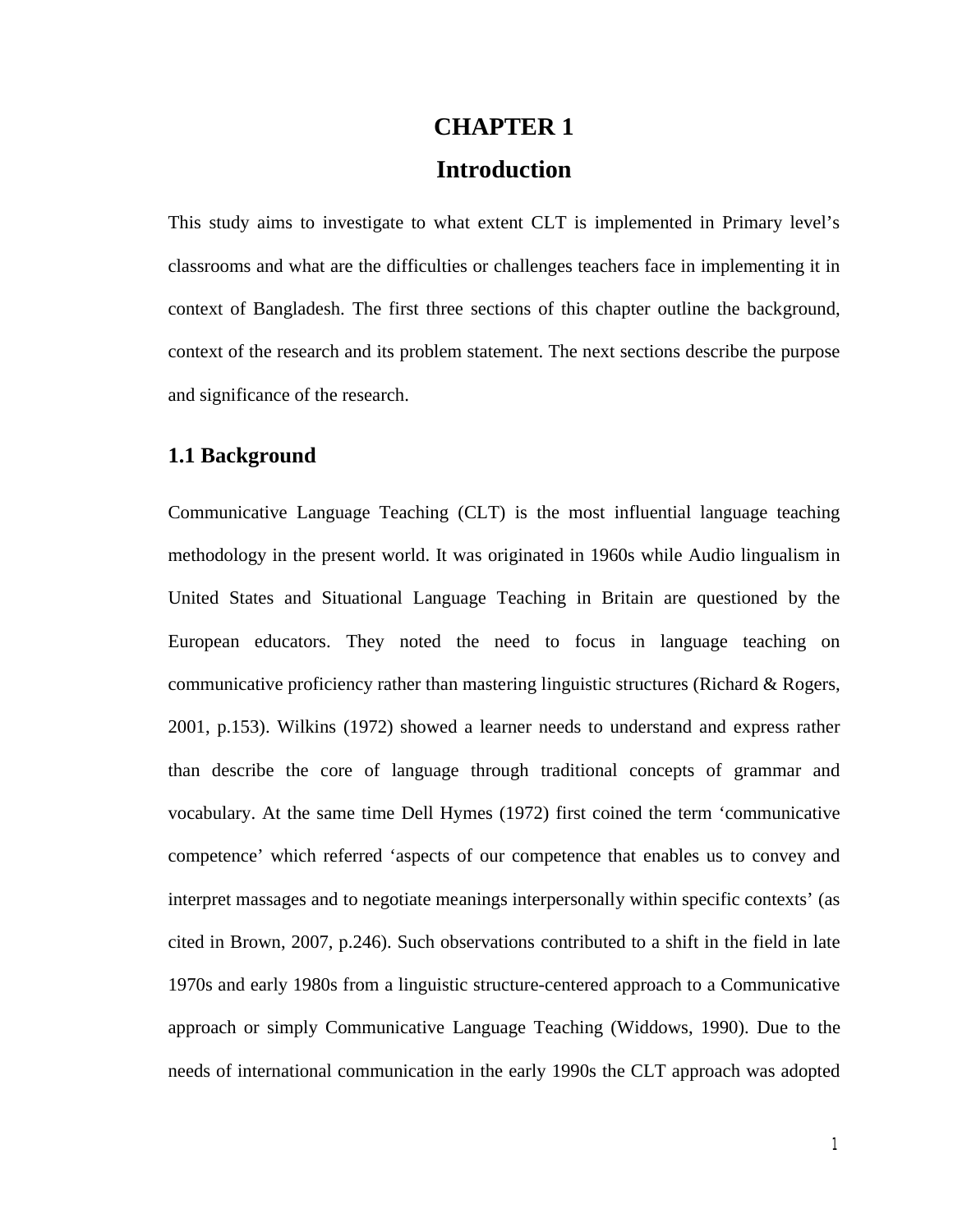in many countries like Bangladesh where English is learnt and spoken as a foreign language.

With a hope to enable students to use English in their practical life, Ministry of Education (MOE) introduced Communicative Language Teaching (CLT) in Primary, Secondary and Tertiary level of Bangladesh in 1997 replacing traditional Grammar Translation (GT) method. MOE authorized National Curriculum and Textbook Board (NCTB) for preparing English teaching and learning curriculum, syllabus, materials based on CLT approach.

## **1.2 Context of the study**

In Bangladesh CLT is a 'buzzword' now which roams in and around English classrooms, with English teachers, ELT professionals, both government and NGO teacher training sectors, in English departments of both public and private universities according to Dr. Aria Rahman. The reason behind it is that the worldwide popularity of CLT as successful language teaching method. Our primary curriculum suggests CLT approach so that students should get enough opportunities for practicing four basic skills of languagelistening, speaking, reading and writing.

The objectives of English curriculum in primary schools are-

- Understand simple commands/instructions/request in English and carry them out.
- Speak and understand simple English according to their age level.
- Read and comprehend text books according to their level.
- Write alphabets, words, numbers, simple sentences, passages, paragraphs, informal letter according to their level.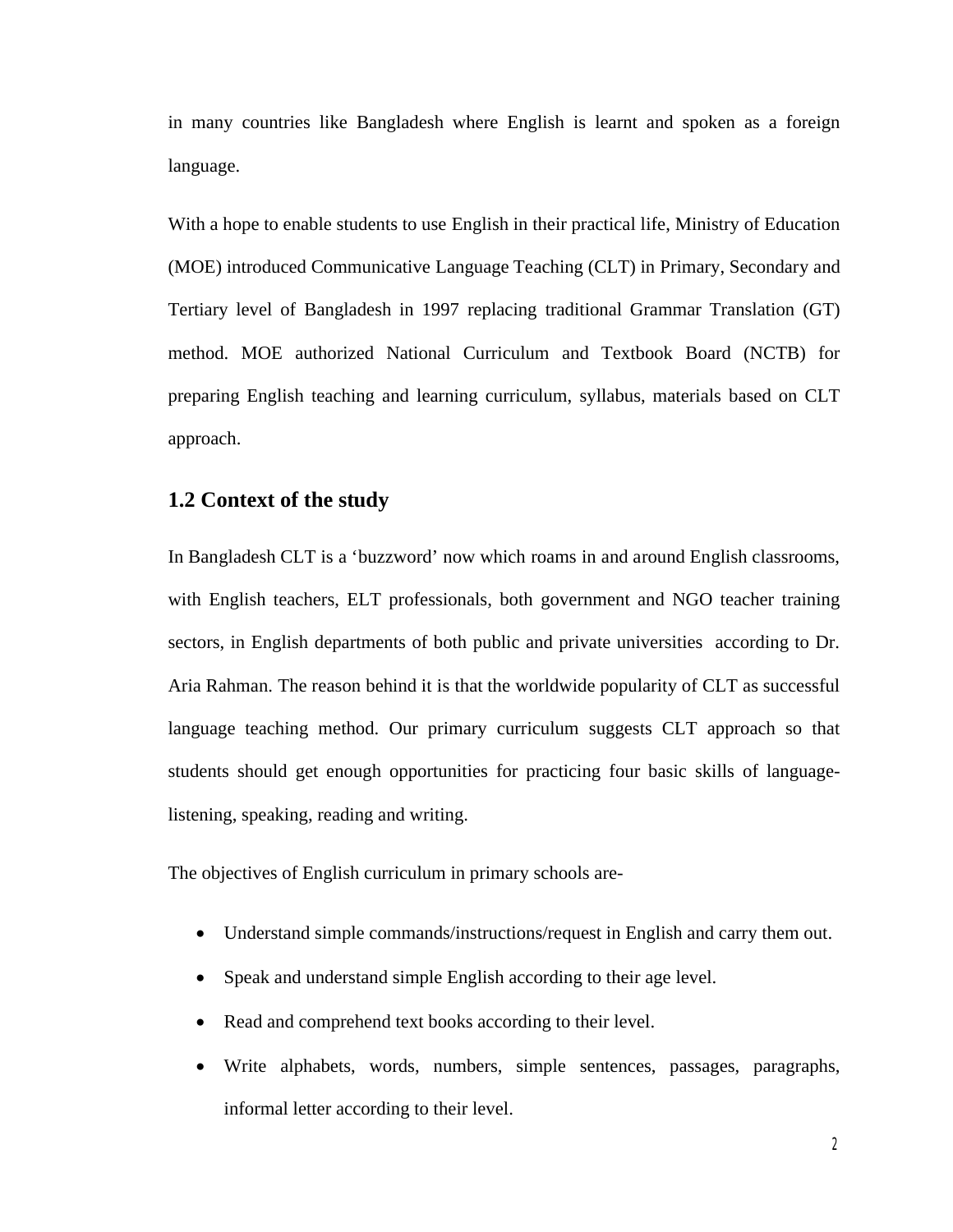However, most of the students of primary level are unable to attain the above mentioned competencies. Because the curriculum is not implemented properly in the real classrooms.

# **1.3 Problem statement**

After passing many years in Bangladesh how much change CLT has brought to the learners to use English in real life that remains a big question. The situation points to effective implementation of CLT in classrooms.

Though it is believed that educational institutions are trying to follow the CLT method to teach the students communication in English, the reality may be different. Most of the private institutions seem to work for earning profit. The authorities of both private and government institutions do not know how CLT is implemented in their institutions, whether there is any need to bring change in the implementation. They do not concern how learners learn English and how far they are successful in real communication.

So I want to investigate how CLT is implemented in the classrooms and what are the obstacles behind the implementation. I have worked with Primary level because it is the root level for teaching and learning English in Bangladesh. But still it is under negligence.

### **1.4 Purpose of the study**

The objective of the study is to investigate how far CLT is implemented by looking at its principles, teacher-student roles and activities practiced in the classroom. Moreover this study figures out the difficulties in implementing it at Primary level's classroom.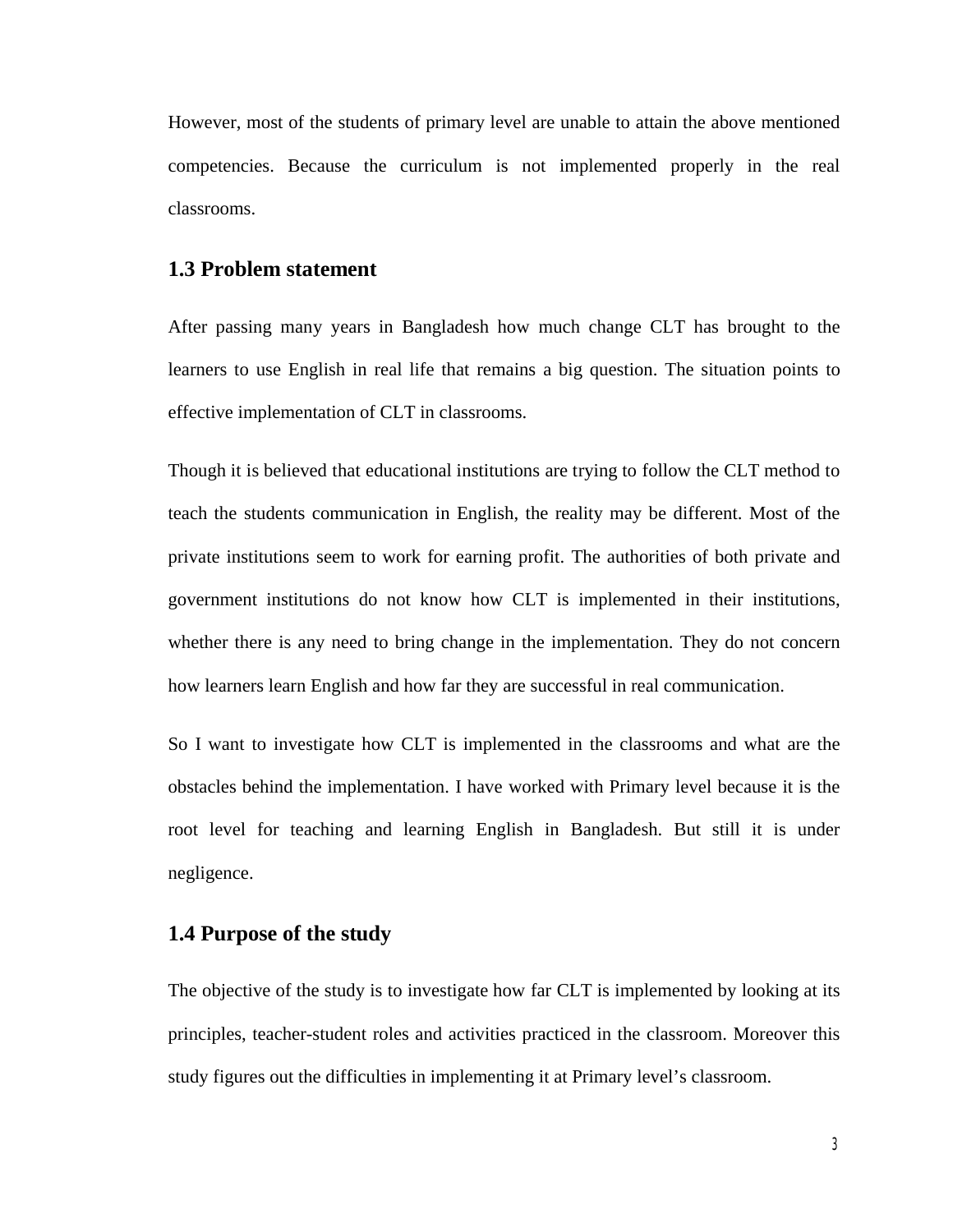#### **1.5 Research Questions**

To explore my answers, I have designed the following research questions:

- 1. To what extent CLT is implemented in classrooms of primary level?
- 2. What are the challenges that teachers face in implementing CLT in classrooms of primary level?

# **1.6 Significance of the study**

The Ministry of Education (MOE) and National Curriculum and Textbook Board (NCTB) introduced CLT expecting that students would achieve mastery of English. But after completing 12 years learning of formal English most of students are not able to use English outside the educational boundary. Under this circumstance the realities of classroom practices are needed to be exposed. This study exposes the real scenario of primary level's classrooms whether CLT is implemented there or not.

The result of the study will place a significant emphasize on teachers and students. They will able to understand that the purpose of teaching and learning English is not only passing the examinations but also using it in real life. Teachers will concern about their teaching methodologies and practices in class. Students will be motivated for learning English effectively.

It is also expected to draw the attention of Ministry of Primary and Mass Education (MOPME) to formulate policy, evaluate and execute plans and National Academy for Primary Education (NAPE) to provide proper training to primary English teachers and conducting valuable research in case of implementing CLT and overcoming the obstacles in primary level's classrooms. Guardians will also be conscious to look after their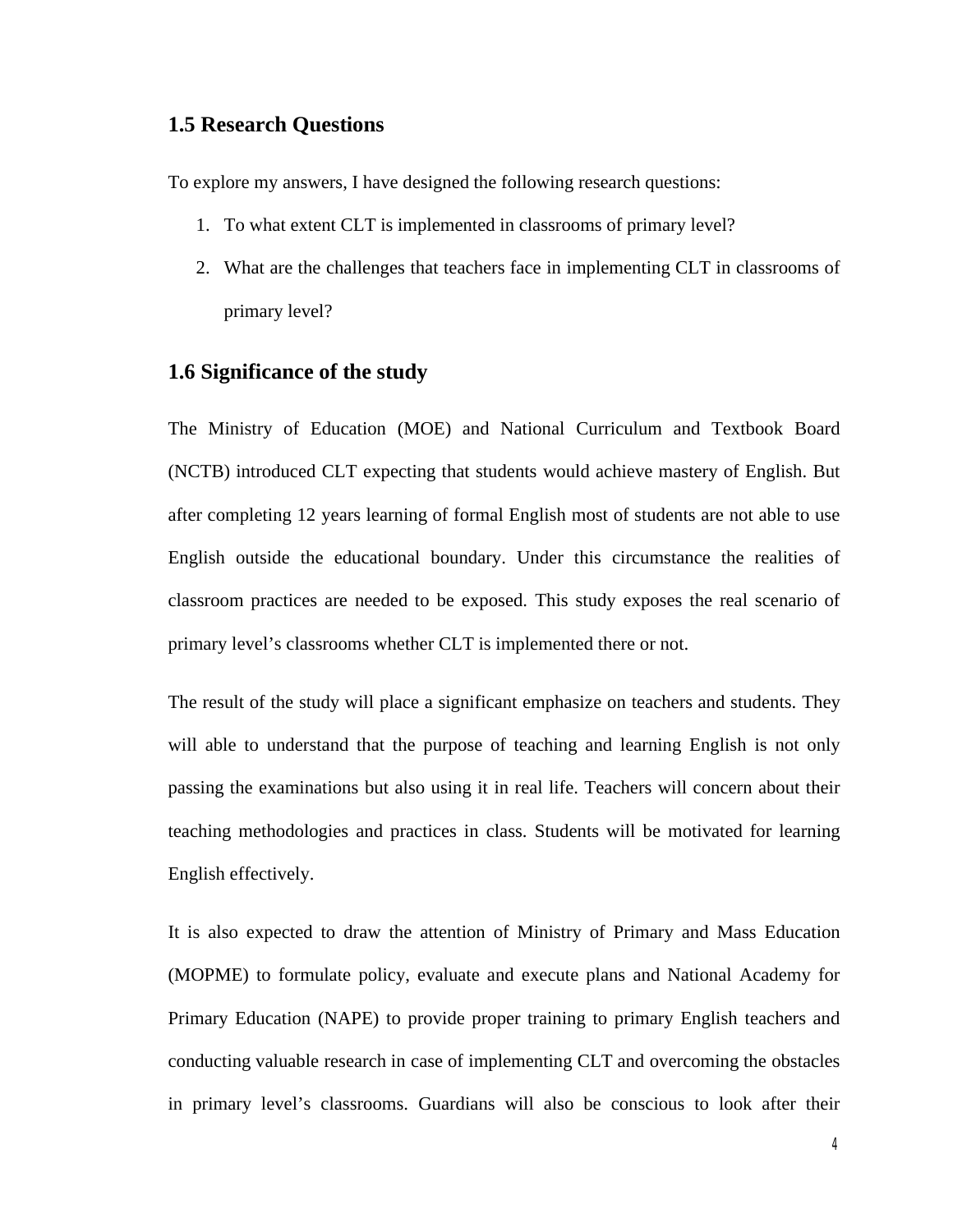children and will be careful about how their children learn English language from the institutions.

# **1.7 Definition of term**

Communicative Language Teaching (CLT) is an approach to the teaching of second and foreign languages that emphasizes interaction as both the means and the ultimate goal of learning a language. It is also referred to as 'communicative approach to the teaching of foreign languages' or simply 'communicative approach'. (Wikipedia, 2016)

CLT is a set of principles about teaching including recommendations about method and syllabus where the focus is on meaningful communication not structure. In this approach students are given tasks to accomplish using language instead of studying the language. (glossary/communicative approach)

The Communicative approach aims at developing procedures for the teaching of the four skills that acknowledge the interdependence of language and communication. It aims to make students communicatively competent. (Richards & Rodgers, 1986)

## **1.8 Thesis Outline**

The thesis consists of the following chapters:

*Chapter One* provides a brief outlines about the research, including the background of the topic, the specific research problem, and associated research questions and objectives of the study and lastly, the significance of the research.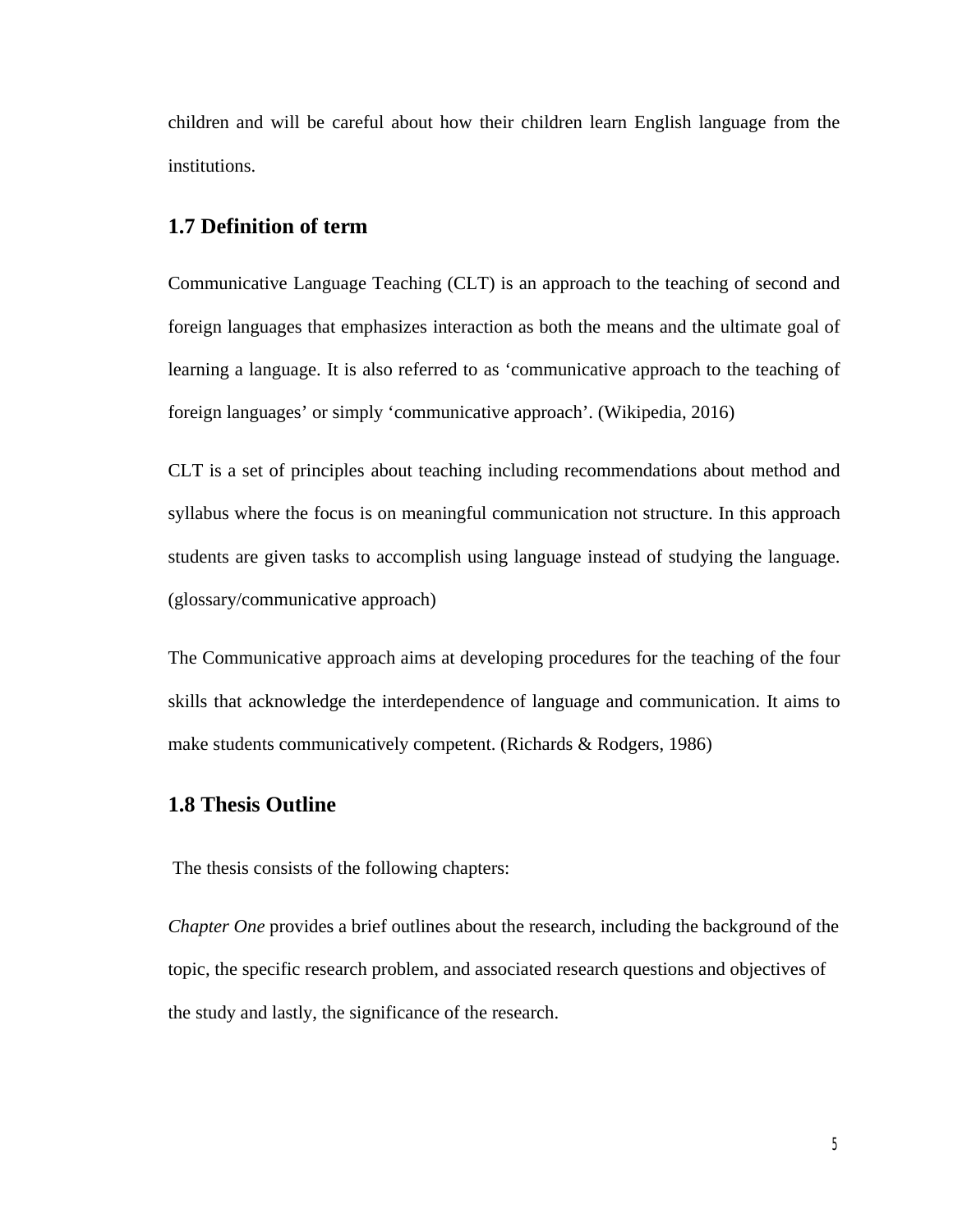*Chapter Two* critically reviews a wide range of literature around the topic of communicative English teaching such as the definition, the characteristics and the principles of communicative language teaching, and the issues around the CLT in Bangladesh.

*Chapter Three* discusses and justifies an overview of the methodology that has underpinned this study. It details the subsequent research design and data collection methods and how they ensure the validity, and reliability of the findings. It then provides details of key issues around how the data were collected and analyzed. It also discusses the ethical issues in this study and points out the limitations of this study.

*Chapter Four* presents the data results and findings of this study from in-depth interviews with ten teachers who teach English in primary level in Bangla medium schools in Bangladesh, from group interviews with students and from class observations. The data results and findings are organized according to the themes identified.

*Chapter Five* analyzes the findings from the previous chapter and compares these key findings with the documented expectation from the literature review in relation to the research questions that guided this thesis.

*Chapter Six* provides conclusion of the whole study with several recommendations which are made with the hope that communicative English teaching will be improved in institutions in future.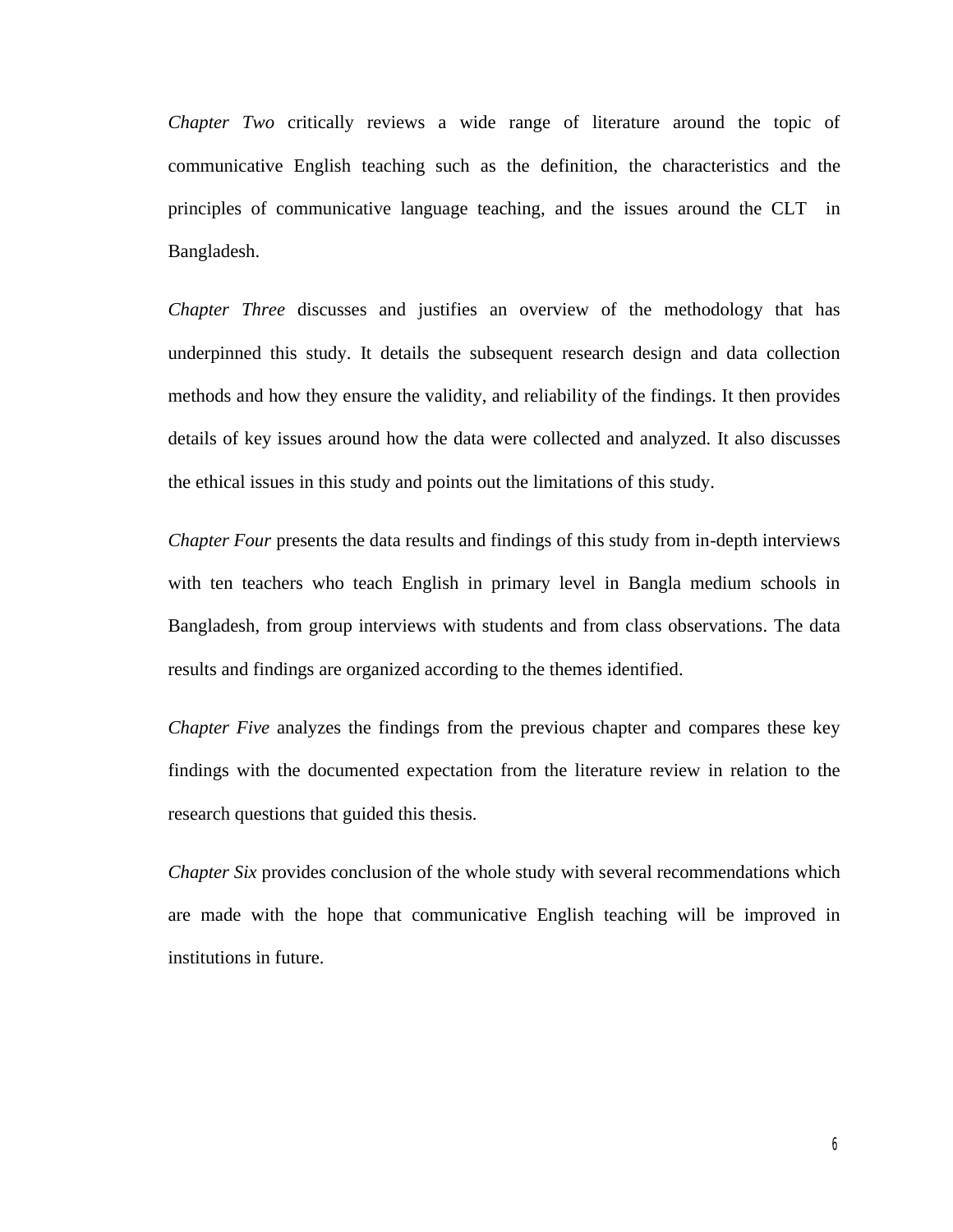# **CHAPTER 2**

# **Literature Review**

Communicative Language Teaching is successful in western context but it is failed to get desired outcomes in EFL/ESL context like ours. Though new syllabus and textbook were designed to implement CLT, some key concepts like its principles, teacher-student role, and classroom activities are still out of concern. In this chapter I am going to discuss those key elements of my study.

## **2.1 Characteristics of CLT:**

At the level of language theory, Communicative Language Teaching has a rich, if somewhat eclectic, theoretical base. Larsen-Freeman (2000), Brown (2001), Richards (2006) describe more or less similar key principles of CLT. These are as follows-

- Classroom goals are focused on communicative competence. The target language is a vehicle for communication not only the object of study.
- Language techniques are designed to engage learners to use the language for meaningful purposes.
- Fluency may have to take on more importance than accuracy in order to keep the learners engaged in language use. Accuracy can be judged not in abstract but in context.
- Students have to use language productively and receptively as these are needed in authentic communication.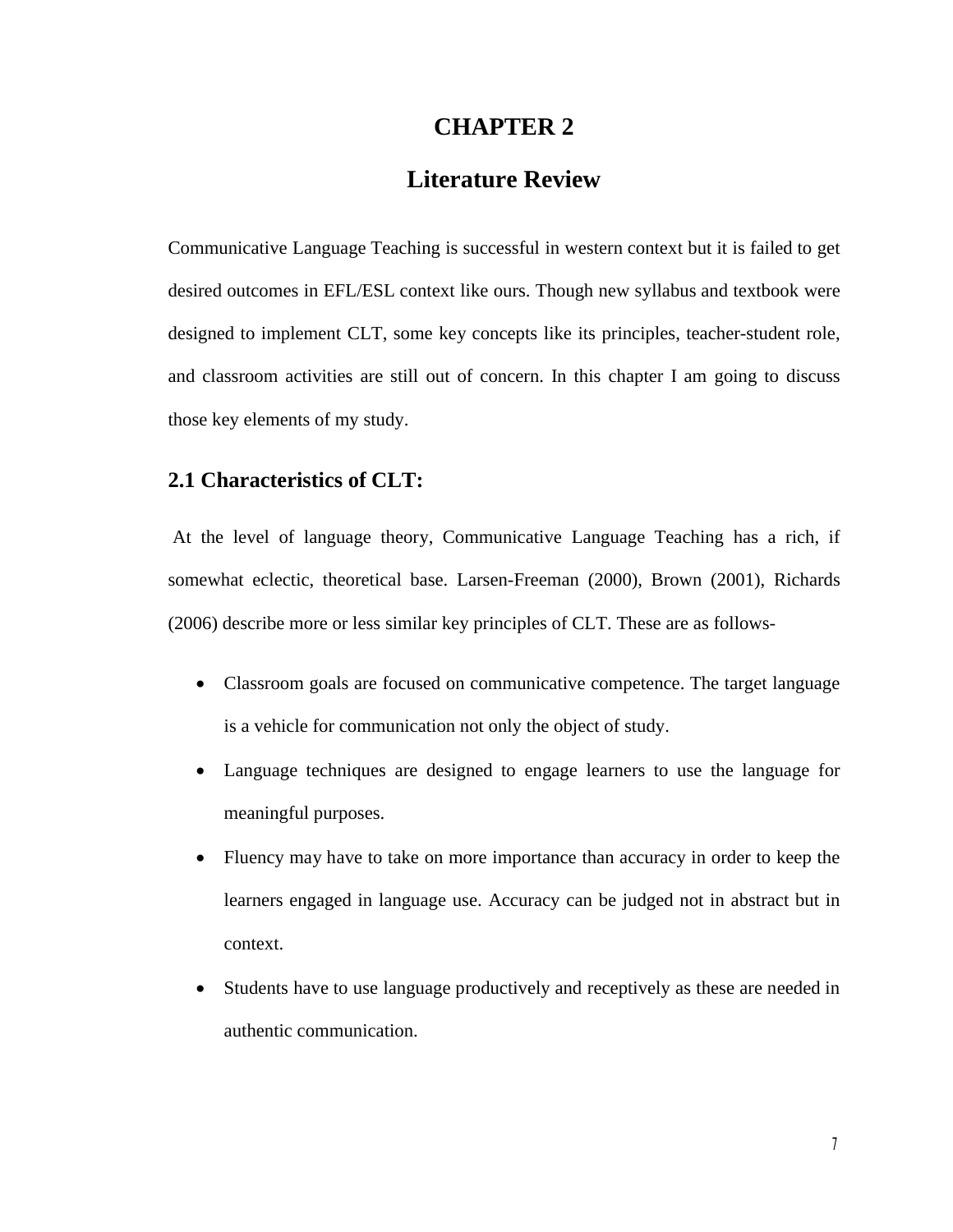- Students should be given opportunities to be coached on strategies for how to improve their comprehension, their learning style and process.
- The teacher acts as a facilitator in setting up communicative activities and as an advisor or guide during the activities. Students are therefore encouraged to construct meaning through genuine linguistic interaction with others.

## **2.2 Communicative competence:**

Communicative competence helps a learner acquire the ability not only to apply the grammatical rules of a language in order to form grammatically correct sentence with the way of its use. Communicative competence includes:

- Knowledge of grammar and vocabulary of the language.
- Knowledge of how a conversation has to start and stop with different people in different situation.
- ∑ Knowing how to use and respond to different types of *Speech Acts* such as requests, apologies, thanks and invitations.
- ∑ Knowing how to use language perfectly. (Richards, Platt, Weber, 1985,p.49)

## **2.3 Communicative activities:**

There are two kinds of communicative activities. They are: pre-communicative activities and communicative activities. Through pre-communicative activities, the teacher isolates specific elements of knowledge or skills which compose communicative ability, and provides the learners with opportunities to practice them separately. The learners exercise some parts of skills rather than practicing the total skills. The learners learn different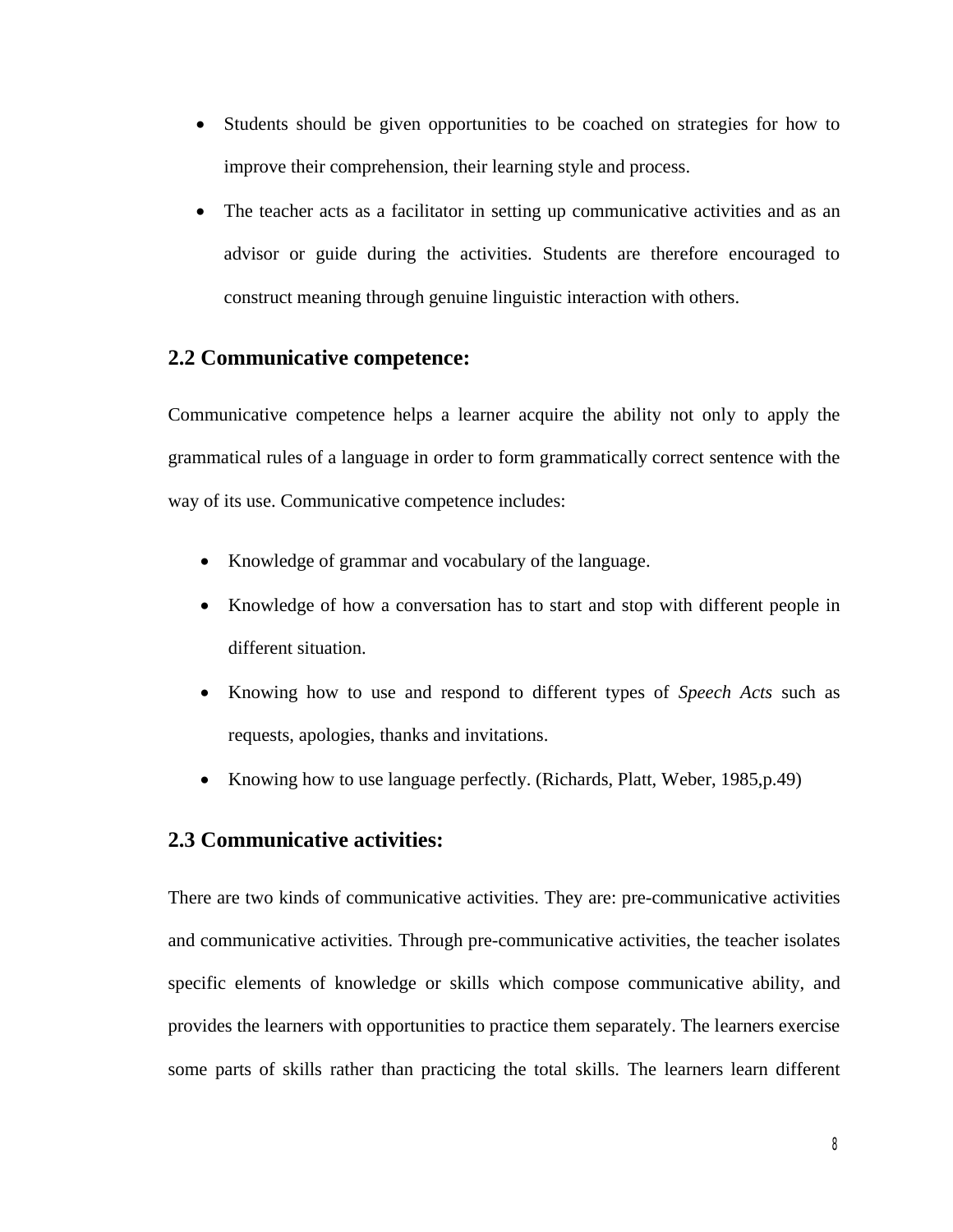structures of target language through pre-communicative activities. For example, the learners must produce the correct form of simple past. Then the learners learn to relate structure to communicative function. These activities give importance to not only the structures but also the meanings. After that the learners learn to relate language to specific meanings. Question-and-answer activity based on the classroom situation is a part of situational language teaching.

In communicative activities, the learners have to activate and integrate their precommunicative knowledge and skills in order to use them for the communication of meaning. Then they practice the total skills of communication. In functional communicative activities, the learners are placed in a situation where they must perform a task by communication as best they can; with whatever resources they have available. The criterion for success is practical: how effectively the task is performed. In social interaction activities, on the other hand, the learners are also encouraged to take account of the social context in which communication takes place. They are required to go beyond what is necessary for simply `getting the meaning across', in order to develop greater social acceptability in the language they use. At first a learner gathers grammatical accuracy and later he produces speech which is socially appropriate to specify situations and relationship.

(Ferdous, 2009)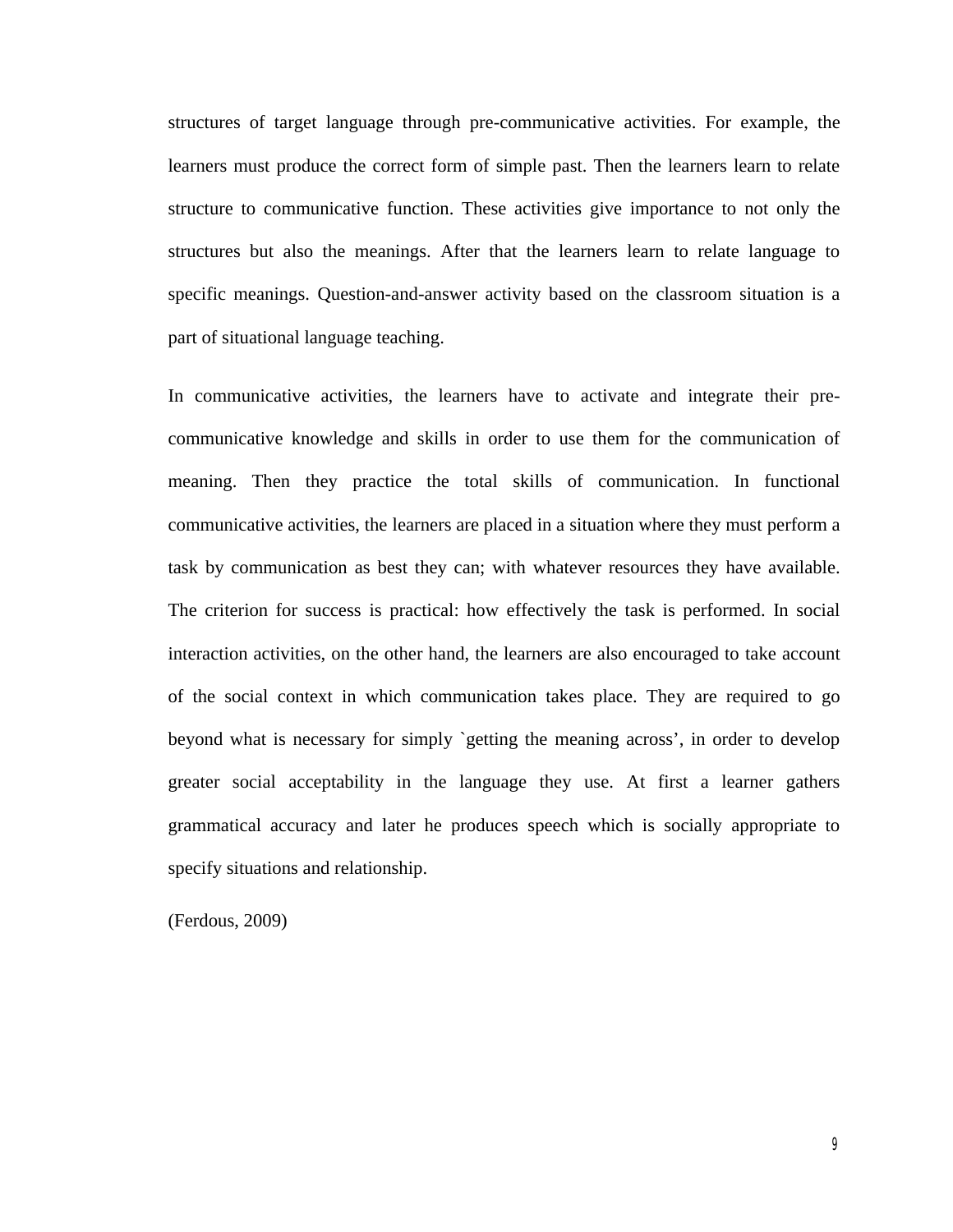This methodological framework can be represented diagrammatically as follows:



## **Communicative Activities**

(Richards and Rodgers 2001,p.171)

# **2.4 Language Classroom Based on CLT:**

According to Brown (2001) students are the members of a team and should be able to see one another, to talk to one another (in English) and should not make to feel like they just walked into a military formation. An ideal arrangement of a classroom promotes interaction, involves arranging the desks in a semicircle. This type of arrangement is most feasible in getting students involved in acquire communication competence in English Language students need to participant in different activities.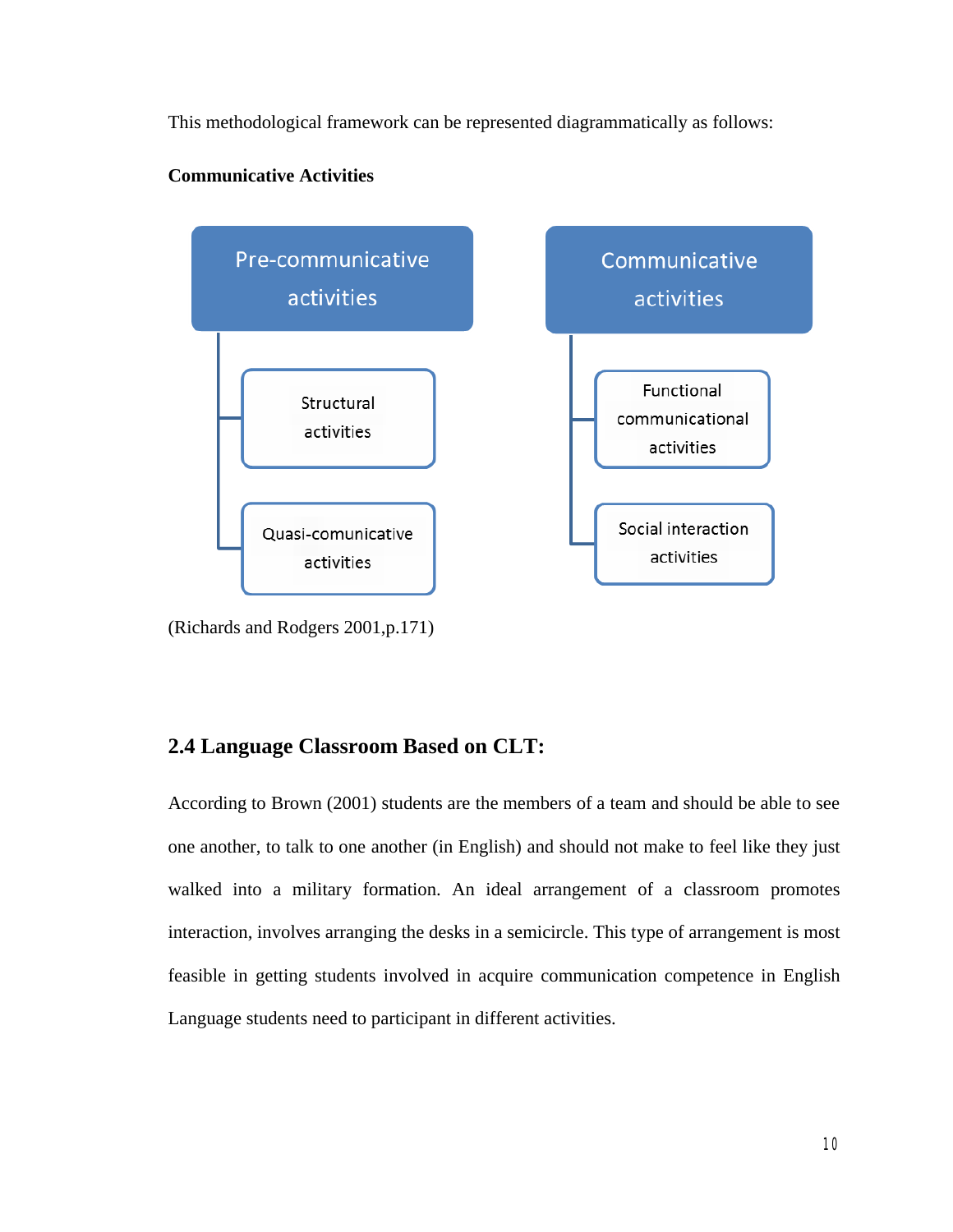Richards (2006) highlights some "activities for students in learning language focusing on fluency:

- They reflect natural use of language.
- They focus on achieving communication.
- They require meaningful use of language.
- They require the of communication strategies.
- They produce language that may not be predictable
- They seek to link language use to context." (Ozsevik, 2010, p.41)

# **2.5 Teachers' Role**

In CLT classroom teacher has to play dimensional role. She/he has to know when it is high time to play which role. Breen and Candlin (1980, p.99) describe teacher's roles as follows-

- Facilitator- who facilitate the communication process in the classroom.
- Independent participant- He/she has to participate within the learning- teaching group.
- Resource- He/she organizes the resources of the activities or can acting the role of resource being helpful and by giving information to students.
- Researcher- He/she is a learner or researcher with much to contribute in terms of appropriate knowledge and activities, actual and observed experience of the nature of learning and organizational capacities.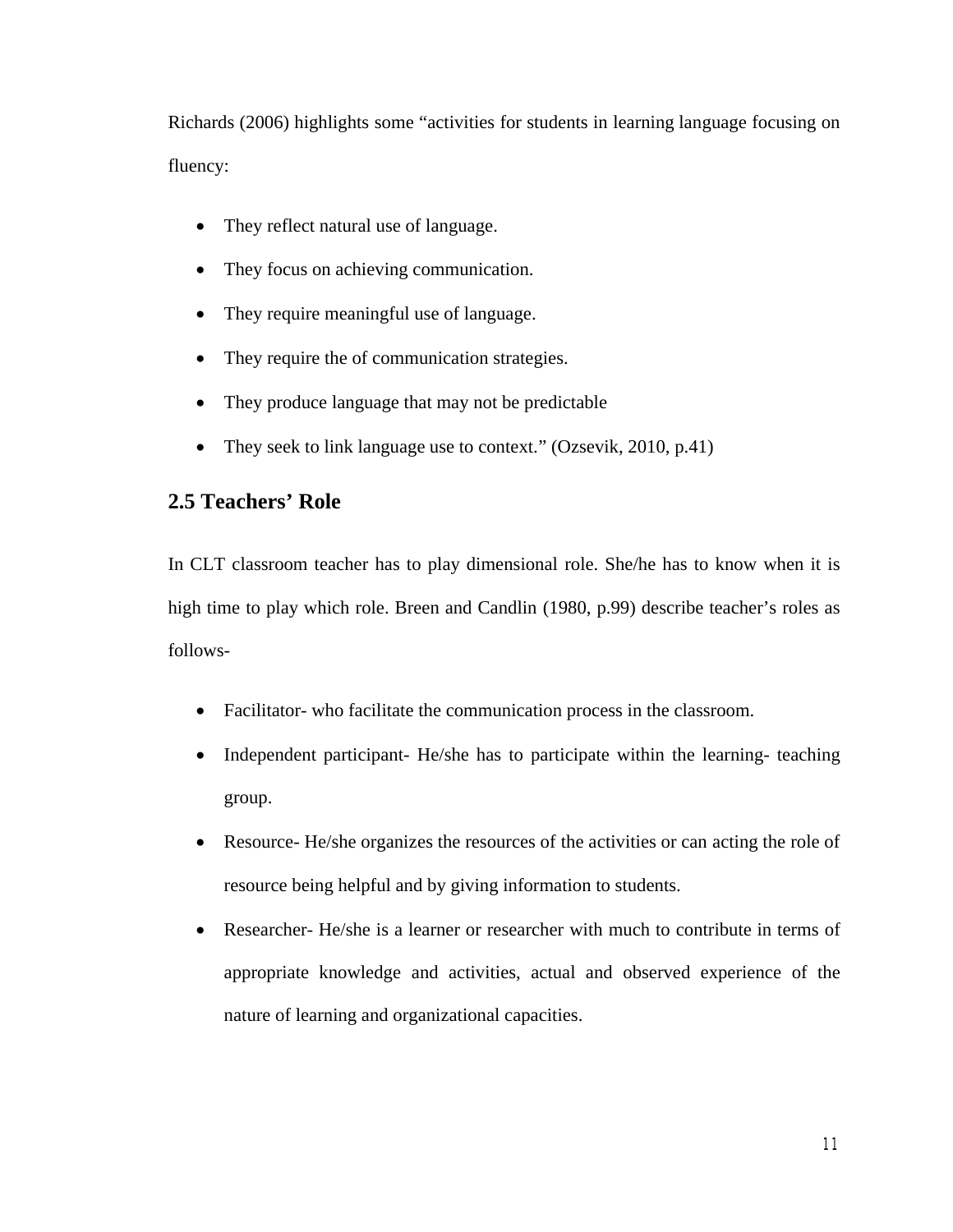Other roles of teacher are-

- Monitor- During the activities teacher needs to monitor students' performance and to give feedback if necessary.
- Counselor- As a counselor teacher "is expected to exemplify an effective communicator seeking maximize the meshing of speaker intention, hearer interpretation through the use of paraphrase, confirmation and feedback." ( Richards & Rogers, 1986; 2001)

# **2.6 Students' Role**

The emphasis in CLT leads the students to different roles in classroom. These can be mentioned in following terms-

- Negotiators for meaning: The learner as negotiator between the self, the learning process and the objective of learning emerges from and interacts with the role of joint negotiator within the group and within the classroom procedures and activities which the group undertaken. (Breen and Candlin, 1980, p.110)
- Communicators: They need to communicate with each other and share their opinions in the class.
- Discoverers: They have to discover how to improve their learning. (Nunan, 1991)
- Contributors of knowledge and information: the implication for is that learner should contribute as much as he gains and thereby learn in an independent way. (Breen and Candlin, 1980, p.110)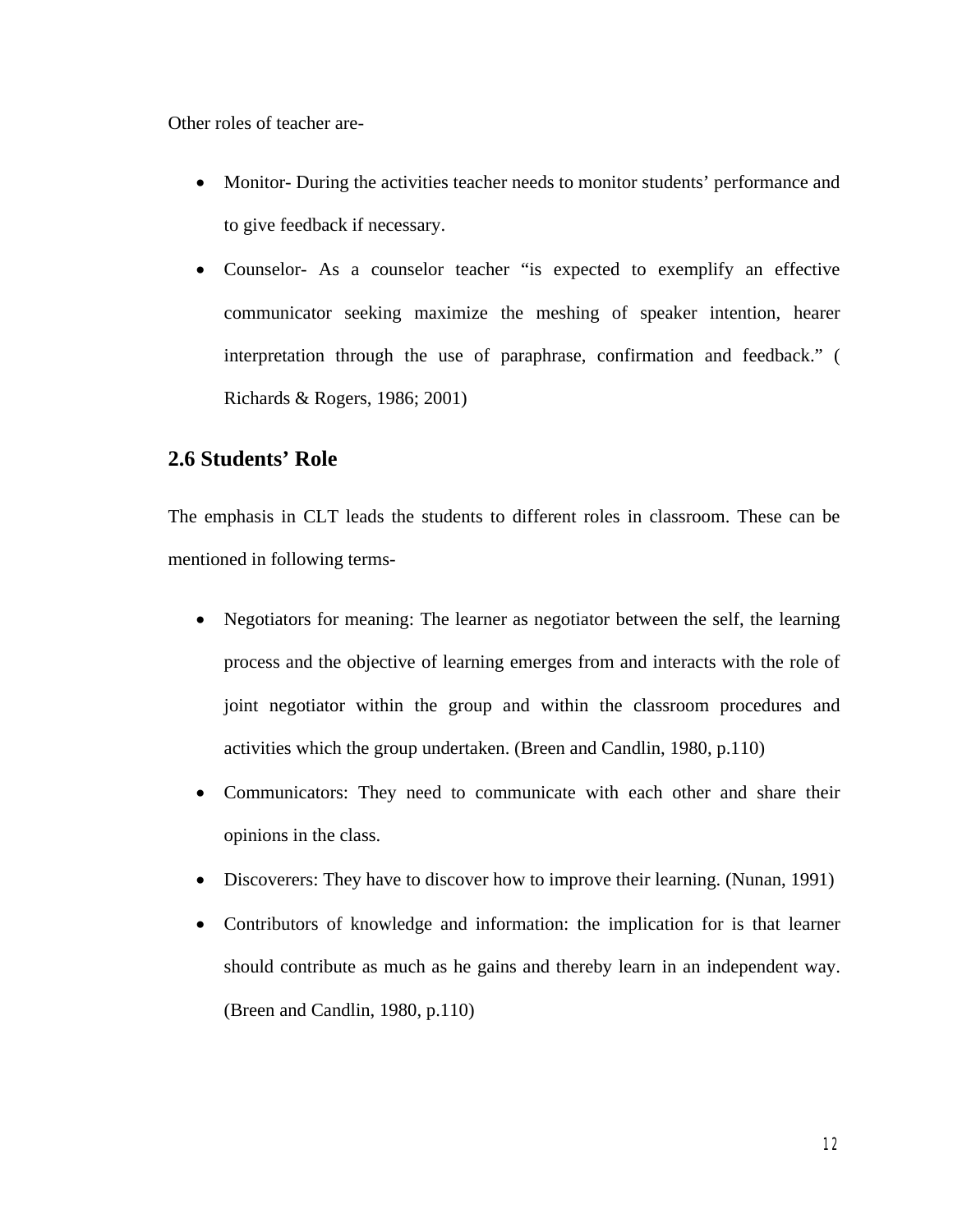#### **2.7 Challenges faced in implementing CLT**

#### **2.7.1 CLT training:**

Among the various difficulties, the teachers' teaching inability is the one most related to classroom teaching effectively. So the most important thing is that educational administrators should do the teachers training (Liao, 2000). Many teachers in EFL settings should have in-service training particularly in CLT which might improve the teachers' methodologies of teaching ( Liao, 2000; Karim, 2004). However, there is a lack of CLT training for EFL teachers which might be one of the barriers in adopting CLT in the EFL classroom teaching and learning. As some research projects found that lack of training in CLT was identified as a major difficulty in adopting CLT (Liao, 2000; Karim, 2004). In relation to this, Gamal and Debra (2001) supported that most teachers in their study identified lack of CLT training as a barrier to successful implementation of CLT which is posing a problem in practicing communicative language teaching in EFL settings. In Bangladesh, teachers lack professional development in order to improve their English proficiency and teaching skills. This causes teachers in the department to lack confidence to motivate their students to participate in CLT based activities.

#### **2.7.2 Class size:**

The EFL classrooms are often not well-equipped or convenient with a lack of resources to support CLT activities and the classroom may also be inconvenient due to the large number of students and immovable desks and chairs which hinders the maximum students' participation and successful implementation of communicative activities like role-play, group-work and games. Class size can make the implementation of CLT difficult in an EFL setting . In addition, many language teachers hold a negative view on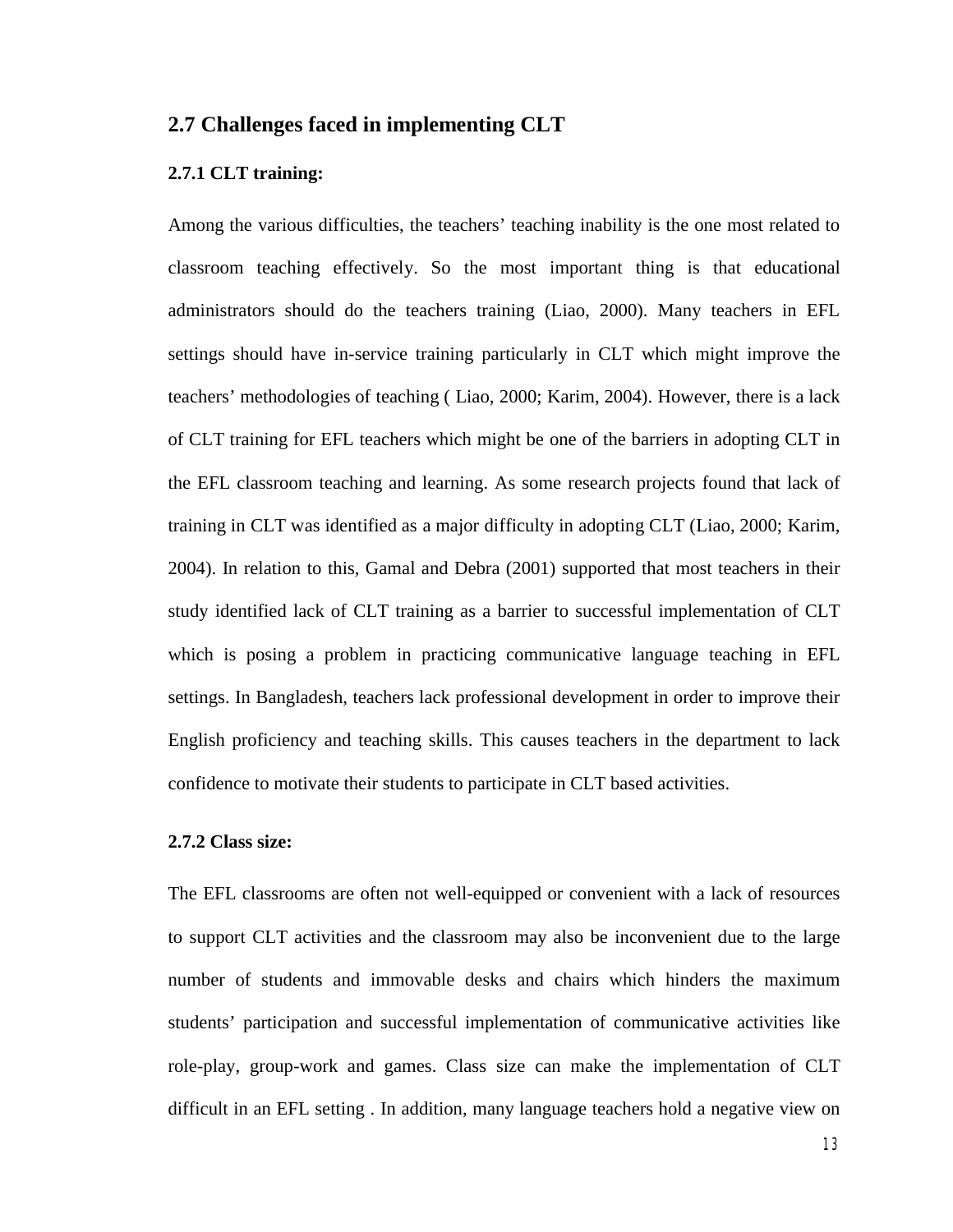teaching English in large classes, it is very "hard to organise class activities", "out of control" or "impossible to communicate" (Qiang  $\&$  Ning, 2011, p. 2). Similarly, these concerns are also shared by many researchers. It is difficult to control what happens when the number of a group passed a certain number. The ideal size of a language class maximum is 30 because only under such a scale, can a teacher offer enough chances for the students to communicate with each other. Hayes (1997) classifies the problems associated with teaching in large classes into five categories as follows: discomfort caused by the physical constraints, control problems (discipline aspects), lack of individual attentions, difficulty on evaluation, and problems of charging learning effectiveness. These problems can be physical, psychological and technical (Ying,2010) In relation to this issue, Harmer (2000) also finds out in his study that large classes create difficulties for both teachers and students. It is difficult for teachers to have contact with the students sitting at the back and for students to get individual attention.

#### **2.7.3 Financial implication:**

In adopting CLT into the classroom, it requires variable facilities to create teaching materials and teaching aids in order to motivate students to concentrate on communicative activities. On the other hand, the EFL classrooms lack facilities and equipment to support CLT activities. Rao (2002) supported this argument by stating that most educational institutions do not have enough financial resources to provide the audiovisual equipment, photocopiers and other facilities and resources that are required to support the dynamic teaching necessitated by communicative language teaching approach. In addition, Incecay and Incecay (2009) stated that most of EFL schools have a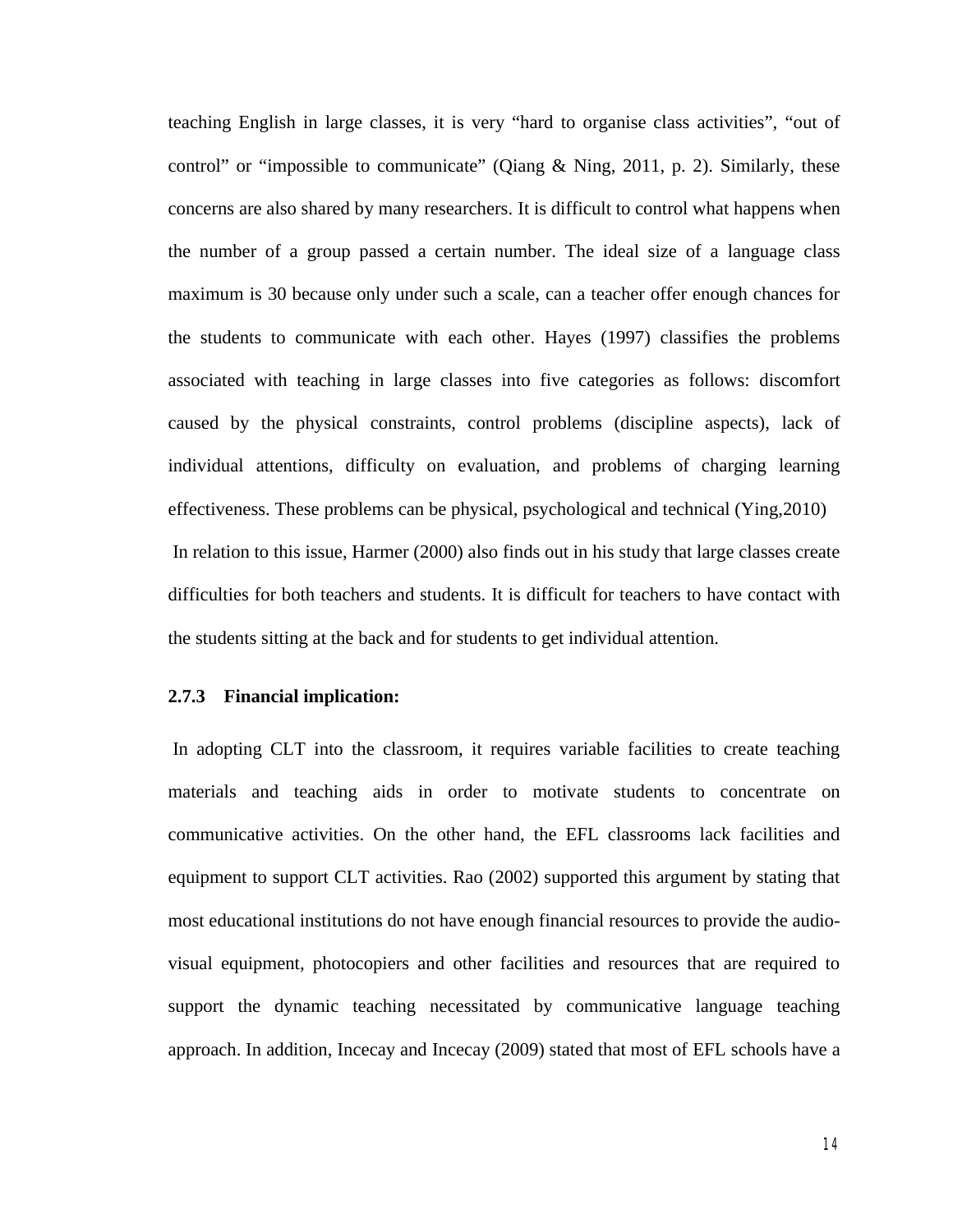lack of funds to build an English usage environment in schools in order to motivate students and to improve their communicative competence.

#### **2.7.4 Time requirements:**

Traditional teaching methods do not need more time to prepare teaching materials and create the classroom activities and search for extra information to support the teaching and learning process. Roberto (2004) argues that a traditional teaching method or teacher centered approach is one where an activity in the class is centered on the teacher and teachers serve as the centre of knowledge, directing the information. In other words, in the teacher centered approach, teachers are regarded as knowledge-givers while learners act as receivers (Brown, 2001). On the other hand, a communicative teaching approach or learner-centered approach gives students a greater sense of "ownership" of their learning and enhances their motivation to learn English and it also emphasizes an interaction of students and teachers and reflects a more social relationship between the teacher and learner in order to improve students' communicative competence (Brown, 2001; Ying, 2010). Therefore, it might challenge most of the EFL teachers to switch from their traditional teaching approach to a modern method.

#### **2.7.5 Grammar-based examination instruction:**

This type of examination and a lack of effective and efficient assessment instruments of communicative competence, traditional grammar-based examinations, are considered as a major difficulty for the implementation of CLT in the EFL settings. Incecay and Incecay (2009) argue that even though the students are aware of the importance of communicative activities, because having a grammar-based exam to pass the class, most of the students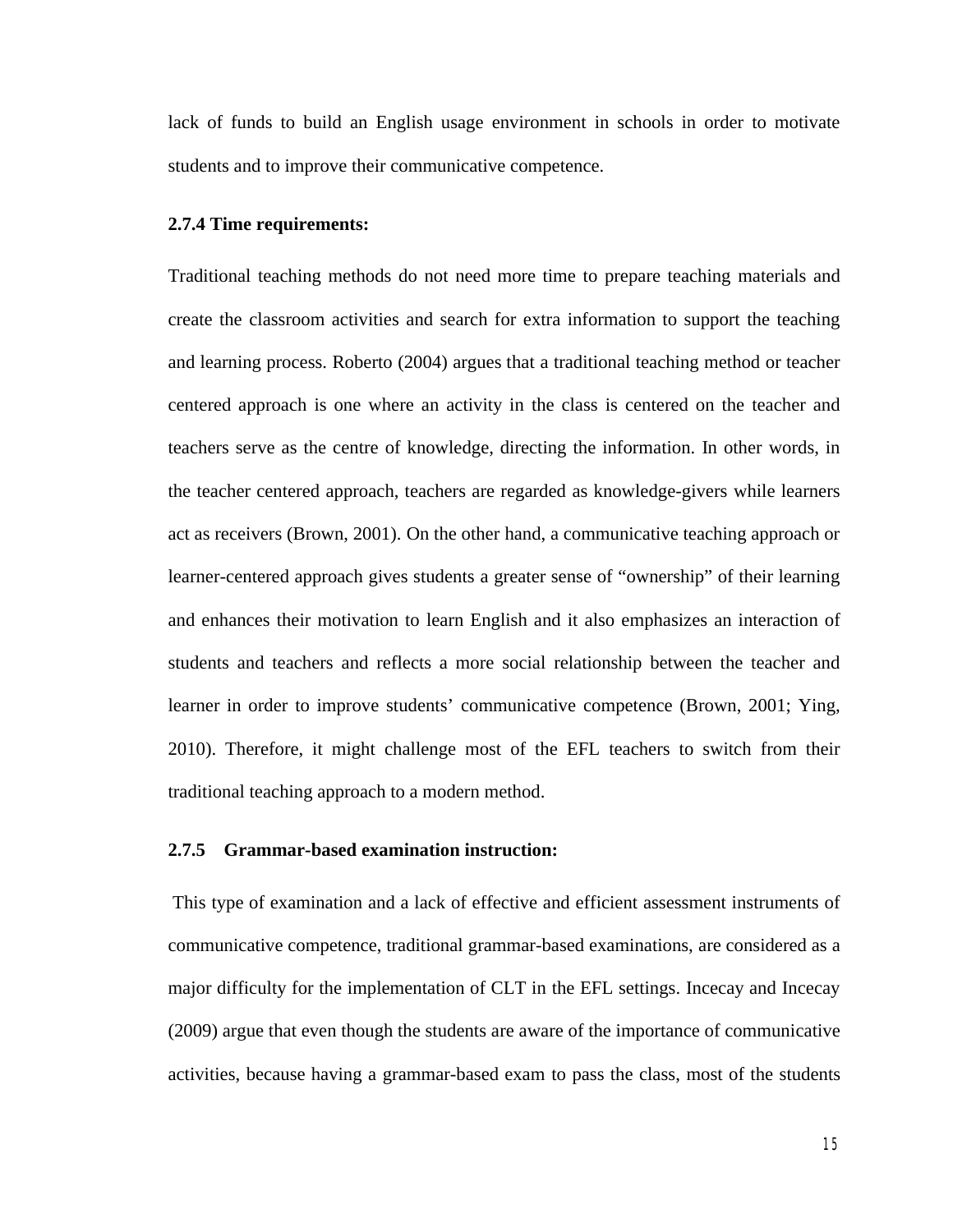in this study lose their interest in these activities. Similarly to this, some researchers noted that EFL students preferred learning sentence structure rather than communicative activities because the contents of the examination of all the language subject tests are grammar-based (Li, 1998; Menking, 2001; Rao, 2002; Karim, 2004; Liao, 2004; Dong, 2007). Because of this examination format, teachers are under pressure to help their student pass the examination as well as students tend to be more focused on grammar teaching and learning because students want to pass the exams and get good grades. Therefore, grammar-based examination format is identified as the biggest obstacle to students' interest in communicative activities (Vongxay, 2013).

### **2.8 Studies conducted in Bangladesh:**

Ullah (2013) points out that CLT should cover all the four skills but in Bangladesh listening and speaking skills are neglected. English classes mostly emphasize on reading and writing skills targeting testing procedure where those two skills are tested. Because of exam oriented study of English true communicative competence is not developing.

Chowdhury (2012) finds that there is huge mismatch between teachers' perception on CLTT and real classroom practices. Teacher's classroom practices are not influenced by their knowledge of CLT.

Rahman (et al., 2006) finds there is no difference in trained and non trained teachers class. The trained teachers felt various difficulties to apply their training such as limited vocabulary of teachers and students, lack of real-life materials, lack of teaching aids, students' irregularity in attendance and inability to understand English, their shyness, lack of English learning environment and improper setting arrangement.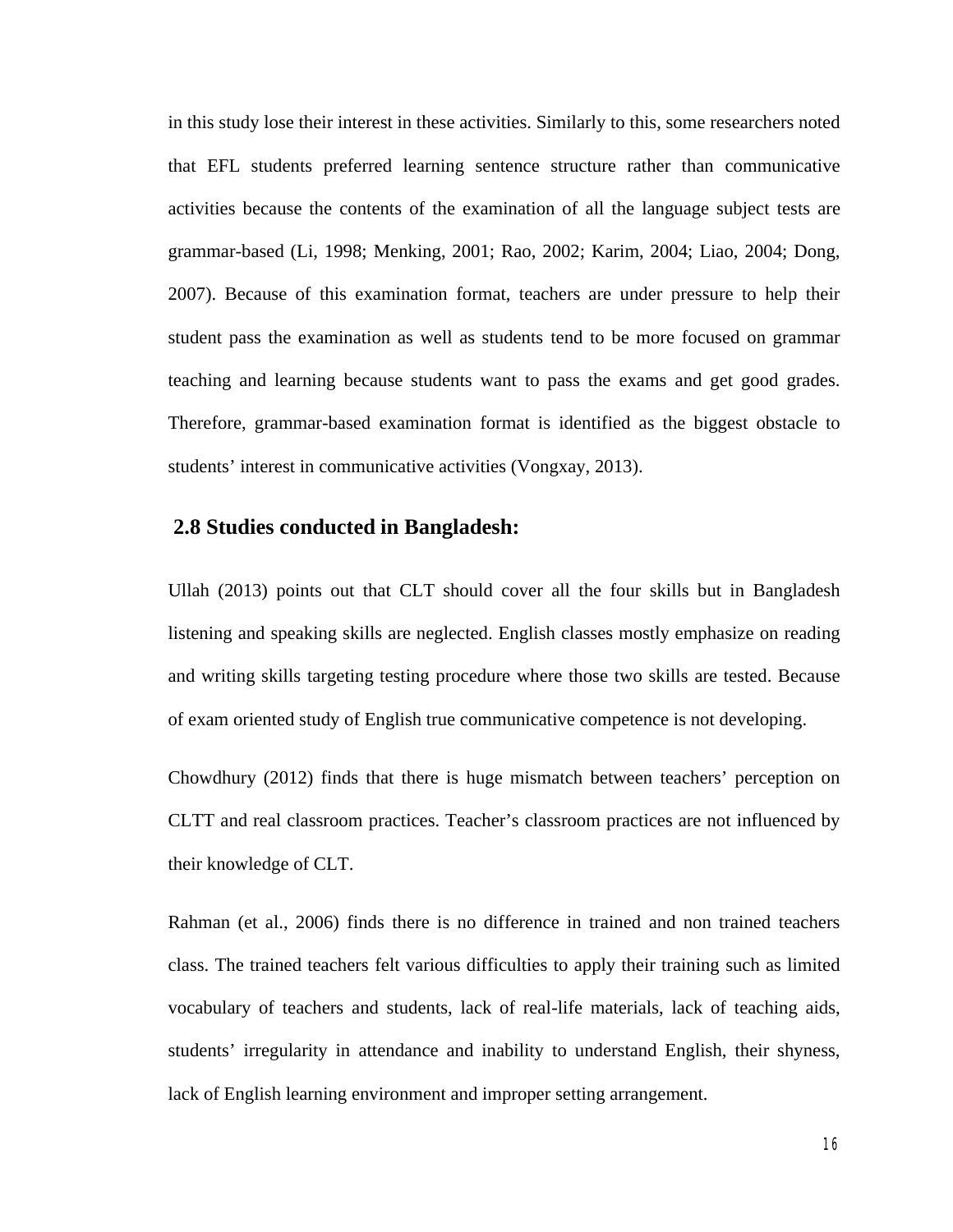Sharmeen (2008) shows that English is a compulsory subject in schools and colleges in Bangladesh but due to lack of motivation majority of the learners get incompetence. In classroom students have got many problems like large size, insufficient opportunity of using target language, unavailability of language lab, lack of proficient teachers. Though most of the Bangladeshi learners learn English for instrumental purposes rather than integrative purposes, there is not enough motivation to learn English effectively.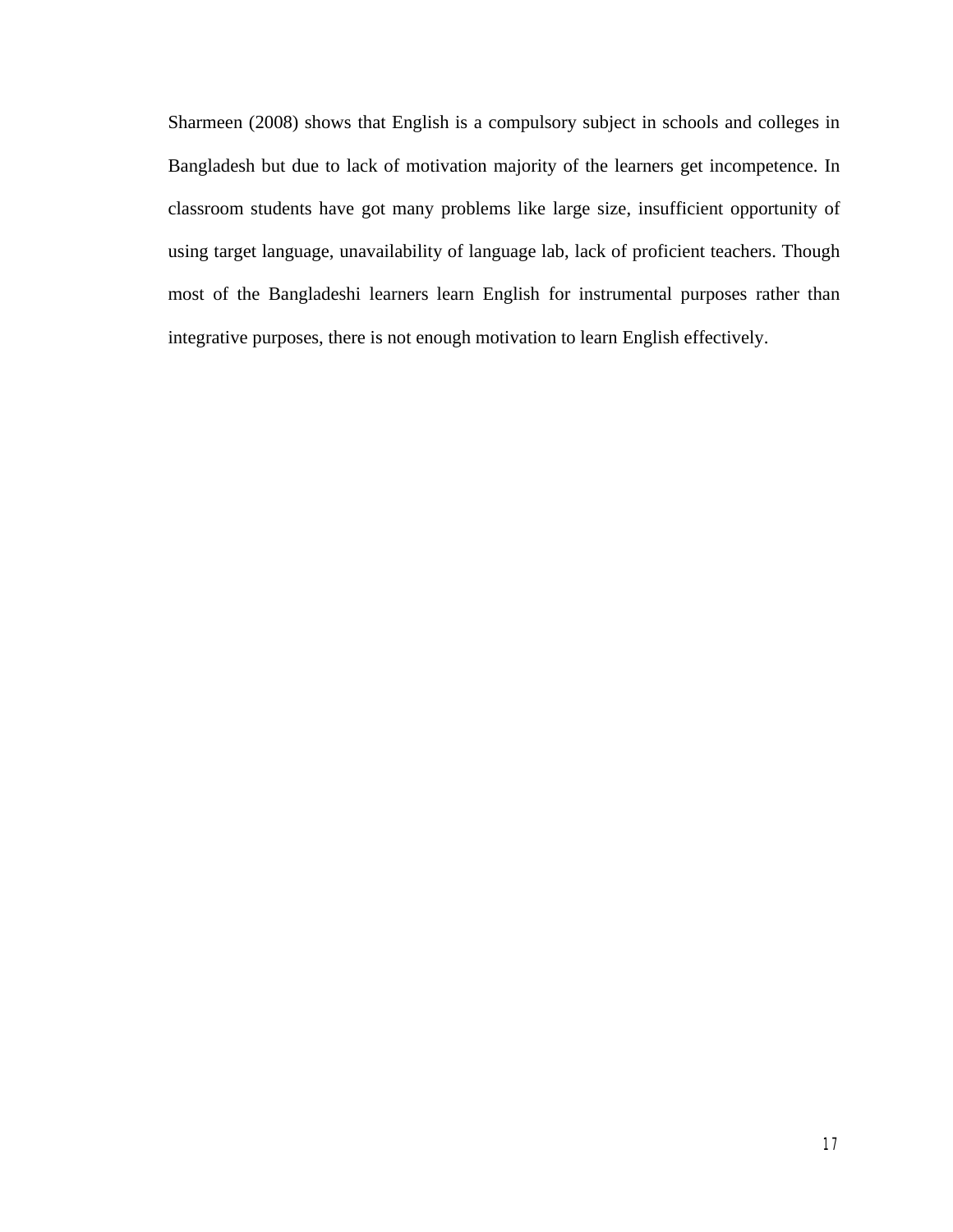# **CHAPTER 3**

# **Research Design**

This chapter describes the design and the procedures of collecting information of this research. The first section of this chapter discusses about the method applied in this study, and the research design; the second section describes the participants taken in the study; the third section lists all the instruments used in the study and justifies their use in the study. Then the procedure, analysis and ethics are described.

## **3.1 Methodology**

I have applied qualitative research method in my study. I think qualitative research is more effective than quantitative research to find out the proper answers of my research questions. I used three research instruments to conduct this study. The used instruments are teacher interview, group interview with learners and observation of L2 classes. Interviews of the teachers and group interview with the students are the way to be connected with them directly and generate ideas for this study. As well as class observations are necessary to justify the findings of interviews.

## **3.2 Participants**

The participants of the study are the English teachers and students of English class. The interviews were taken individually from 10 English teachers who are currently teaching in Bengali medium schools in Dhaka for detail and in depth data. Seven group interviews were conducted containing 10 questions connected to the topic of the study. Each group interview was done with 6 students. Total 42 students of class V from English language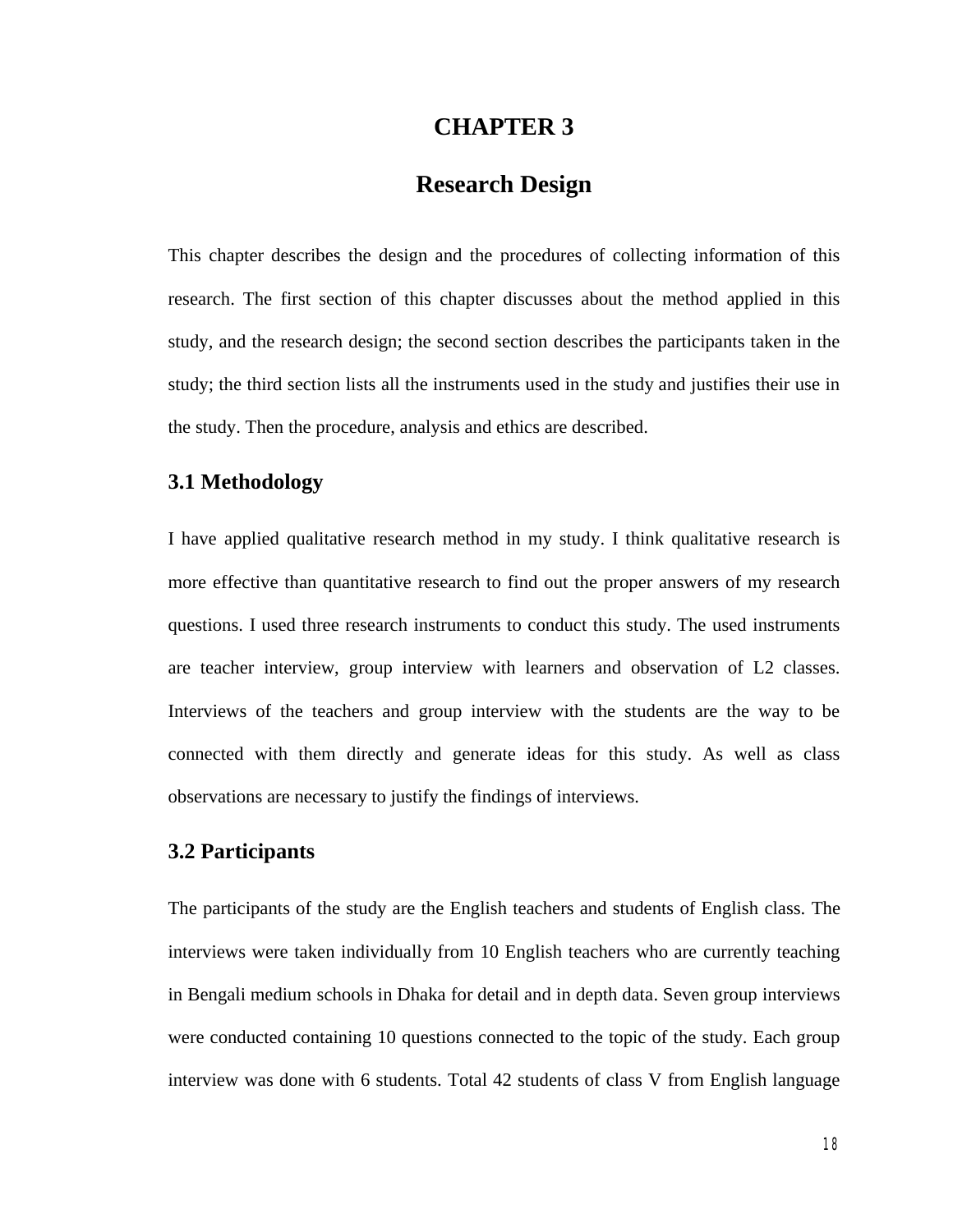class were taking part in the group interview sessions. This study is mainly on the Bengali medium students that's why they are the targeted people for this study.

## **3.3 Instruments**

The main objectives of the dissertation are to find out how far CLT is effective and what the challenges are to implement it at primary level. To reach my goal I used three instruments: 1) teacher interview 2) group interview with students 3) class observation For teacher interview I followed pre-prepared interview contained total 12 questions related to the study. Group interview questionnaire contains 10 questions. Then five English classes were observed to note down the overall activities especially to find out the effectiveness of CLT. To gather all the data in details during observations, an observation checklist with five criteria had been used.

## **3.4 Procedure and Timeline**

At first I met Headmasters of seven schools for permission of collecting data. Four of them did not give permission. After getting permission from three schools I talked to English teachers of those schools. Some of them were interested and some not. I took individual face to face interview from the interested teachers. Since time was issue 10 minutes were spent on each teacher. I noted down the answers. At the end of the interview, each interviewee was asked whether they had anything to add to the interview that was not addressed by any of the questions or their responses. This was to avoid a situation where the interview failed to cover some important areas.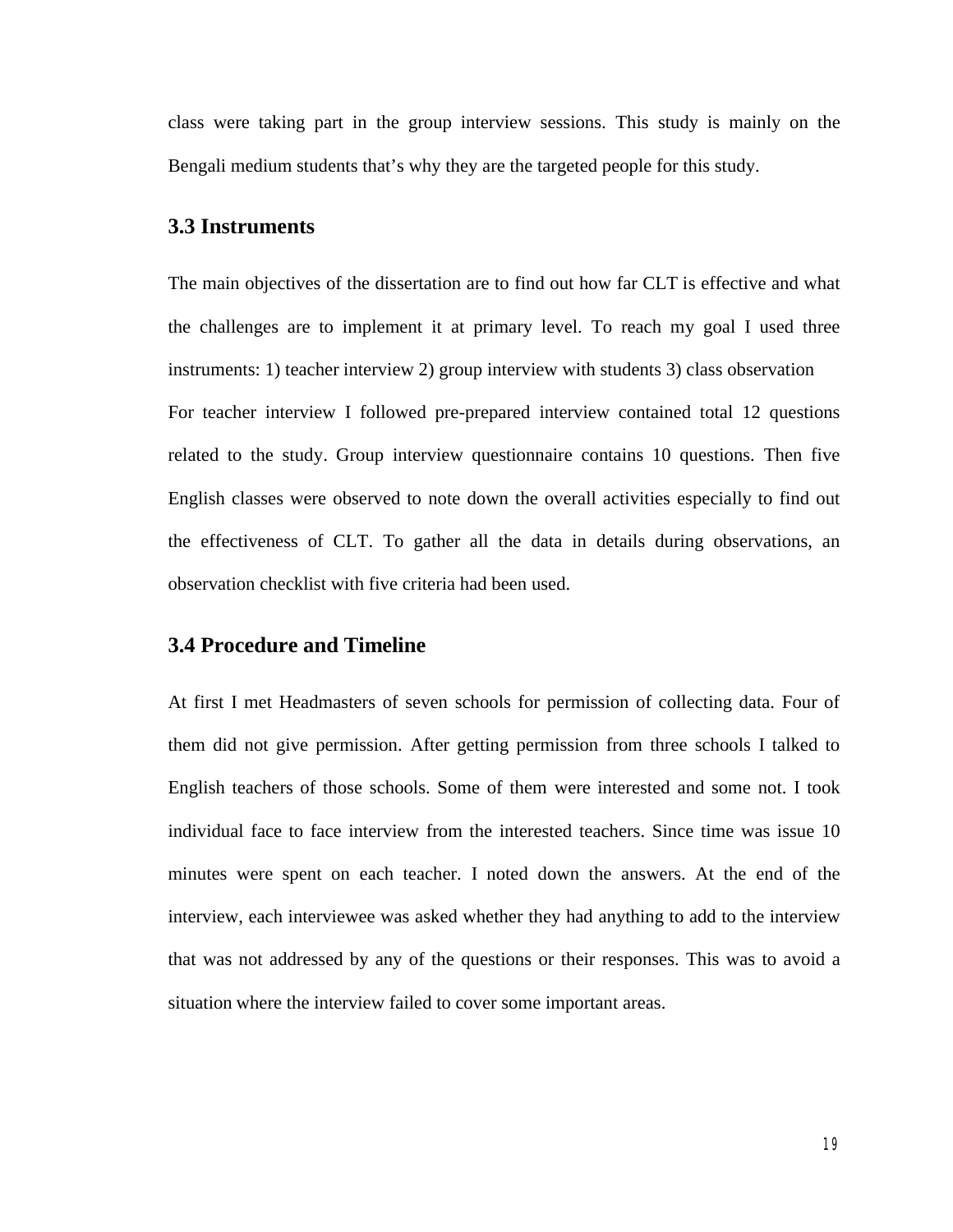7 group interviews were conducted in 5 different days with different groups of students combining both male and female students of class V. All of their responses were noted down. It took 15 minutes to complete each group interview.

Then total 5 classes were observed and it took 5 days to observe all the 5 classes by completing the observation checklist consisting of 5 criteria. These are the procedures which were followed to collect data.

I started data collecting procedure at the middle of February and finished it at the middle of March.

## **3.5 Analysis**

In this study, the results are analyzed in the qualitative frame of data collection. Findings from all the instruments that I used are analyzed. Applying three instruments helped to analyze from three different directions. Since qualitative method is used to conduct this study, the emphasized are given to the participants' responses instead of the number of participants.

For interviews and group interview analysis I have followed content analysis. At first I read and reread the transcribed data then categorize those based on research question.

## **3.6 Ethics**

I took permission of the participants before collecting data and made sure that their name and institutions' name would not be disclosed. Summary of interview would be provided if anyone asked for and every participant had right to leave or withdraw themselves from the study any time they wanted.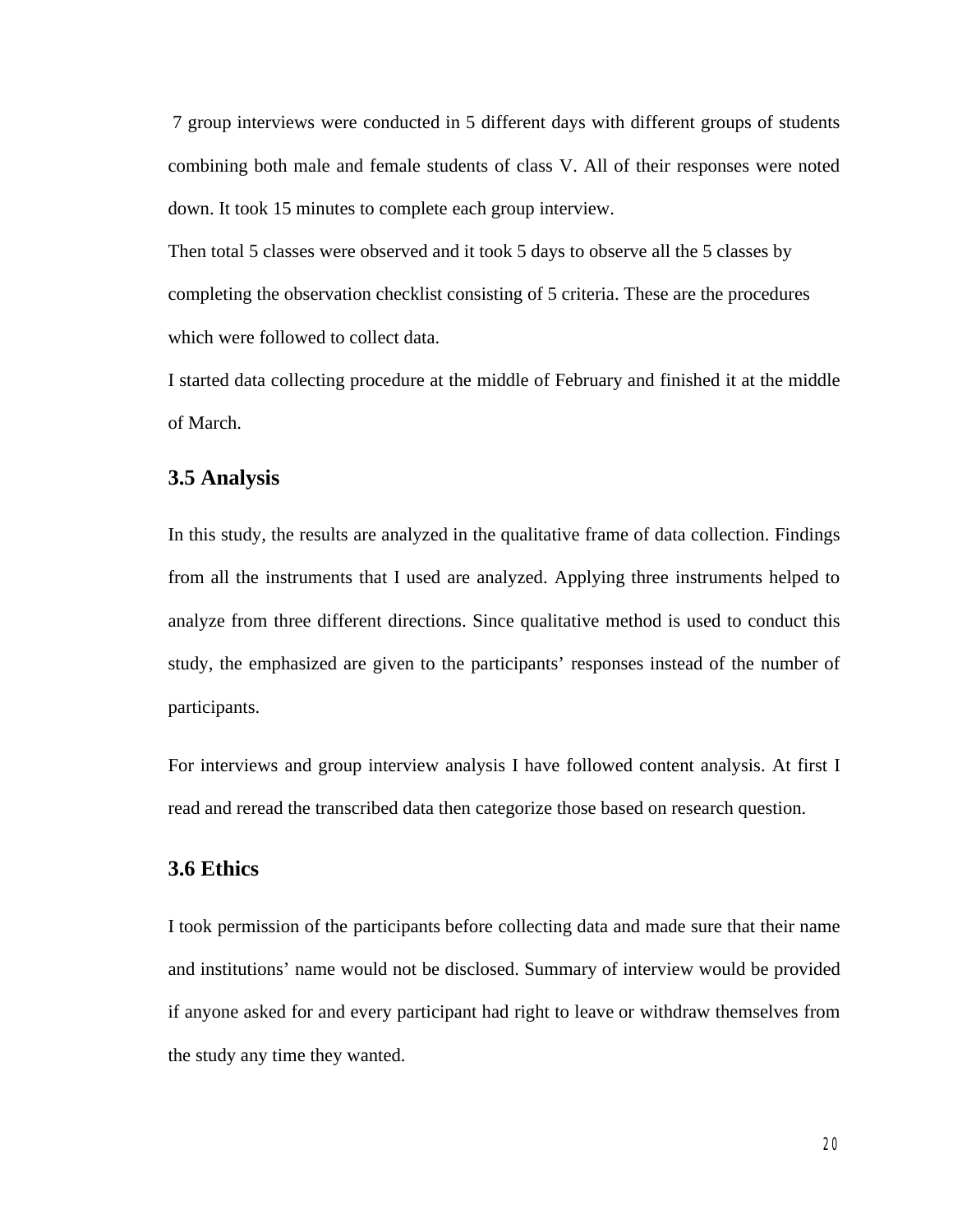# **3.7 Limitation**

All research has limitations associated with the process involved and this applies to this study as well. There are a number of limitations that have been identified and considered as constraints in the study. Firstly, the challenge was to take permissions from the Headmasters. Headmasters of two schools directly denied and other two schools told that they would let me know later but they did not inform. Secondly, sample size for teacher interview was limited because of difficulties to make appointments with teachers. Finally for the time constrain I collected data only from the schools of Dhaka city.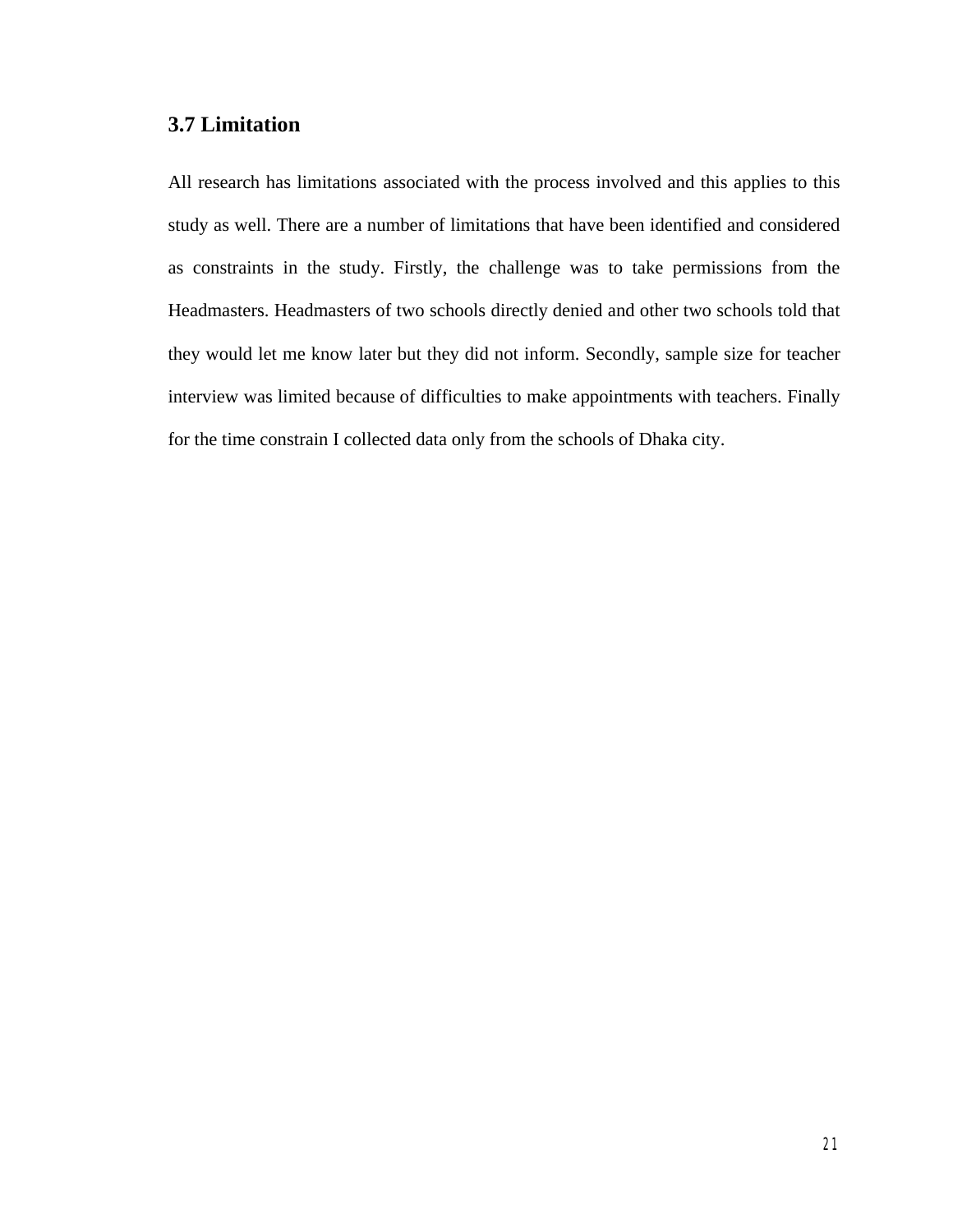# **CHAPTER 4 Results**

This chapter describes the results from the teacher interview questions, group interviews with the students and the classroom observations. The results found from the teacher interviews are put down together in the first section of this chapter. The results found from group interviews with the students are mentioned together in the next section. Finally the results found in classroom observations are mentioned together in the last part of this chapter. Results of ten teacher interviews, seven group interviews and five classroom observations are presented here. In this section, not much analysis is done. The analysis are mentioned in chapter five, according to the questions of teacher interviews, group interviews and observation criteria, the results have been presented here.

# **4.1 Result deducted from teacher interview:**

Here all the results found from Teachers' interview are presented. This chapter is divided into two parts as I have two research questions. First part is about CLT implementation and second part is challenges that teachers face to implement CLT. Each title of this chapter is related to the interview questions. The results found from different teachers are presented below.

# **4.1.1 Results related to CLT implementation: 4.1.1.1 Knowledge about CLT**:

Among ten teachers eight have mentioned that they have idea about CLT but do not have any training on it. Only two aged teacher have training.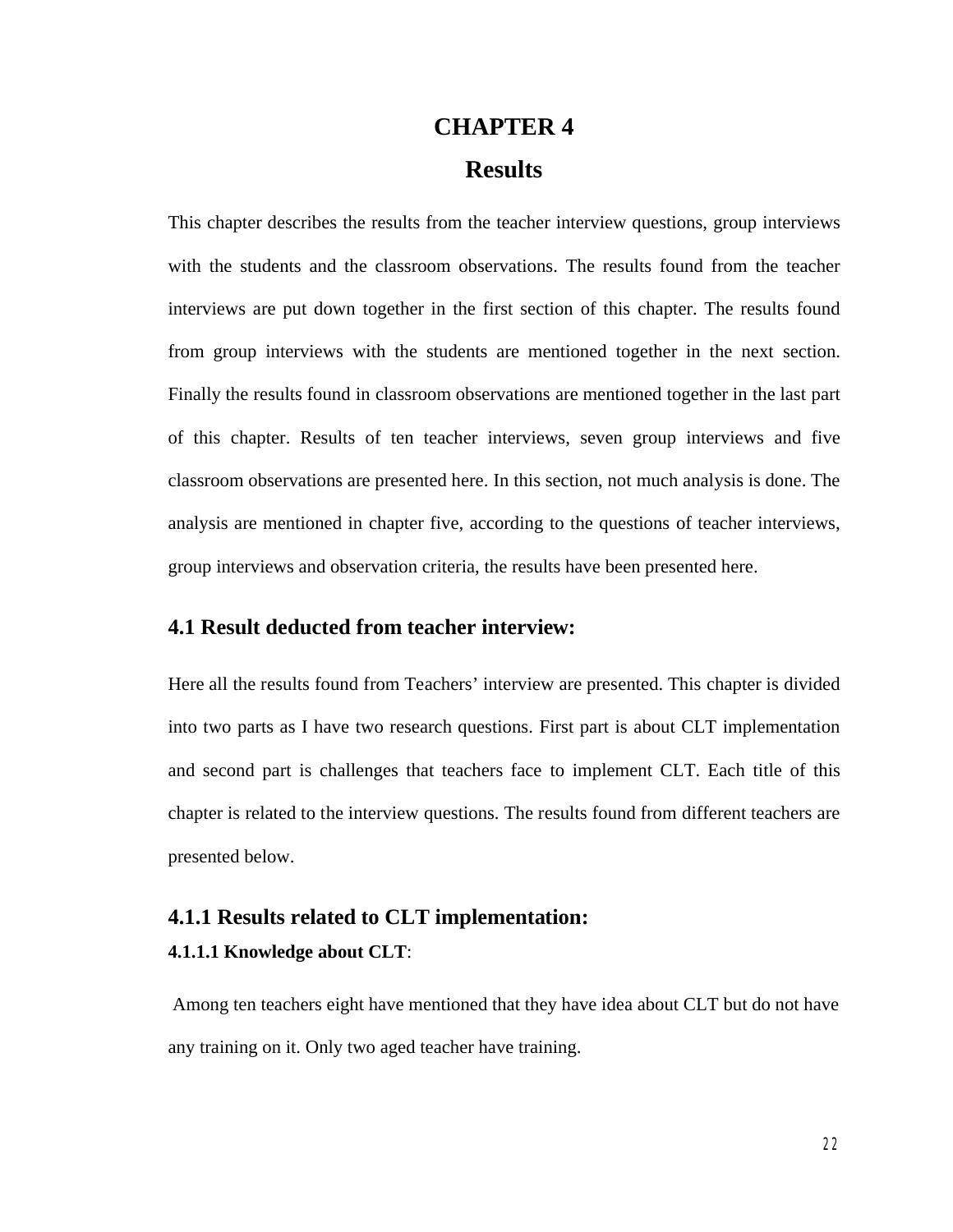#### **4.1.1.2 Language used in English class**:

All the teachers have replied they use both Bangla and English in their English classes. Students are not able to understand if they use only English. One stated,

*'I always speak about 80% in English because if I speak 100% the students cannot catch the point. To make the student understand I need to speak at least 20% Bangla.'*

Another replied,

*'I speak both Bangla and English in the classroom depending on the demand of the class and students.'*

#### **4.1.1.3 Ways of teaching speaking**:

Teachers teach speaking orally through practicing dialogues on particular topics. But most of the times they give writing task for developing speaking skills such as students have to write dialogue or story instead of telling. One said,

*'They practice speaking both orally and their writing skill. For acquiring a good command of language I put emphasize on grammatical terms and free hand writing.'*

Another added,

*'They speak to each other about various topics and dialogues'*

#### **4.1.1.4 Ways of teaching listening**:

Teachers have noted that their students do not have any listening session. They practice listening skill hearing the class lecture. Teachers encourage them to watch English news, English movies, football or cricket match with English commentary to practice and develop their listening skill.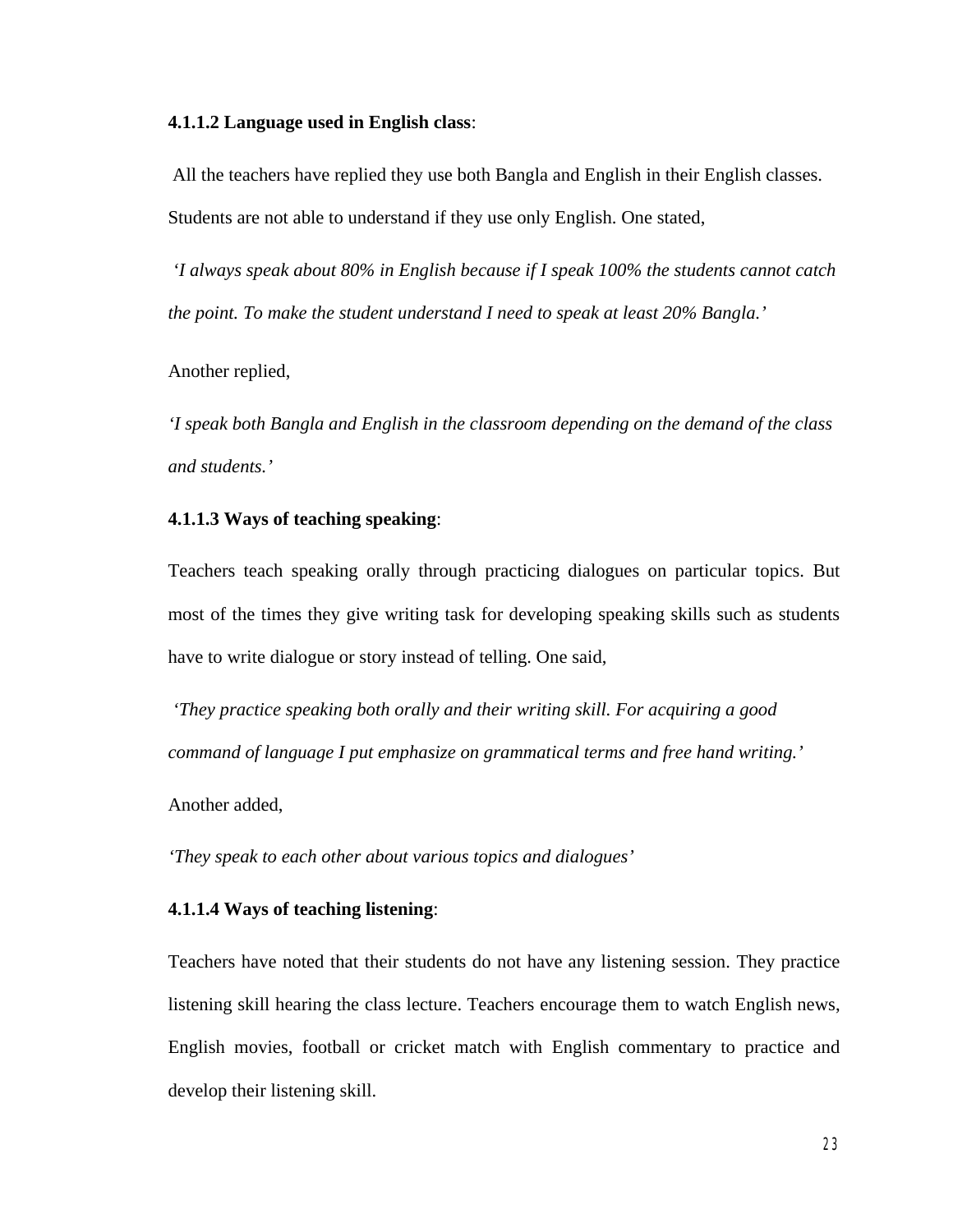One said,

*'I think my students do not practice listening for lack of available listening instruments.'* Another said*,*

*'I suggest my students to watch English news to improve their listening skill.'*

Another mentioned,

*'They practice listening skill both from the text and from my lecture which is based from listening skill. Sometimes I tell them interesting stories in English based on moral thoughts. It will not only develop their moral training but also the power of consciousness in English.'*

## **4.1.1.5 Feedback**:

Teachers give feedback when it is necessary. One teacher said,

*'If need I give feedback. Sometimes their scripts remain laps and gaps then I help them.'* 

#### **4.1.1.6 Materials**:

Besides textbook most of the teachers use various reference books as teaching learning materials. Few use multimedia projector. Only one teacher has mentioned he uses cuecards. One of the teachers answer is given below

*'I always try to utilize some reference books from where I can find out the answer of the common mistakes. Textbooks are not enough for acquiring a profound knowledge. For gaining the perfect consciousness about grammar the combination of textbook and*  reference books is needed. Books are always a profound source of knowledge and the *combination will help the learners to overcome all the obstacles.'*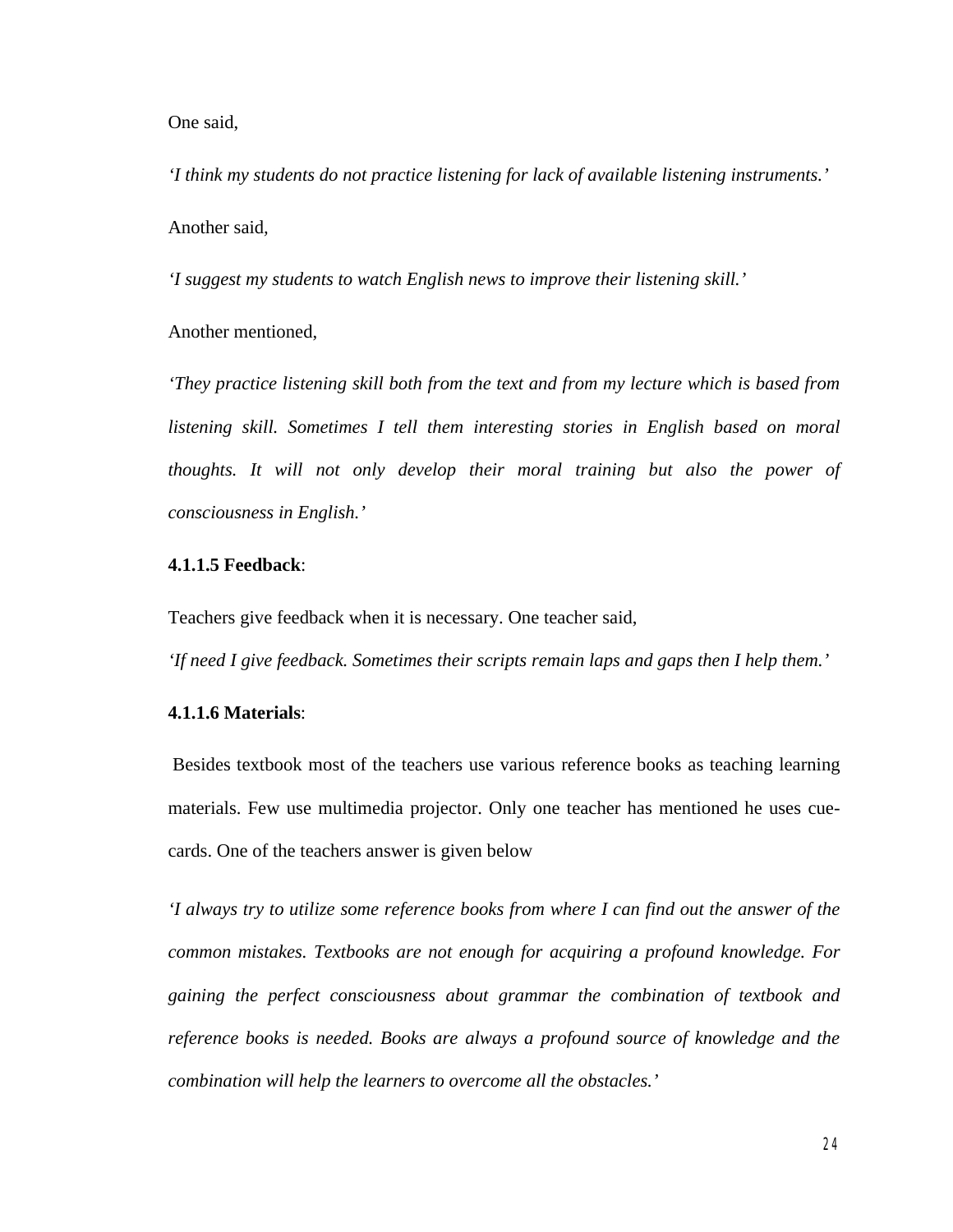Another said,

*'Besides the textbook sometimes I handle multimedia visual projector by which the students participates in various games. If the students can give the correct answer he will get point. As English is taught through games, the students learn it subconsciously. Last of all in my view the utmost teaching material is to ensure English speaking environment.'* 

#### **4.1.1.7 Fluency and accuracy**:

Teachers have mentioned that they think fluency and accuracy both are important. They emphasize in both area. But according to them accuracy comes first in terms of importance. One teacher replied,

*'Accuracy is important at the primitive stage. Fluency will come subconsciously when they will be able to overcome the fear about this non native language. By acquiring the grammatical rules properly and by putting emphasize on guided writing they will find out an easy way which help them several ways.'*

#### Another responded,

*'In my view both are important. But at first I emphasize on accuracy. Without it they cannot catch the importance of English. As English is an international language I also give emphasize on fluency. Without fluently speaking they will not be able to converse with foreigner in future. That's why I keep emphasizing on both of the fact.'*

#### **4.1.1.8 Communicative activities**:

Most of the time teachers give question- answer; fill in the blanks and grammatical structure based activities.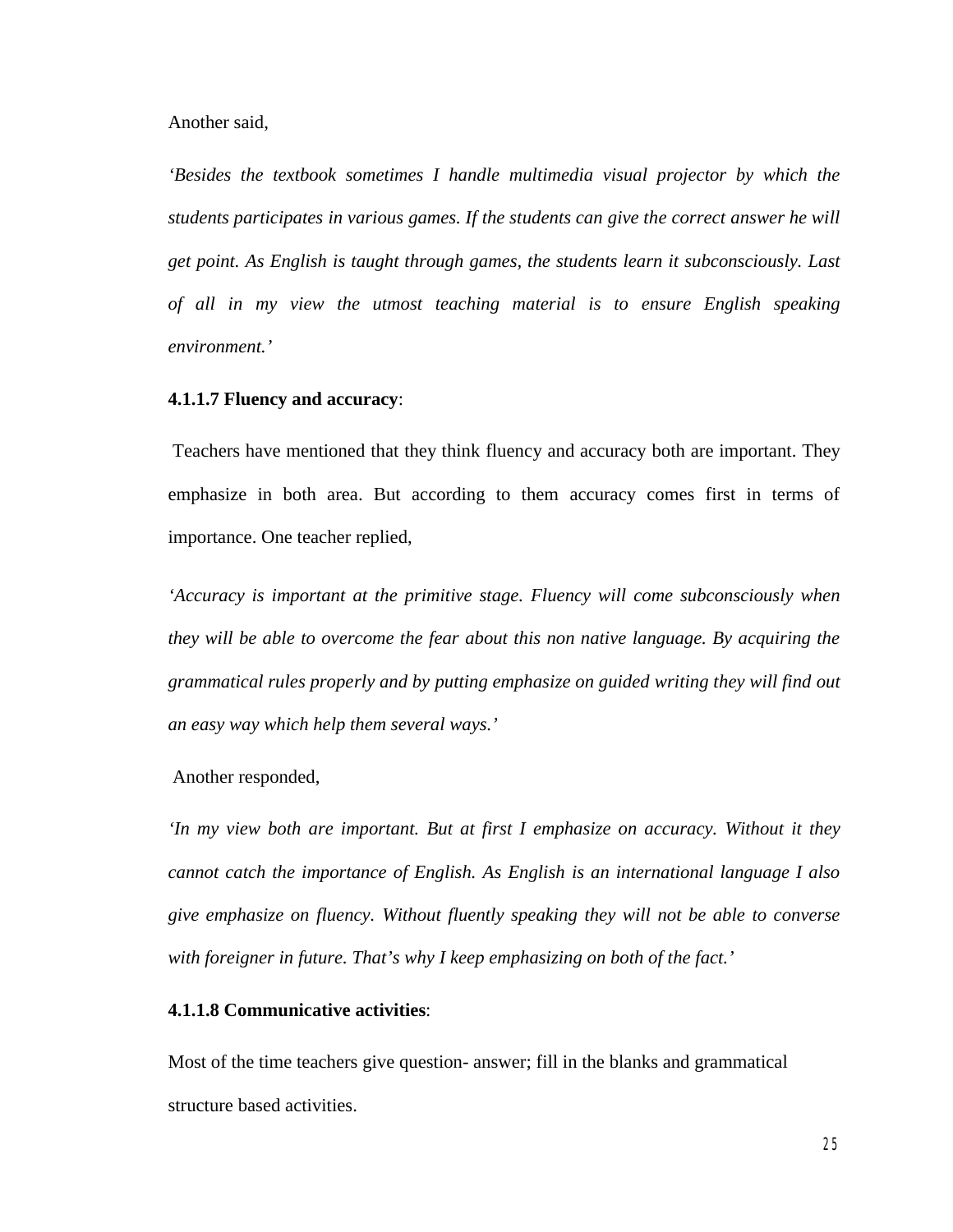One replied,

'*I give question-answer; fill in the blanks from passage of English 1st paper and grammar base correct form for English 2nd paper.'*

# **4.1.2 Results related to challenges that teacher face to implement CLT**

#### **4.1.2.1 Anxiety and hesitation in speaking English**:

Teachers have noted that students feel very anxious in English class. They hesitate to present something or express their ideas. Because of restricted vocabulary and pronunciation problem they like to keep silent. One of the teachers answered,

*'Whenever I ask them to speak in English in my class they remain silent even they do not ask me a single word on that day. May be they are conscious about their mistakes and afraid of being funny or criticized.'*

Another said,

*'Students are very much afraid of English. They suffer from inertia and also lack of vocabulary.'*

#### **4.1.2.2 Lack of time and expertise in material development**:

The teachers feel that due to time constraint they are unable to develop materials for communicative classes. Some of the teachers mentioned they do not have any training or instruction to develop materials.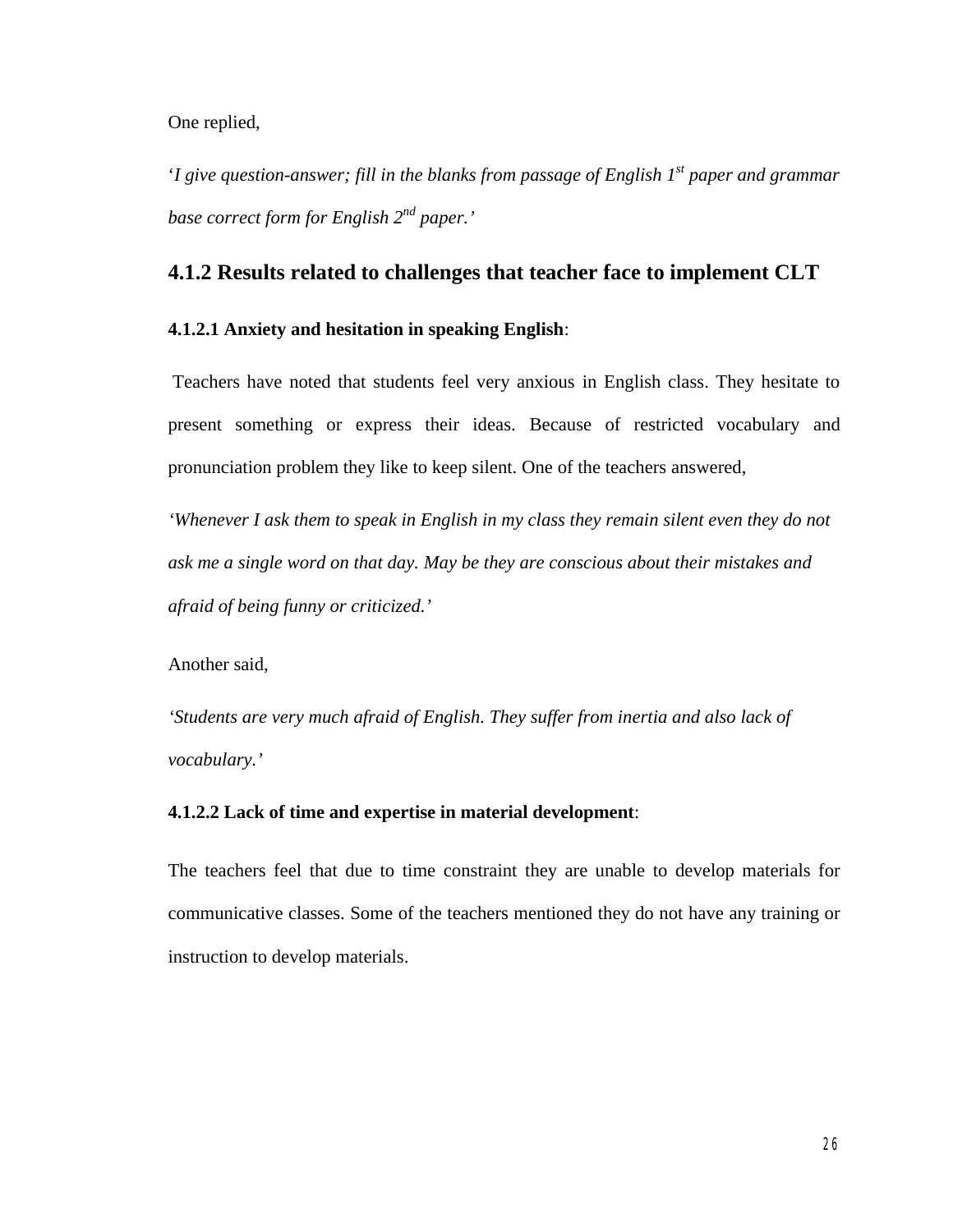#### **4.1.2.3 Continuous class**:

All teachers mentioned they have to take classes in 5 or 6 consecutive periods with a little break of 15 to 30 minutes. This type of class taking creates tiredness and disinterest in them. One said,

*' To be honest I actually lose my energy and interest after 3 consecutive classes.'*

#### **4.1.2.4 Traditional classroom setting:**

All teachers agreed that classrooms are organized in traditional way. Four or five students are sitting in each bench. Each classroom has three parts of about 10-15 rows of benches so they cannot arrange group or pair work easily. One of the teachers mentioned,

*' if I try to arrange group or pair work it makes students annoyed because there is no space to sit or stand in comfortable way for working in group or pair.'*

Another teacher said,

*'I cannot arrange group or pair work as it makes my classroom noisy and hampers neighboring classes.'*

#### **4.1.2.5 Lack of equipment**:

Teachers noted that there is no technology and facilities to support the adaption of CLT in classroom. Most of the teachers stated they neither have a tape recorder to practice listening nor modern teaching aids like projectors, microphones, CD/VCD facilities. Two teachers from one school reported their school has a multimedia projector but they cannot use it in class usually. If they want to use it they have to take permission from the authority.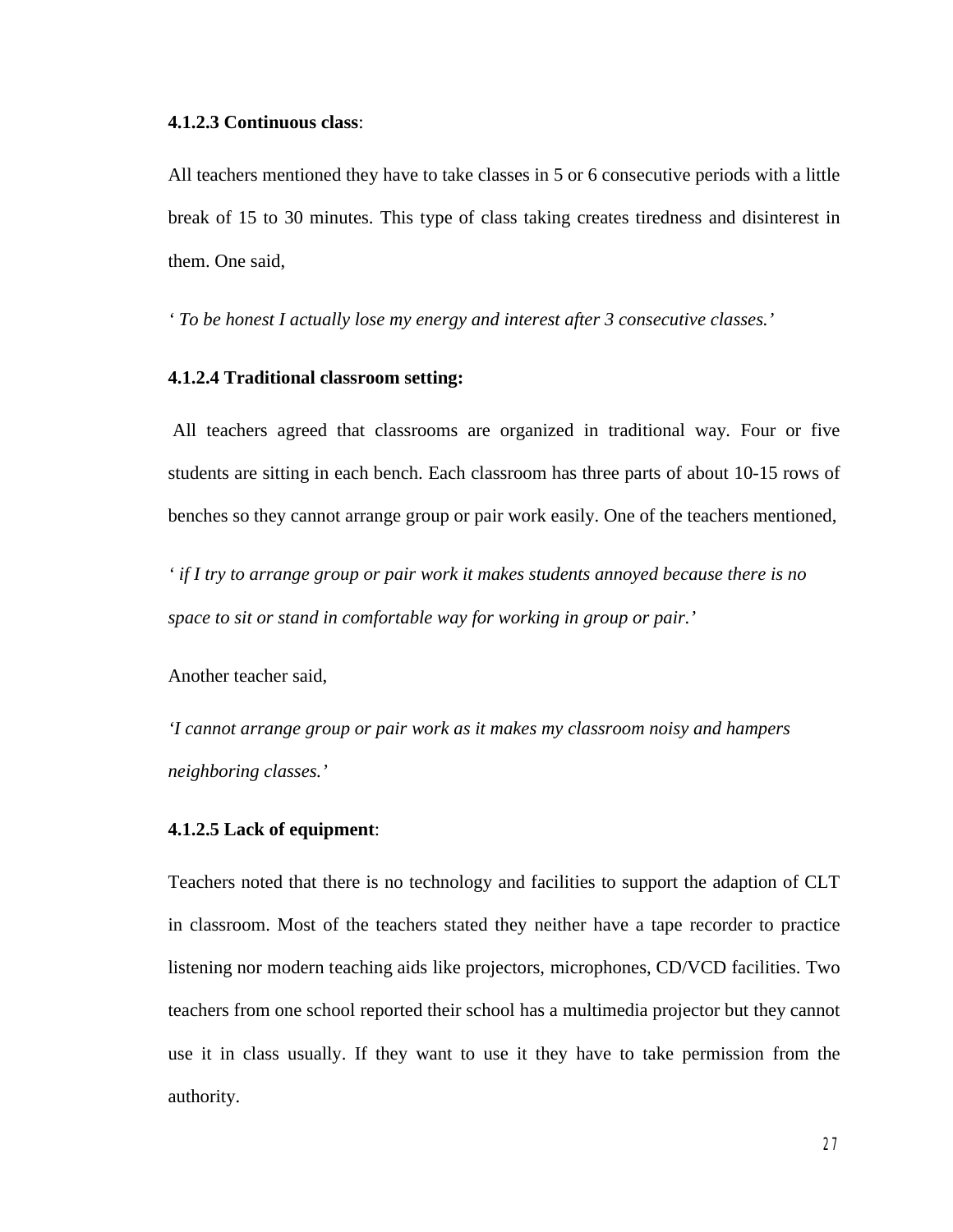#### **4.1.2.6 Testing system:**

Teachers claim that our examination procedure does not include any listening and speaking test. So these skills are under negligence though CLT includes four skills. One replied,

*'We are always in pressure to finish the syllabus before exam by the school management committee. So we cannot give focus which is not included in the exam and syllabus. Students also are not so much interested in listening and speaking skills.'*

#### **4.2 Result from group interviews with students**:

The results are mentioned under the titles linked to the questions of group interviews. In each group interview 7 students including both male and female have participated actively. The results found from group interviews are presented below.

#### **4.2.1 Motivation for learning English**:

Students are motivated to learn English for good grades, to pass exam and to get a better opportunity in future life. One of the students said,

'*If I know English I will be successful. English is very important subject.'*

Another student replied,

*'I like to develop my writing skill because based on writing I get marks in the exams.'*

All the students are interested to develop their reading and writing skills for earning good grades. They think these are the basic skill for learning the language.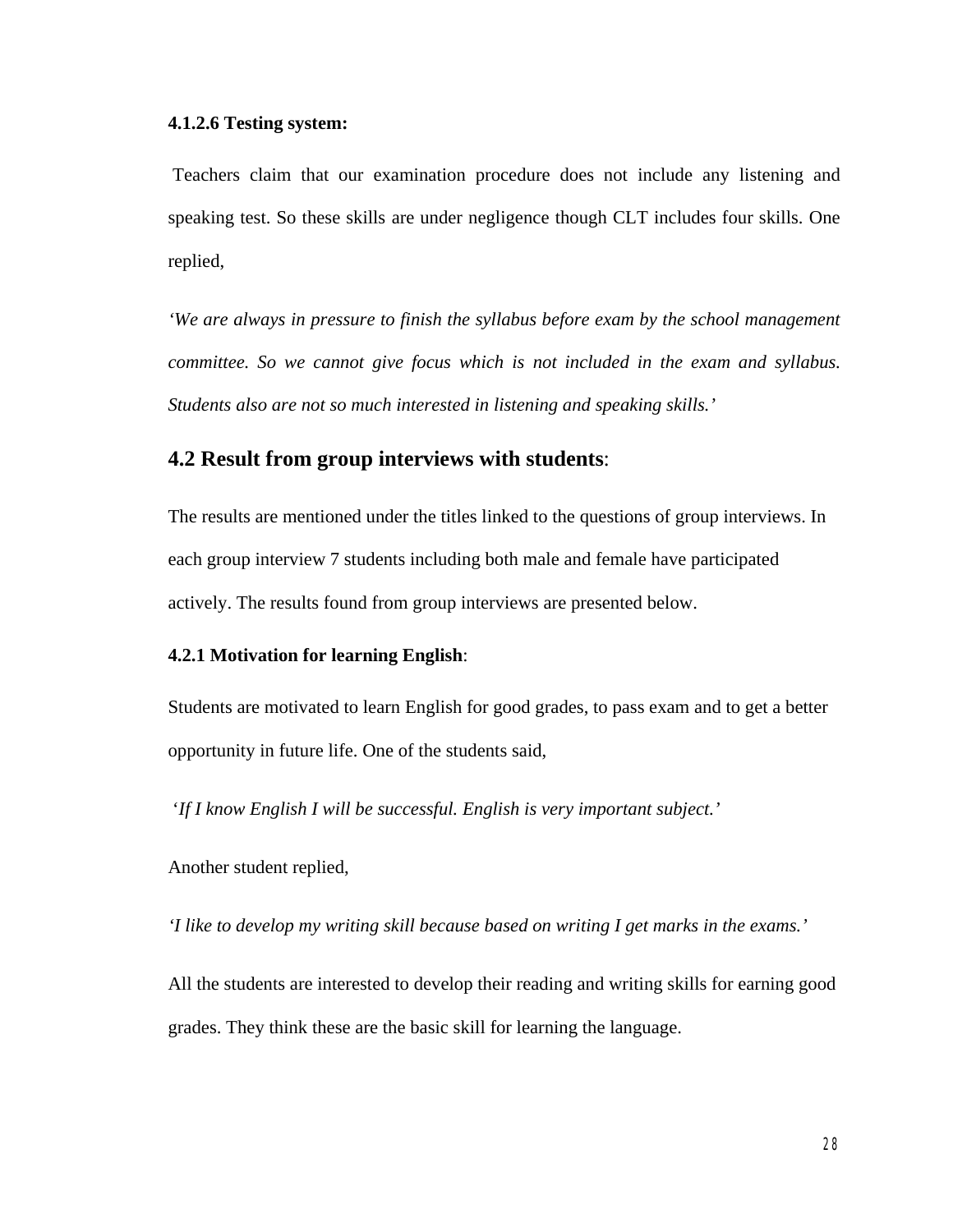#### **4.2.2 Interest in using English**:

Most of the participants are interested in using English in the classroom and outside the classroom. They think they can develop their English by practicing it. Whenever they get chance they speak English as per their ability. In English classes they try to response in English most of the time. They added they like English classes. One stated,

*'I like to speak English with my friends. From childhood I have a dream to learn scientific experiment and English.'*

Another one said,

*'I speak English with my friends to practice it. If I go to another country the people of that country may not be able to understand Bangla. But if I speak English they will understand as it is an international language. So I think English is important in our life and I want to improve it.'*

Another mentioned,

*'I like to practice English. I cannot speak well as I am still learning but I try to speak or use English vocabulary which I know.'*

On the other hand there are few students who find English very difficult and do not feel comfortable to use and learn it. Among them one replied,

*'I donot speak in English because I donot understand it well and make mistakes. It seems difficult to me.'*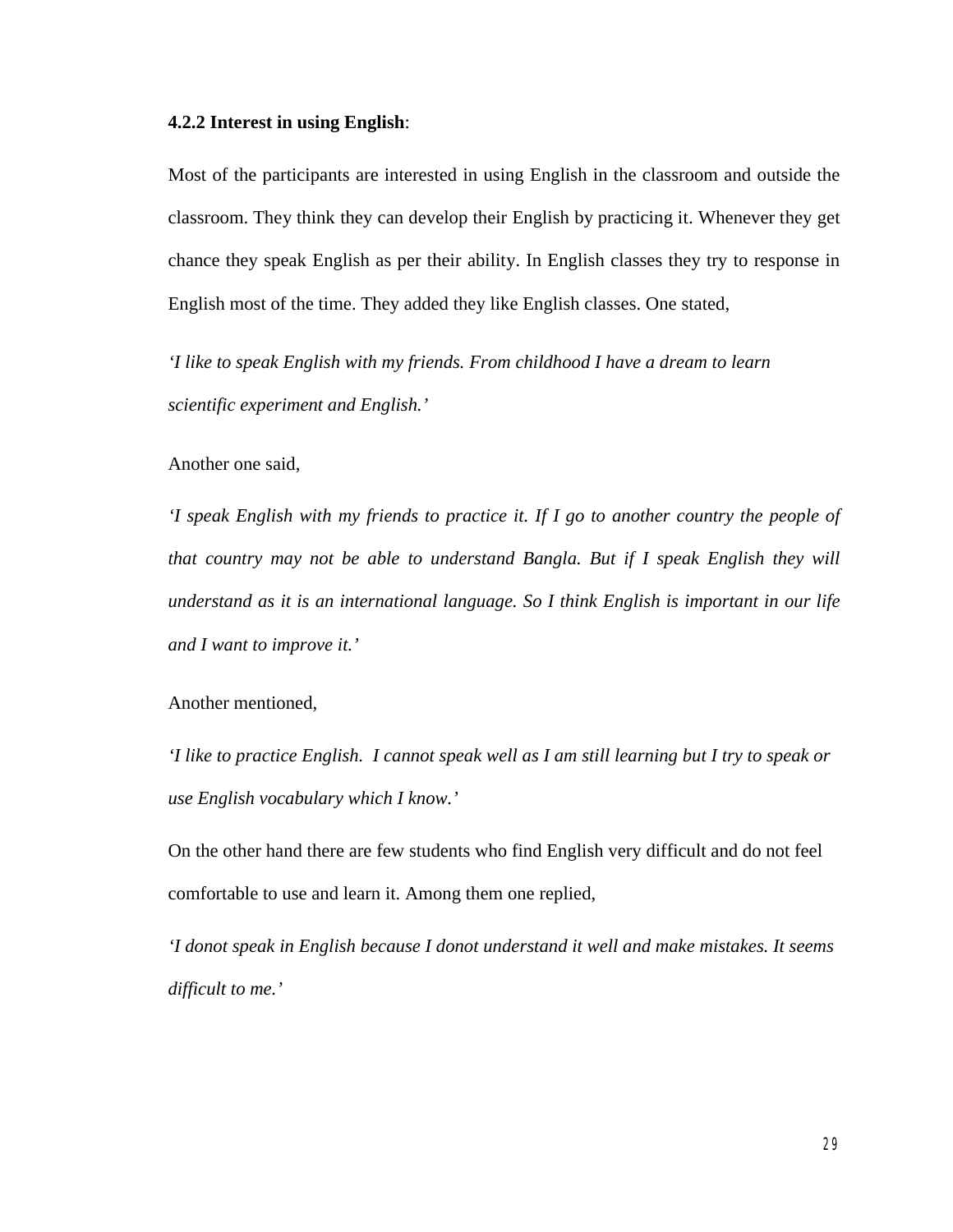Another said,

*'I feel comfortable in speaking bangla because it is our mother tongue. We are habituated in using it. I love to speak in bangla. I do not speak English. I read it like other subjects.'*

#### **4.2.3 Class participation**:

Most of the participants noted that they want interactive classes. They do not like the classes where teacher just teaches. They want teacher involve them in different kind of tasks. They like when teacher ask to do grammatical exercises, to write question answer. They are eager to work in group or pair. Many of the respondents said,

*'Pair work or group work can make our activity easier. But teacher gives us individual work always.'*

# **4.3 Result from Class Observations:**

There are five criteria set in the observation checklist to collect data from the classes. Under each criterion, there are few subsections to detail and accumulate important data for the study. The result found from classroom observation is stated below.

#### **4.3.1 Physical aspects of the classrooms:**

This section describes the physical aspects of the classrooms, number of students, seating arrangements, physical dimensions of the classes and other equipments in the classrooms. Among the five classrooms, all the classrooms were consisted with around 50 to 60 students. The seating arrangements of the classes were fixed and it was very difficult for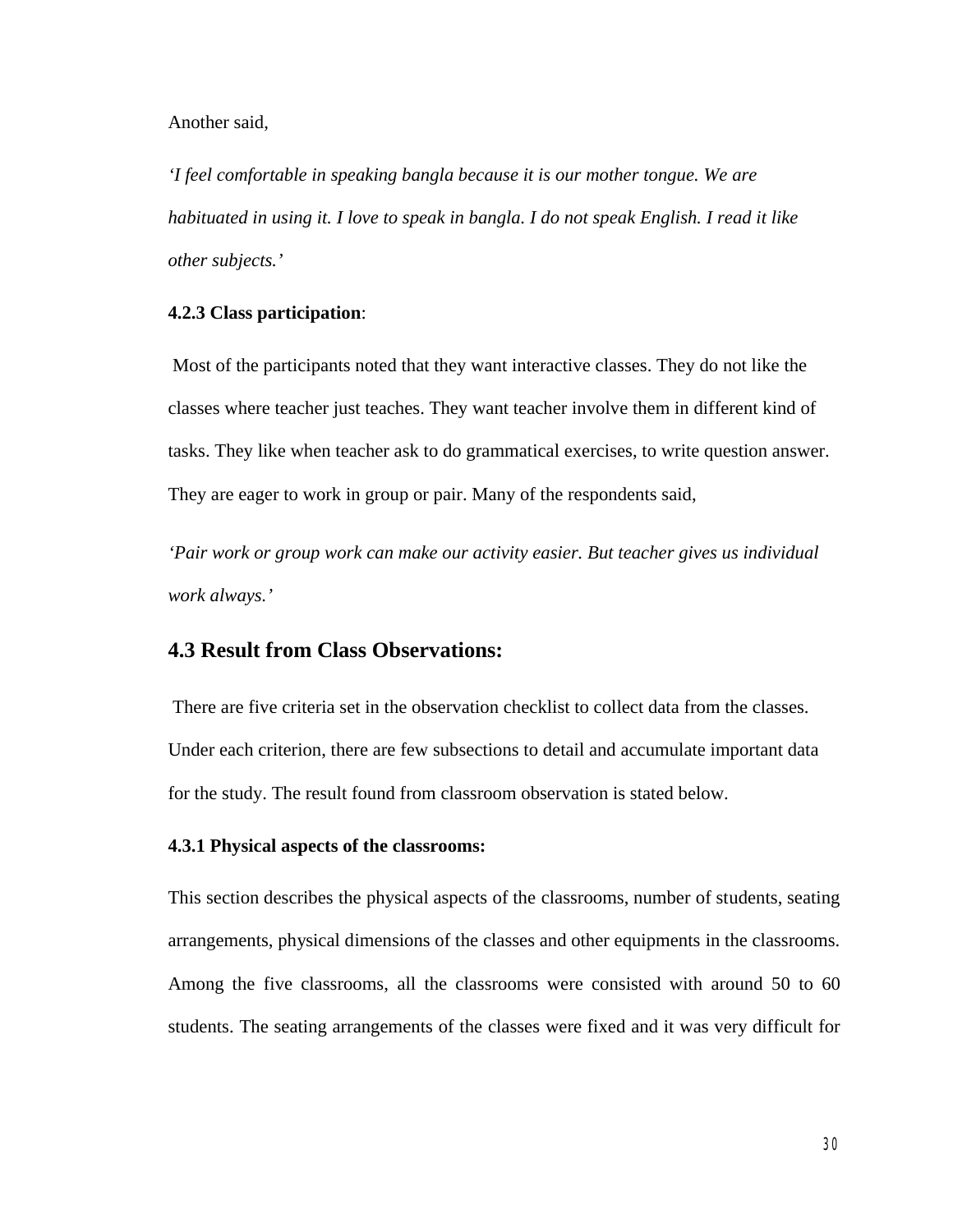the teachers to observe each student. In the front of the classroom there is a whiteboard and a table for the teacher.

#### **4.3.2 Interaction patterns:**

Teachers were interactive while conducting the classes, found from the classroom observations. They asked questions and corrected students' errors in a regular basis. Teachers took around 70%-80% time to talk and students did not get enough scope for discussions, found from the classroom observations. Teachers' classes were more like a lecture based classrooms. At the same time because of large number of students sometimes teachers' voices could not reached to the last row. Almost in every class, teachers asked some direct questions to the students as a result students did not get any time to think and deliver, at the same time they seemed worried during the question answer sessions. Students hardly got any chances to ask question to the teacher.

#### **4.3.3 Use of L1/L2 in English language class:**

Most of the time teachers used L1 while giving lectures and instructions. Only one teacher used L2 most of the time of his class and others used L2 for speaking simple words such as 'stand up, sit down'. For explaining something to the students they used L1. After reading a text they translated it directly into L1. Students were using L1 as well. Students often asked questions to their teacher by using L1. Most of the teachers have answered those by using L1.

#### **4.3.4 Teaching techniques and procedures:**

Teachers were found to deliver lectures almost in every class. They did not involve the students into group or pair activities. Teachers used their maximum times by explaining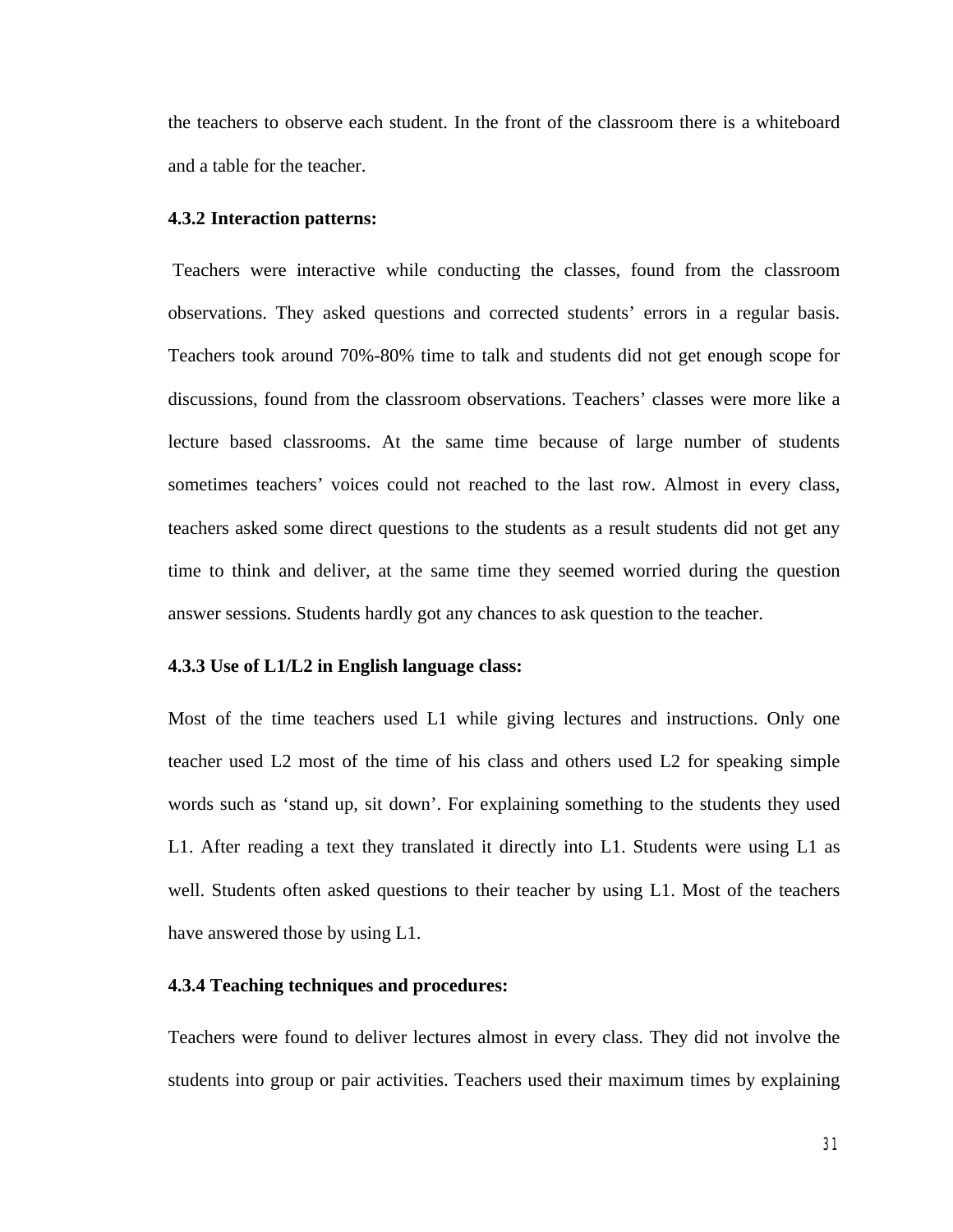the grammatical rules. One of the teachers showed the students some grammatical rules and asked them to do exercise individually. Students found very active and they submitted their answer scripts quite earlier. Moreover, some teachers let the students to read a passage aloud and instruct others to follow the reader. Later on, teacher asked some open questions based on the reading and students could answer those.

#### **4.3.5 Classroom management:**

All the classrooms were very large and around 40 to 50 students were there. Male and female students were sitting in different rows and they were sitting in some fixed benches. Teachers were very loud while explaining something and students' participations were active and lively. Teachers assigned the students into individual works more. In some classes it is found that, teachers often failed to observe each student especially students who are sitting behind.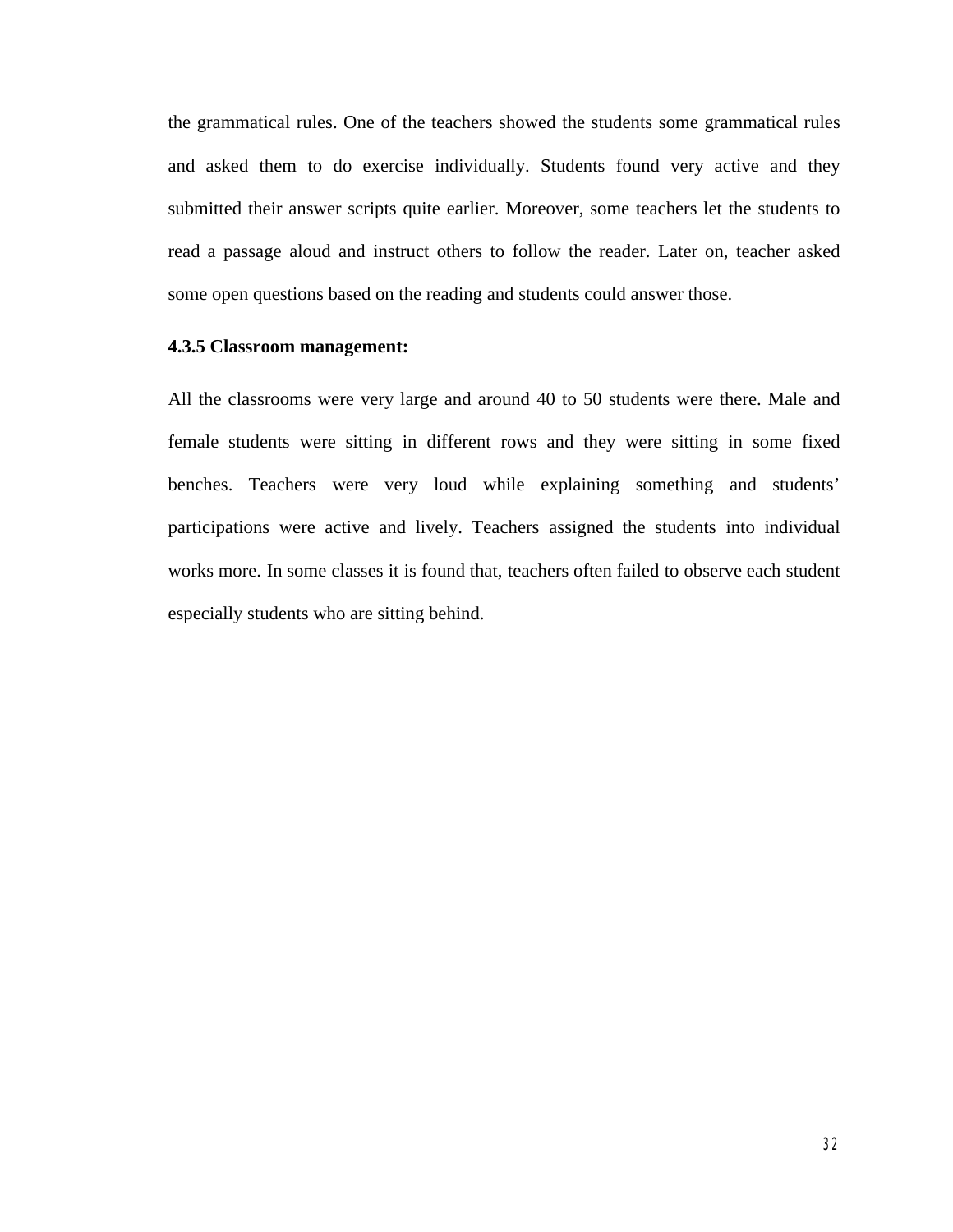# **CHAPTER 5 Analysis**

In this chapter, the results collected through the instruments are analyzed to answer the research questions. The results found from the three sources including interview with 10 teachers, group interview with 42 students and observation of 5 classes are combined together to reach a more reliable answers to the research questions. Qualitative method is followed to collect all the important data. This chapter is linked with the literature review chapter. The analysis is made to answer the two research questions mentioned in the beginning of the study

## **5.1 CLT implementation**

### **5.1.1 Teacher centered class**:

It is found that English classroom of primary level in Bangladesh is completely teacher centered. I have observed that teachers talk time is 70-80%. They give lecture and students hear silently with few participation. Students always wait for teacher's instruction, words of approval, correction, advice. They do not have any chance to discuss with except teachers.

**5.1.2 Language skills**: Authentic communication requires use of language through four skills (reading, writing, listening, speaking). But our teaching process is shaped according to exam which does not include listening and speaking skills. Teachers have mentioned that there is no separate practice session in classroom for listening and speaking.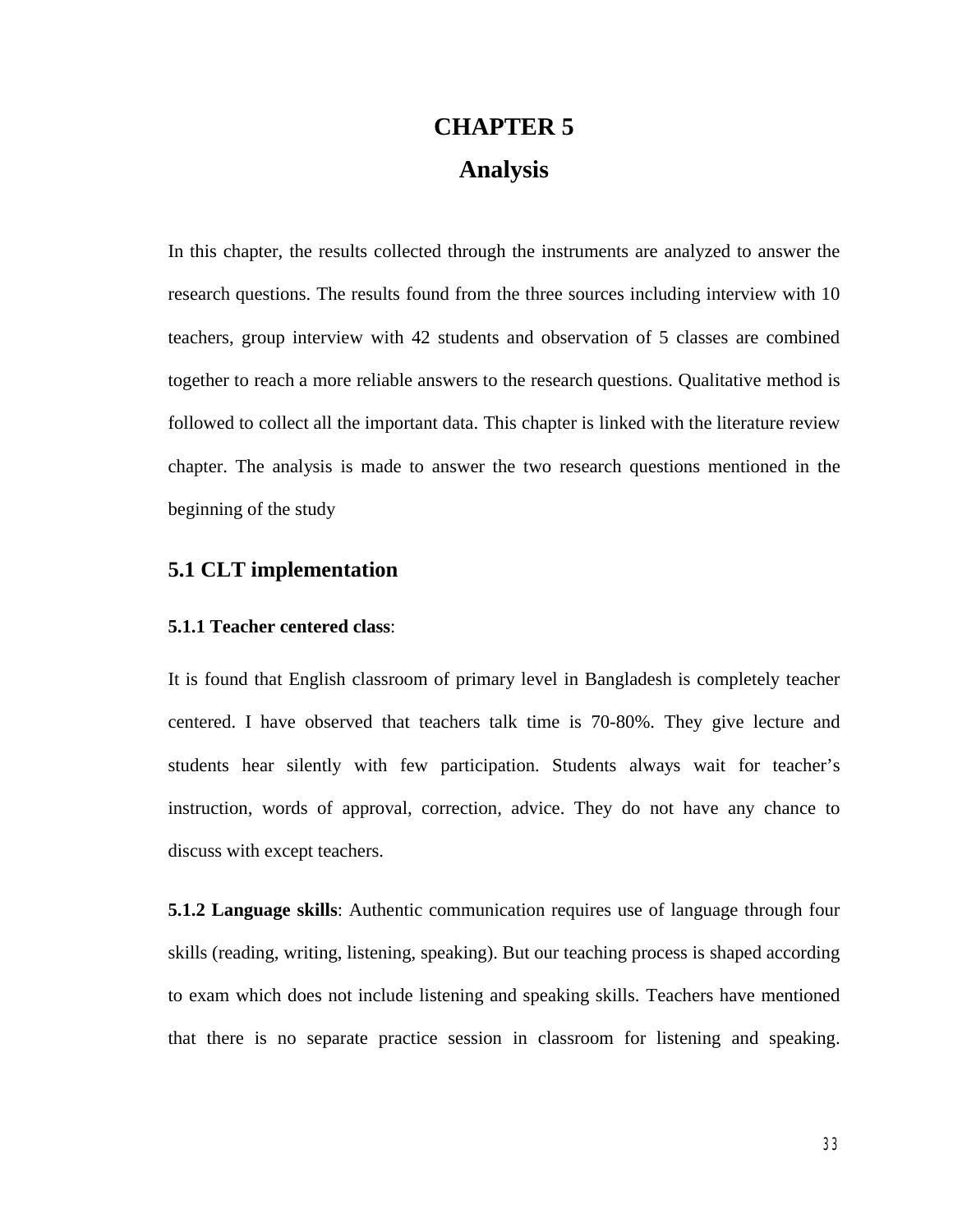Teachers encourage students to develop listening skill by their own effort hearing the news, watching movies and games.

This finding is supported by Rahman (et al.,2006). That study also suggests both trained and non-trained teachers ignore the fact of enhancing four skills.

**5.1.3 Fluency and accuracy:** It is found that fluency is still out of concern while accuracy is judging students competency. Teachers think that accuracy needs to come first in terms of importance. In the classroom there is no activity for developing fluency of writing or speaking. But according to Richards (2006) fluency may have to take on more importance than accuracy in order to keep the learners engaged in language use.

**5.1.4 Learners' engagement in class:** Learners are not so much engaged in the class. From teacher interview and group interview of students it is found that they have no chance to group or pair work or discussion. Teachers assign them individual work. In the observation it is seen that classes are mainly lecture based where learners have little scope to participate.

**5.1.5 Activities practiced in class:** It is found that teachers give emphasize on precommunicative activities such as question answer, forms and structure based activities. But the communicative activities like role play, debate are not introduced in primary level of Bangladesh.

# **5.2 Challenges that teachers face to implement CLT**

**5.2.1 Classroom environment:** It is observed that classrooms of primary level are very large with around 50 to 60 students. It is very difficult for teachers to give individual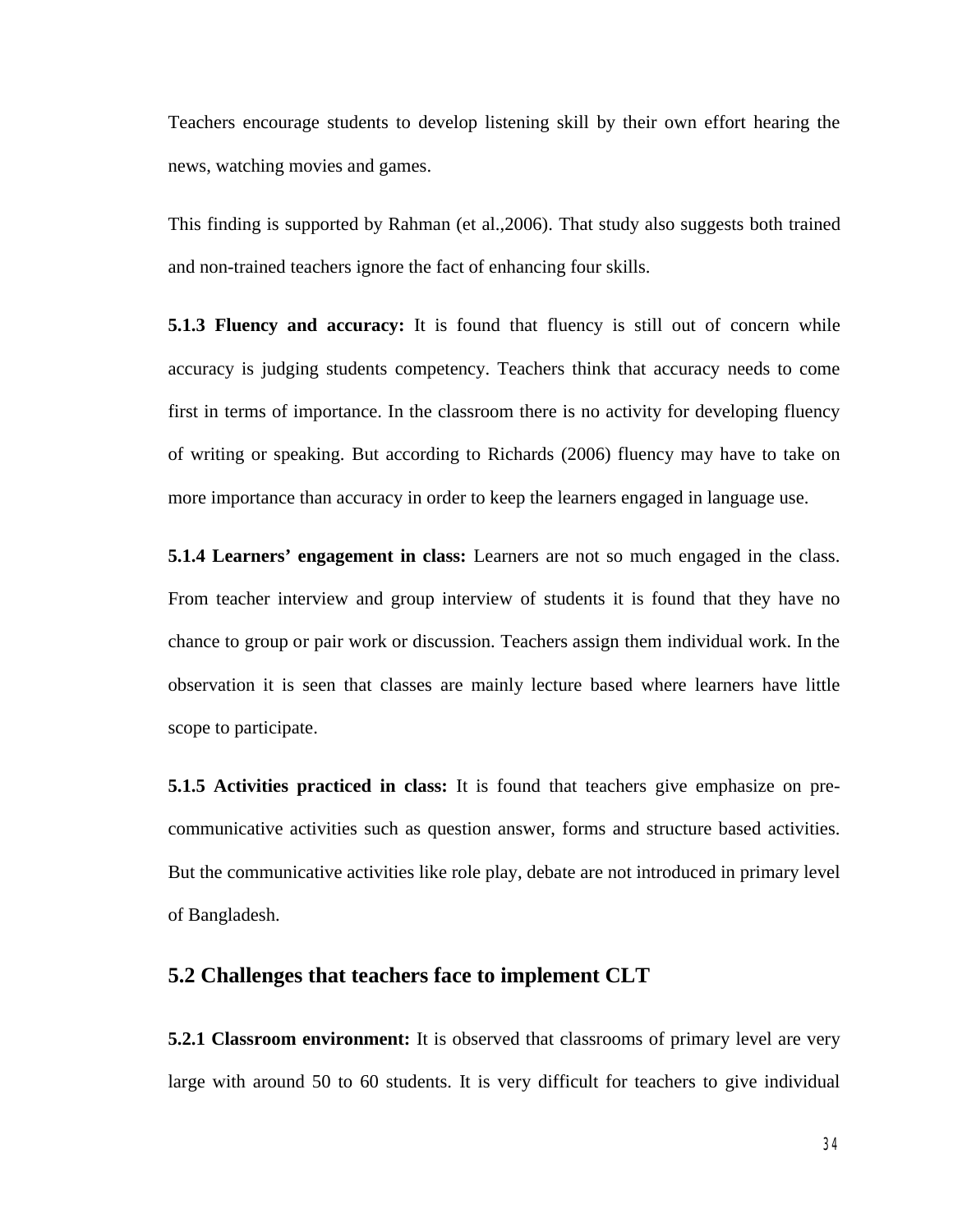attention to students especially who are sitting at the back. Sometimes teachers' voices do not reach at the last row. From teacher interview it is found that classrooms are equipped with easily immovable benches so they cannot arrange group or pair work. If they try it annoys students and makes the class noisy. This factor is considered as one of the barriers that hinder CLT implementation in the classrooms of primary levels in Bangladesh.

This result is supported by Sharmeen (2008). She identifies that large class is a problem also for students. Beside Rahman (et al,.2006) shows setting arrangement is a great problem for implementing CLT in class.

**5.2.2 Power of exam:** Most of the teachers in this research have noted that examination of our country does not include any listening and speaking skills. So they focus on reading and writing based on content of syllabi. Students also expose that they are motivated to develop their reading and writing skills for earning good grades in exam. Therefore it is not surprising that the examination format is a barrier for CLT adaption.

This finding has been echoed by the study that is conducted by Ullah (2013). Ullah has investigated that teachers focus on reading and writing skills targeting testing procedure. Because of exam oriented study true communicative competence is not developed.

**5.2.3 Lack of facilities to support CLT:** It is found that the schools lack appropriate facilities in the adoption of CLT. From teacher interview it is found that in most of the schools there is no technological teaching aid like projector, microphone, CD/VCD, tape recorder. Only board and marker/chalk is provided by authority.

This finding is similar to Rahman (et al.,2006) and Sharmeen (2008). They also find there is lack of teaching aids.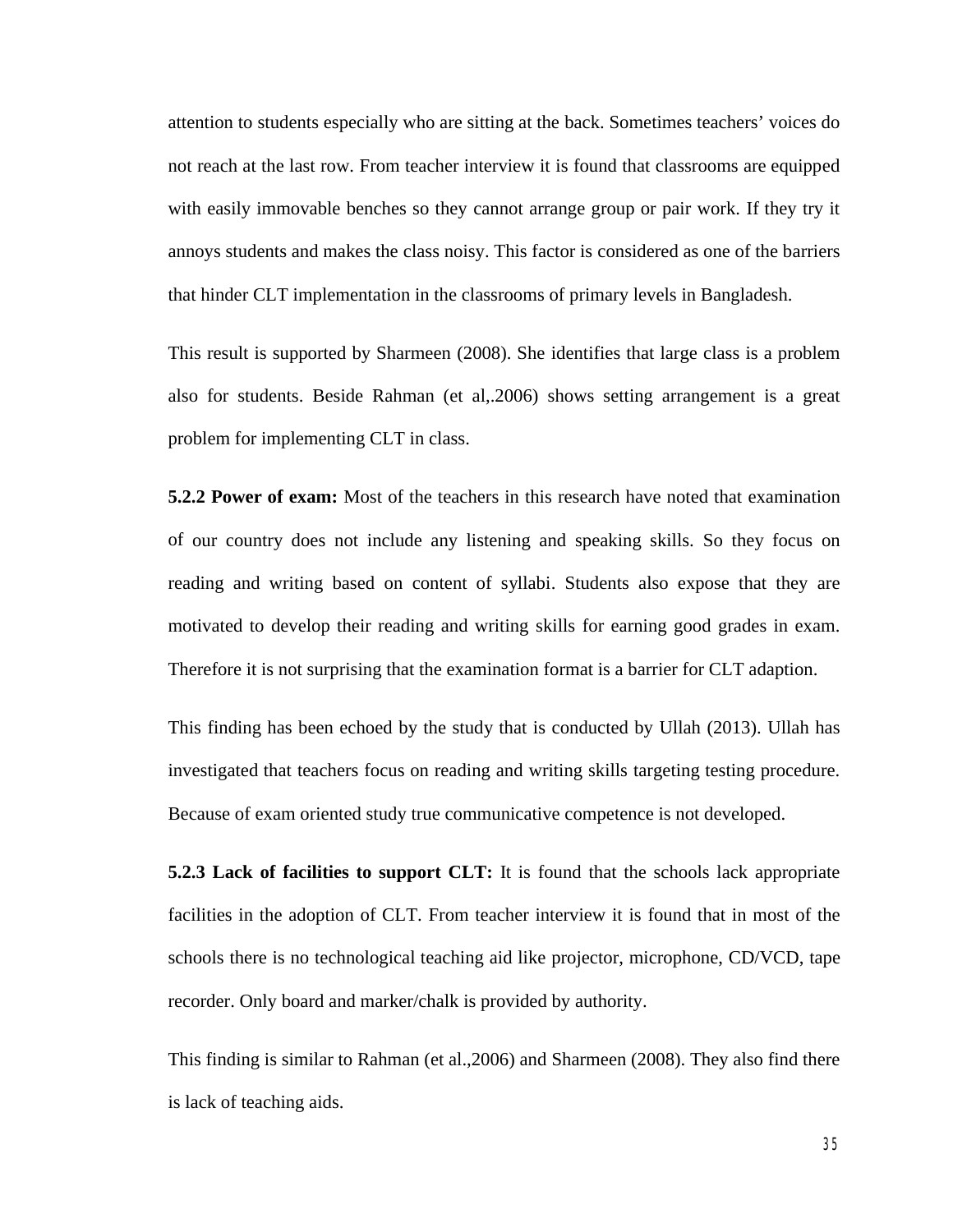**5.2.4 Students' English phobia**: Teachers in this study have reported that students have fear of English. Because of limited vocabulary, pronunciation problem, over consciousness of being criticized for making mistakes they hesitate to present or express their ideas in English. Their English phobia is one of the major challenges for teachers to conduct CLT based class.

In addition, there is a research on teachers' perceptions, attitudes and expectations about CLT in Bangladesh that has showed the majority of the teachers identified students' low English proficiency as a difficulty in practicing CLT.

## **5.2.5 Lack of interest and expertise in material development:**

It is found that teachers have to take 5-6 consecutive classes with a little break which creates tiredness and disinterested in them. So they ignore the fact of developing materials for communicative classes. Besides they do not have any training or instruction to develop materials.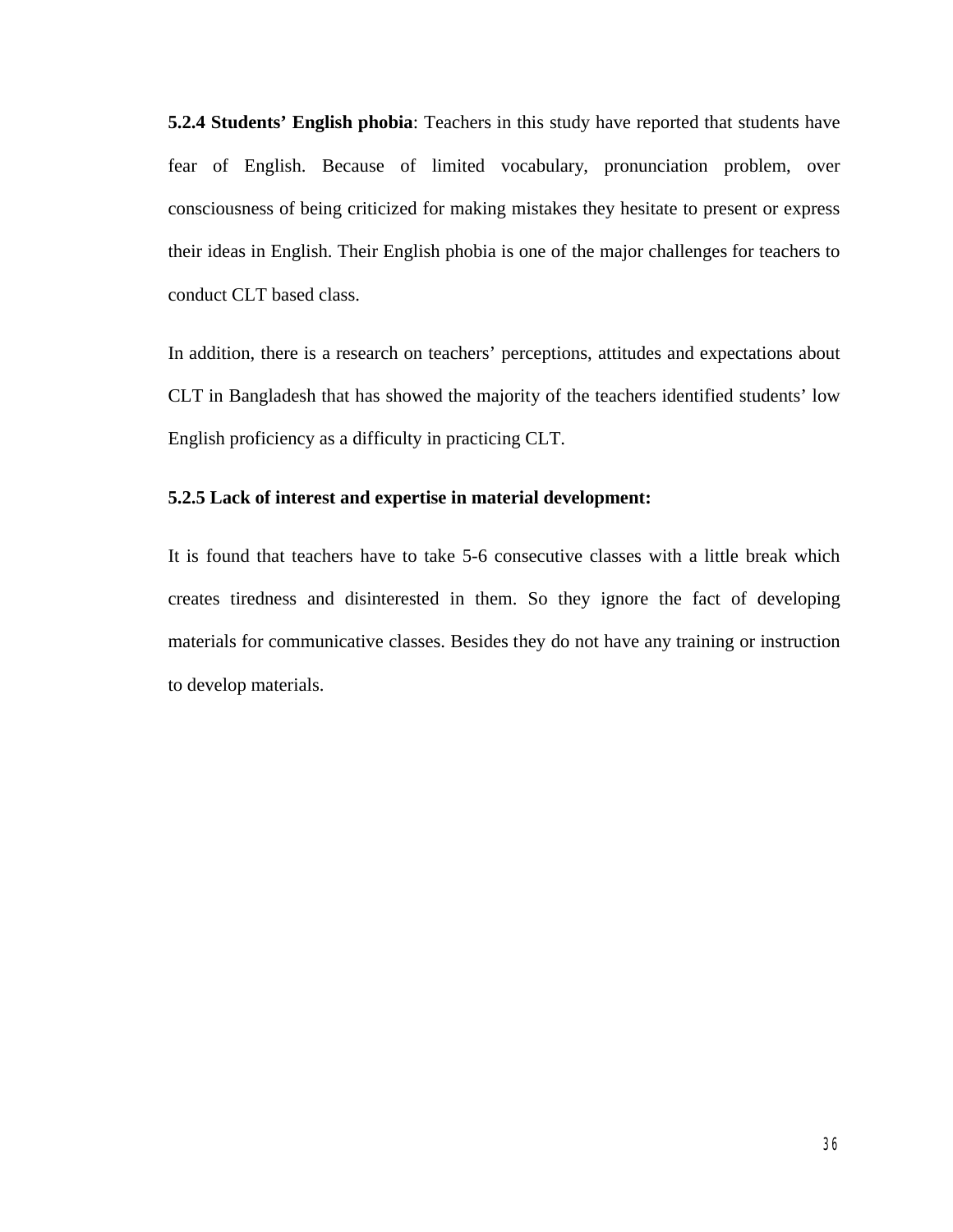# **CHAPTER 6 Conclusion**

The study reveals that CLT is not effective at primary level in Bangladesh because it is not implemented properly. Teacher's authority is absolute in the classroom and students are not so much engaged. Our teachers still prefer Bangla over English as a medium of instruction. Listening and speaking are neglected by all. Teacher's CLT implementation in classroom is affected by various factors such as power of exam, students' English phobia, lack of facilities to support CLT, classroom environment.

# **6.1 Recommendations:**

Based on the findings some recommendations have been made below.

#### **6.1.1 English teachers need training in CLT and material development:**

There has been a dying need for a well-structured training program for the English teachers of Primary level. Although some of the teachers I interviewed have training to teach English as one of the compulsory subjects, a few of them are trained in CLT. Some of them do not have clear idea about CLT approach and how to apply it in classroom to develop learners' communicative competence. The students can pass in the exam with the help of a teacher who has no idea about CLT but they will not be competent in four skills in English. Teachers need proper materials from the school authority to guide students properly. They should also make materials for communicative task. Proper training can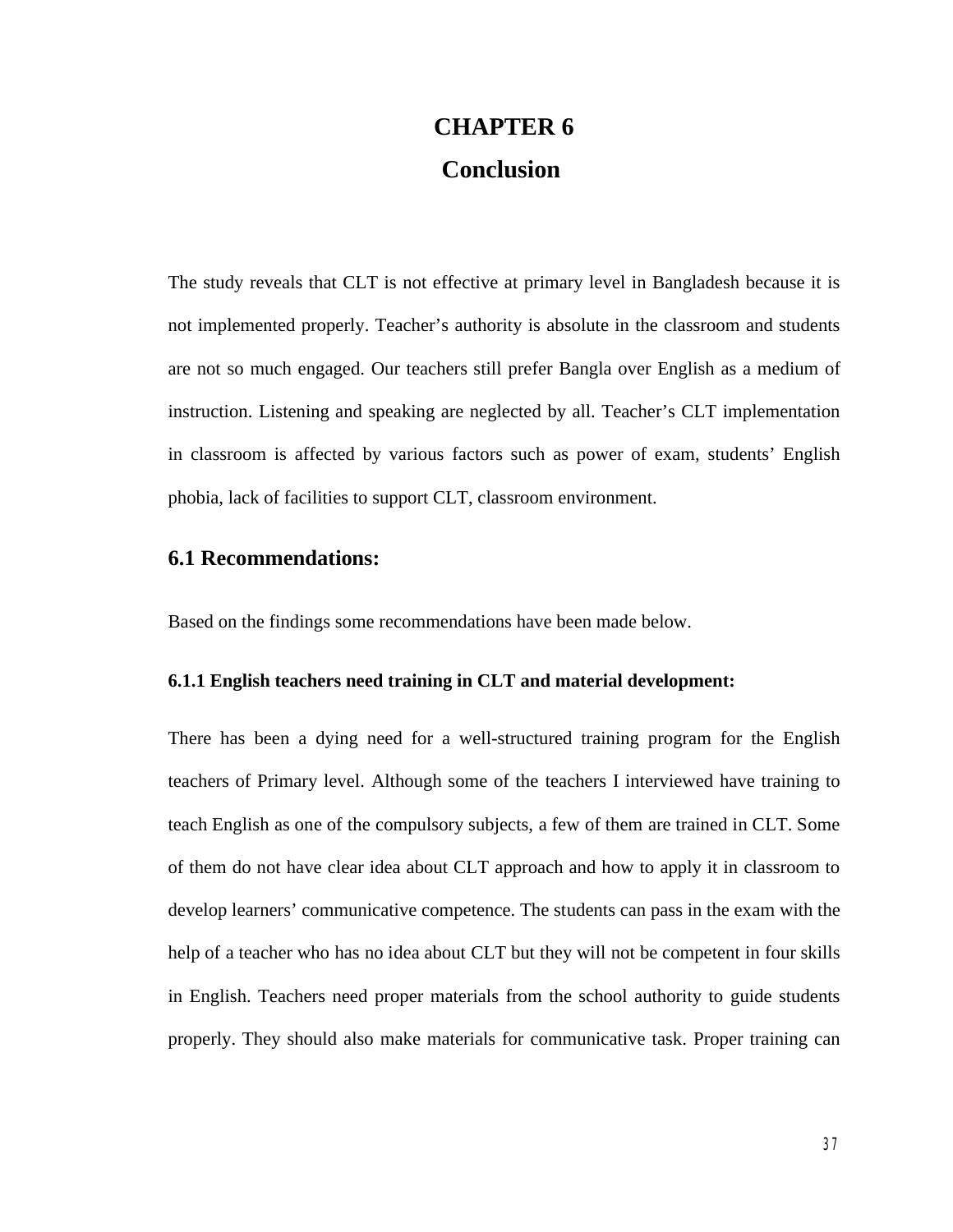teach them how to use CLT in their classrooms and how to create or use materials in class. For training they can be motivated to overcome the difficulties.

#### **6.1.2 Evaluation of teaching process:**

Teaching approaches and techniques should be regularly evaluated to see the achievement of students and the improvement in teaching.

#### **6.1.3 Following textbook instruction:**

The current textbook includes some instructions related to communicative task. Teachers need to follow these instructions and tasks to make students more creative and communicative. If the activities are confined within gap-filling, matching, ticking and teach them grammatical structure, the learners will not able to acquire communicative competence. The teachers should arrange much activity which will be helpful for the learners to develop their listening and speaking skills. Whatever the lessons are related to the exam or not but teachers need to follow the textbook.

#### **6.1.4 Arrangement of the materials regarding communication:**

School authority need to provide all the equipment related to increase the four skills among the students like- audio-video and visual materials, tape-recorder etc. so that teachers can use those materials in class and students also be motivated and feel interested in English language classes.

#### **6.1.5 Changing the classroom environment:**

Large class is the core of all the problems. As there are too many students teachers could not give emphasis on listening and speaking skills. Instead of having one or two sections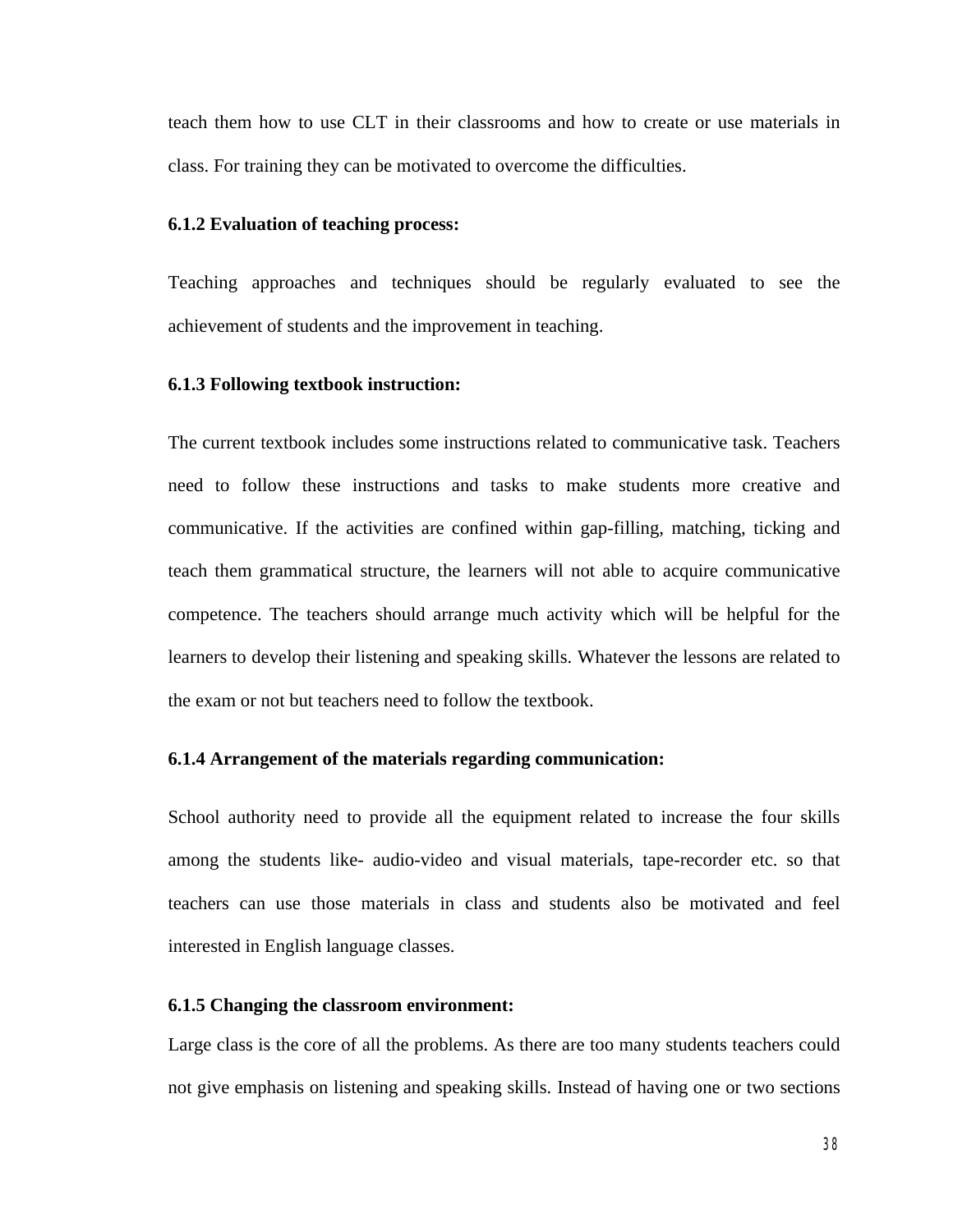of 50 to 100 students, it is better to make four or five sections of one class consisting of a maximum of 20 to 40 students. The students of last benches cannot listen to the teacher's lecture. Schools should provide movable chairs also so that group and pair work can be possible to arrange.

#### **6.1.6 Arrangement of student-centered classroom:**

For a long time, English classrooms at primary level are dominated by the teachers in Bangladesh. They always stand in front of the blackboard, talk all the time and students listen to them. This kind of classroom setting is in favor of using Grammar-Translation Method. There is no interaction between teachers and students in these classes. Most of the classes I visited have these problems. In order to acquire communicative competence in English language; the students need to participate in different activities. The students can play role or present a topic after discussion with other students given by teachers. Teachers need to assign students in different types of group or pair work or group discussion and tell them to discuss in English.

#### **6.1.7 Including interesting and practical topic:**

Interesting and practical topics should be included in the syllabus which can motivate them to increase their skills.

#### **6.1.8 Reducing students' hesitation:**

Teachers need to encourage their students to speak in English without any hesitation. They have to make students realized that learning through making mistakes is natural.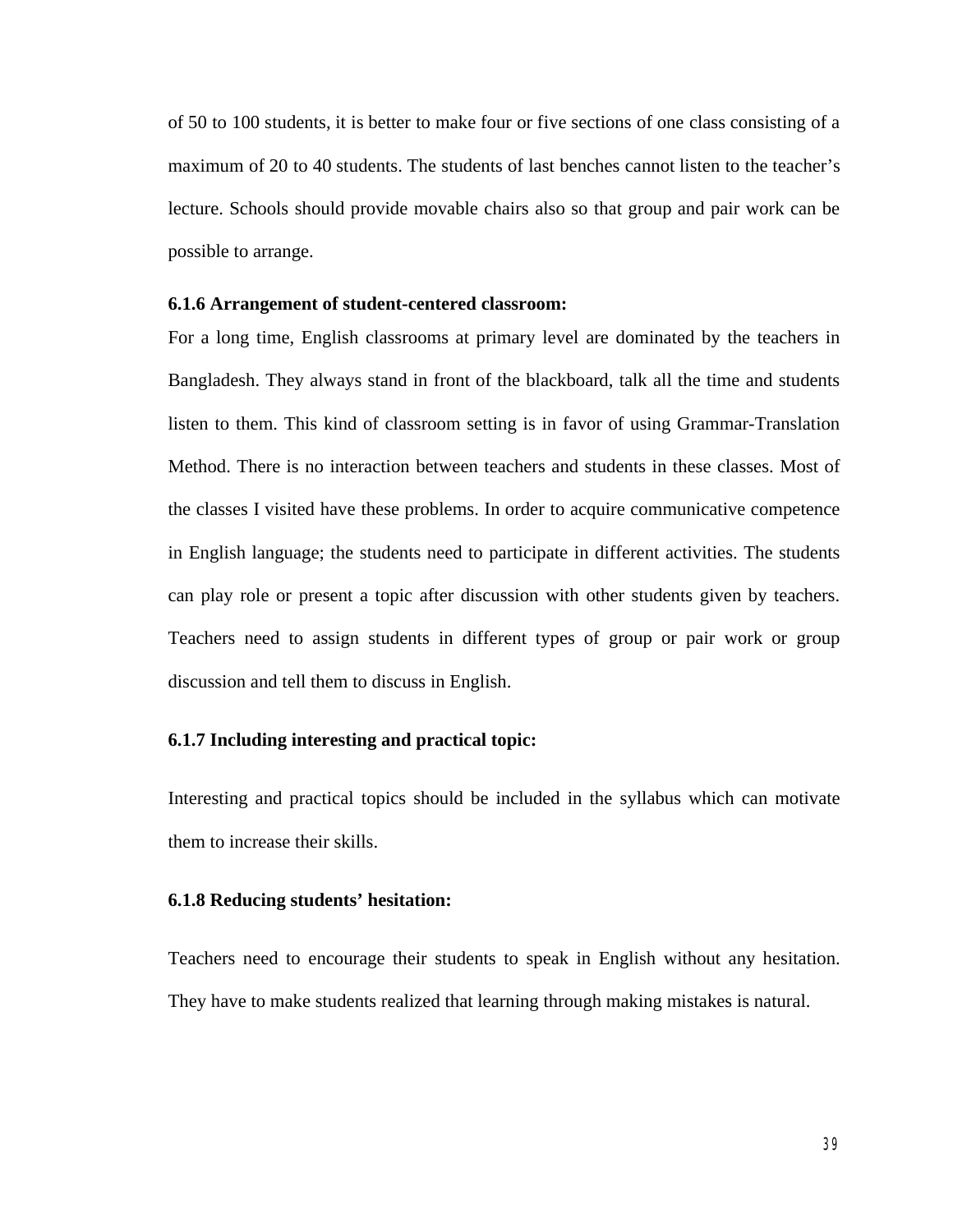# **6.1.9 Changing the exam format:**

The examination influences institution's authority, teachers as well as students. So examination format should be changed to CLT related one.

The findings are more or less similar to other studies which were conducted in this field. But more research is needed in this field because with change of time our teaching pedagogy can be changed also.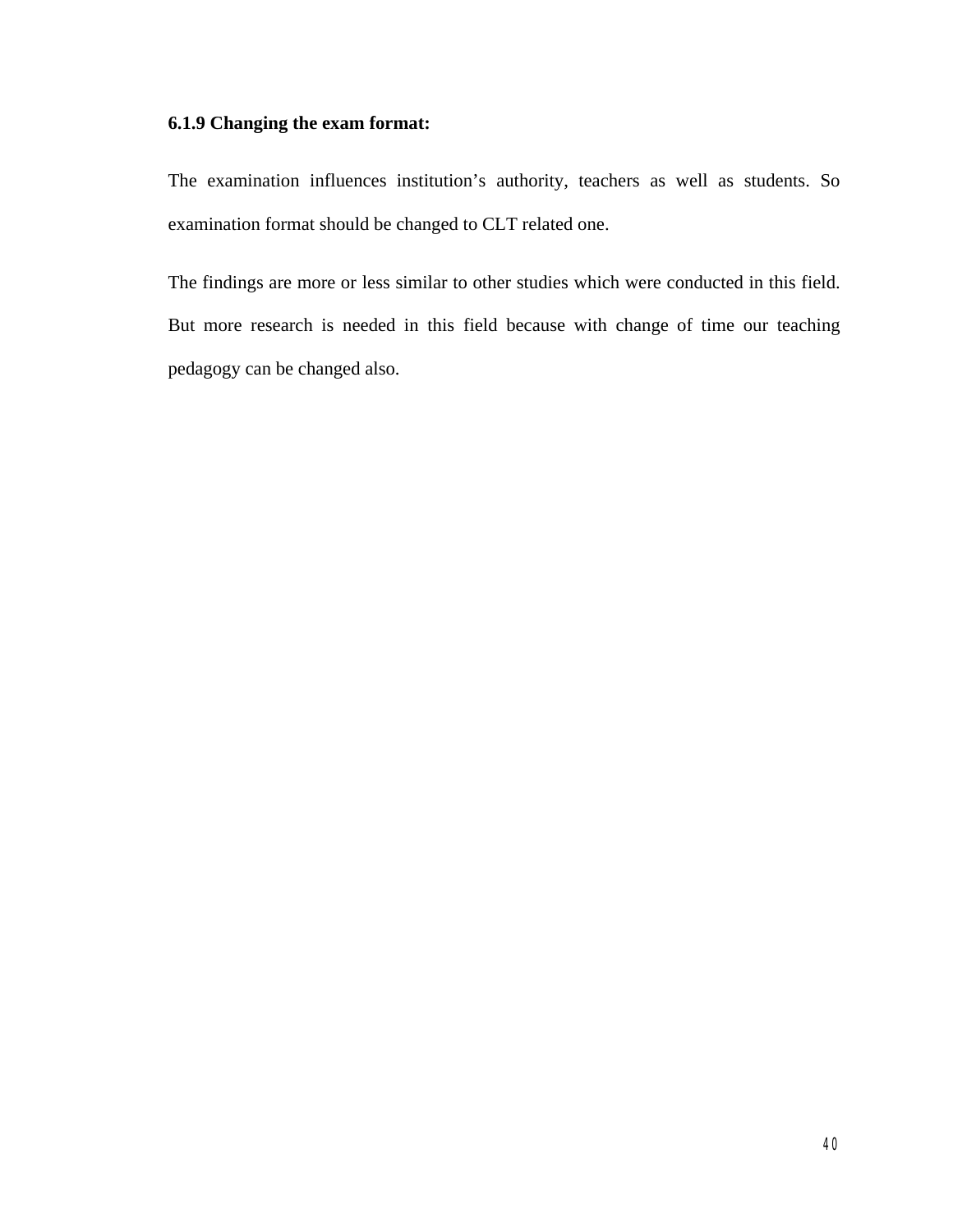# **References**

Breen, M. P. and Cardin, C. (1980). The essentials of a communicative curriculum in language teaching. *Applied Liguistics*. 1(2),89-112.

Brown, H. D. (2001). *Teaching by principles: An Interactive approach to language pedagogy.* New York: Addison Wesley Longman, Inc.

Brown, H.D. (2007). *Principles of language learning and teaching*. New York: Pearson Education, Inc.

Communicative language teaching (2016). . In *Wikipedia*. Retrieved from [https://en.wikipedia.org/wiki/](https://en.wikipedia.org/wiki/Communicative_language_teaching)**Communicative**\_**language**\_**teaching**

Communicative Approach. (n.d.). Retrieved from

http://bogglesworldesl.com/glossary/communicativeapproach.htm

Chowdhury, K. B. (2012). Communicative Language Teaching Approach at Higher Secondary Level in Bangladesh-Teachers' Perceptions and Classroom Practice. *Languages in India*, *12*(2).

Dong, Y.(2007). *The challenges of teaching communicative English to Chinese tertiary students: a case study in a Chinese university.* Unpublished master dissertation: Unitec Institute of Technology, Auckland, New Zealand.

Freeman, D. & Anderson, M (2000) *Techniques and principles in Language Teaching*(2nd ed.). Oxford: Oxford University Press.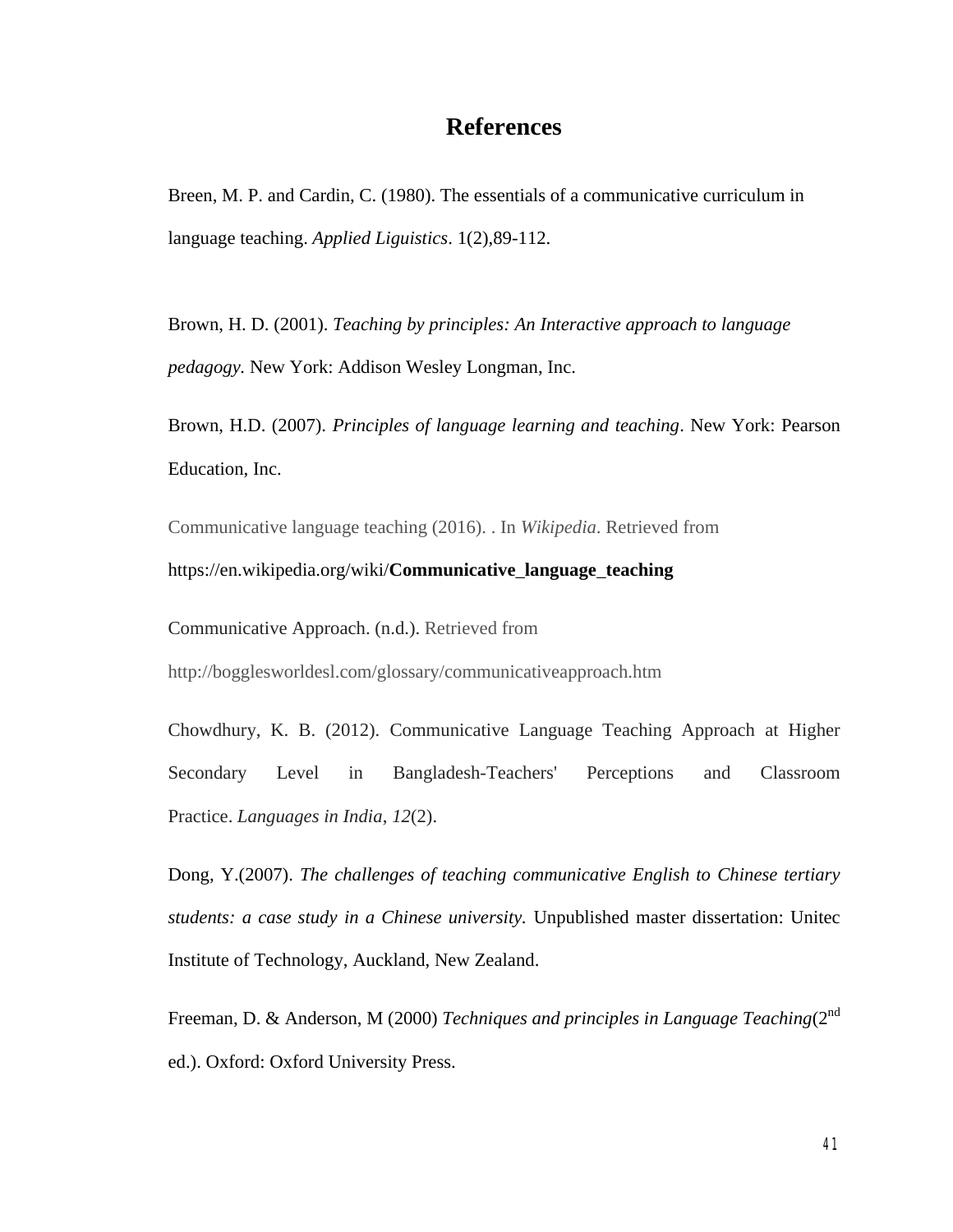Ferdous, S.S.(2009), *Effectiveness of Communicative Language Teaching Approach at HSC Level,* Unpublished master dissertation: East West University.

Harmer, J. (2000). *How to teach English*. Foreign Language Teaching and Research Press.

Hayes, U. (1997). Helping teachers to cope with large classes. *ELT Journal*, 51(2),106- 116.

Hymes, D.H. (1972).On communicative competence. In C.J. Brumfit, & Johnson (Eds.). The communicative approach to language teaching  $(2<sup>nd</sup>$  ed.). Oxford University Press.

Incecay, G., & Incecay, V. (2009).Turkish university students' perceptions of communicative and non-communicative activities in EFL classroom. *Social and Behavioural Science, 1*, 618-622.

Karim, K. M. R. (2004). Teachers' perceptions, attitudes, and expectations about communicative language teaching (CLT) in post-secondary education in Bangladesh. Unpublished master dissertation: University of Victoria.

Li, D. (1998). It's always more difficult than you plan and imagine: Teachers' perceived difficulties in introducing the communicative approach in South Korea. *TESOL Quarterly,* 32(4),677-703.

Liao, X. (2000). Communicative language teaching innovation in China: Difficulties and solutions. ERIC database, (ED443294). Retrieved form http://www.eric.ed.gov/PDFS/ED443294.pdf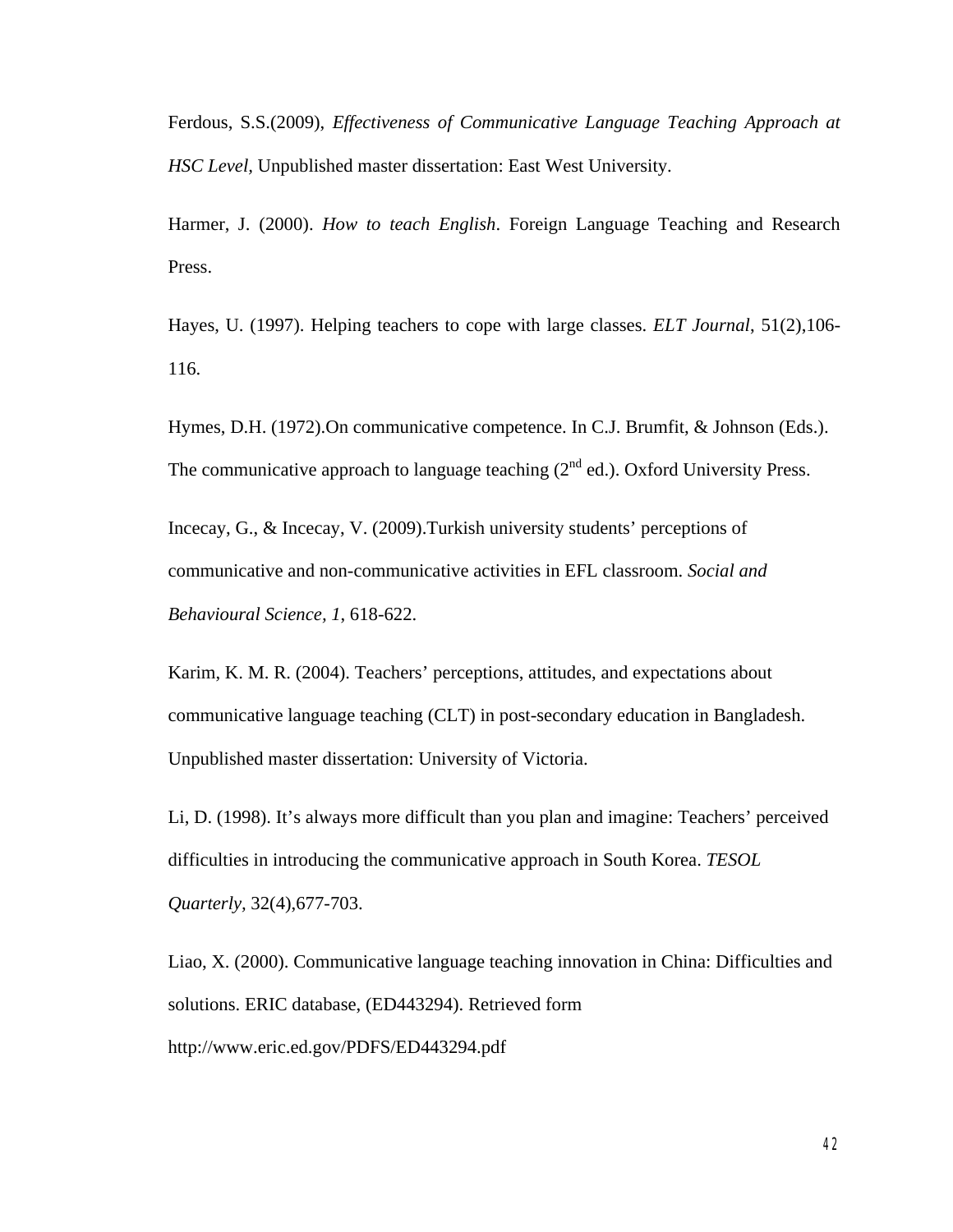Liao, X. (2004). The need for communicative language teaching in China. *ELT Journal,* 58(3),270-273.

Menking, S. (2001).The communicative approach to teaching English in post-secondary institutions in Shimane, Japan. *ERIC database*, (ED461994). Retrieved from http://www.eric.ed.gov/PDFS/ED443294.pdf

NCTB. (2012). National Curriculum Text Book. Dhaka: Bangladesh.

Nunan, D. (1991)*. Language Teaching Methodology: A Textbook for Teachers.* New York, Prentice Hall.

Ozsevik, Z. (2010). *The use of communicative language teaching (CLT): Turkish EFL teachers' perceived difficulties in implementing CLT in Turkey*. Unpublished master dissertation, University of Illinois.

Qiang, W., & Ning, Z. (2011).*Teaching large classed in China – English as a Foreign Language.* Retrieved from

http://www2.warwick.ac.uk/fac/soc/al/research/projects/telc/5.\_wang\_qiang\_overvie w\_of\_china\_research\_0.pdf

Rao, Z. (2002). Chinese students' perceptions of communication and non-communicative activities in EFL classroom. *ELT journal*. 30(2),85-105.

Rahman, A., Kabir, M. M., & Afroze, R. (2006). Effect of BRAC-PACE training on English language teachers of rural non-government secondary schools. *Research & Evaluation Division, BRAC.* Retrieved from

http://www. bracresearch. org/srch\_dtls. php.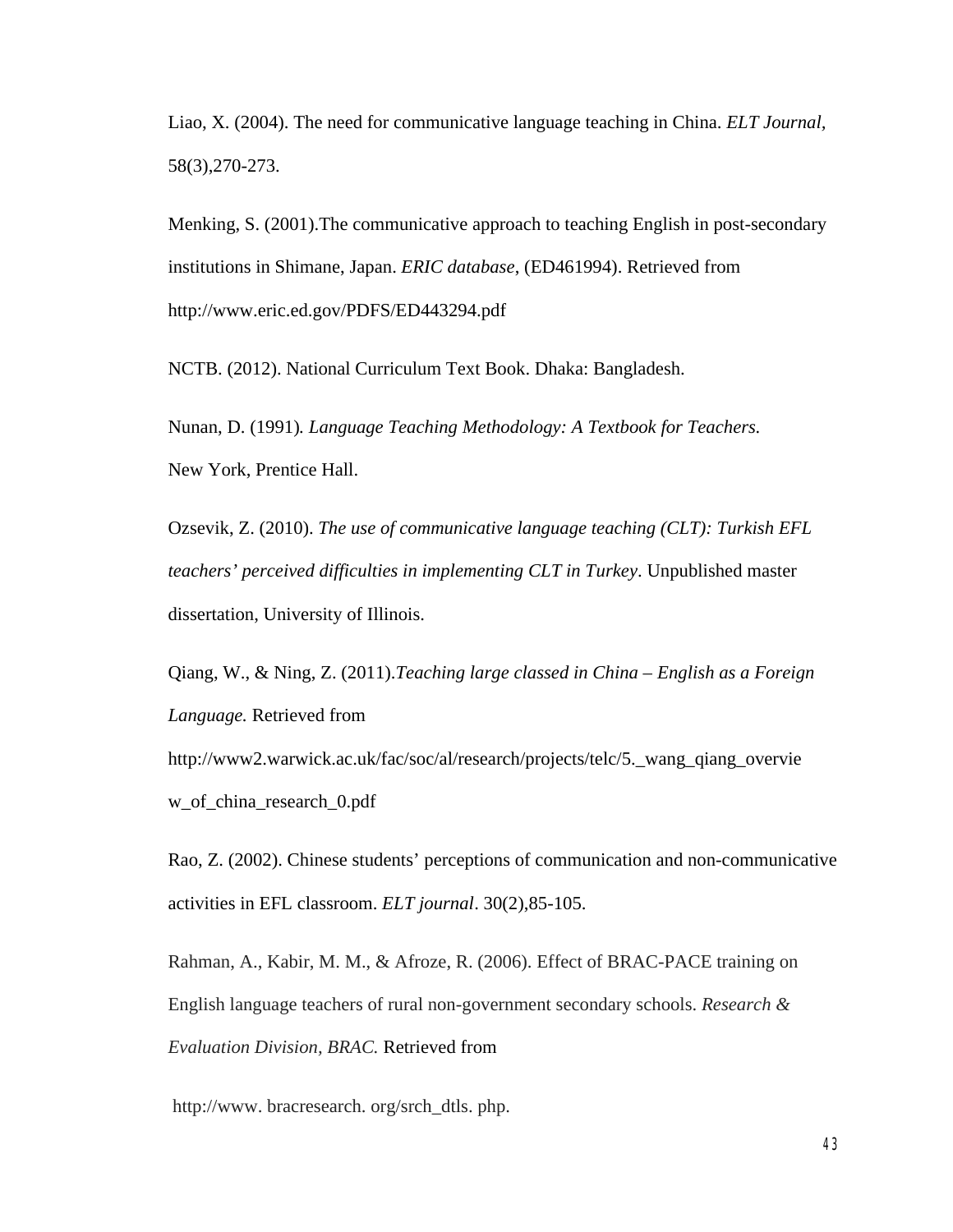Rahman, M. S. (2015). Implementing CLT at Higher Secondary Level in Bangladesh: A Review of Change Management. *Journal of Education and Practice*, *6*(2),93-102.

Richards, J. C. (2006). *Communicative language teaching today*. New York: Cambridge University Press.

Richards, J. C & Rodgers, T. S. (Ed.). (2001). *Approaches and Methods in Language Teaching* (2nd ed.). Cambridge: Cambridge University Press.

Richards, J. C., & Rodgers, T.S (1986). *Approaches and Methods in Language Teaching*: A Description and Analysis. Cambridge: Cambridge University Press.

Richards J., Platt J., Weber H. (1985), *Longman Dictionary of Applied Linguistics,* (2nd ed.),Longman Group UK Limited, England.

Roberto, D. N. (2004). *What is student-central learning?* University of Westminster: Education Initiative Central.

Sharmeen, T. (2008). Self-Motivation and its Role in the context of Bangladeshi Learners' English Language Learning*. Prime University Journal*, 2( 1), 98-109.

Ullah, M. M. (2013). CLT at the Higher Secondary Level in Bangladesh: Theory and Practice. *Journal of Education and Practice*, 4(4), 197-206.

Vongxay, H. (2013). *The Implementation of Communicative Language Teaching (CLT) in an English Department in a Lao Higher Educational Institution: A Case Study*. Unpublised master dissertation,Unitec Institution of Technology, New Zealand. Retrieved from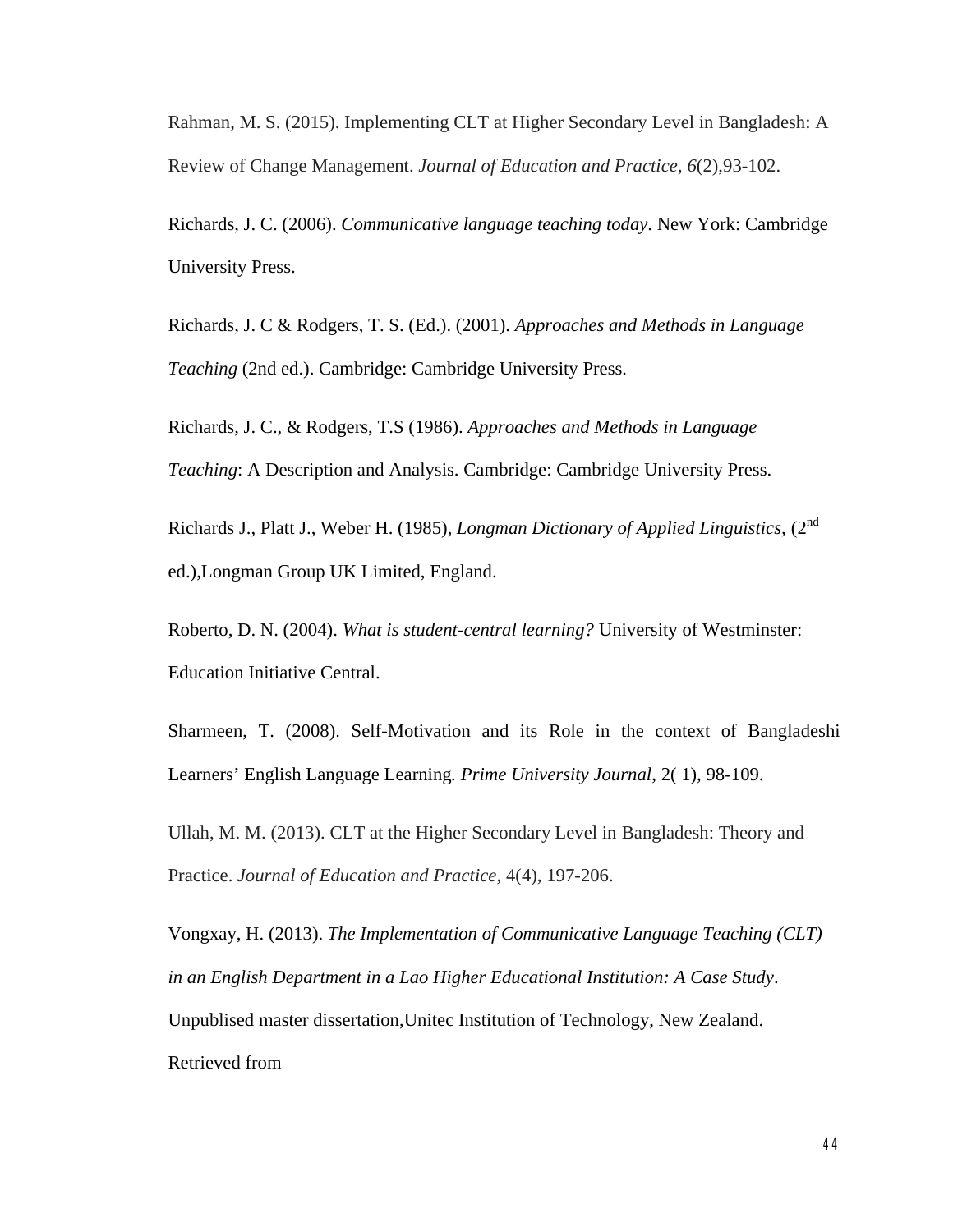[http://unitec.researchbank.ac.nz/bitstream/handle/10652/2317/Hongkham%20Vongxey.p](http://unitec.researchbank.ac.nz/bitstream/handle/10652/2317/Hongkham%20Vongxey.pdf?sequence=1) [df?sequence=1](http://unitec.researchbank.ac.nz/bitstream/handle/10652/2317/Hongkham%20Vongxey.pdf?sequence=1)

Wilkinson, M. (2001). The core ideas of research ethics. In M. Tolich (Eds.), *Research ethics in Aotearoa New Zealand* (pp. 13-24). Auckland: Pearson Prentice Hall.

Ying, L. (2010). *Communicative activities in ELT classrooms in China*. Unpublished master dissertation, University of Wisconsin-Platteville.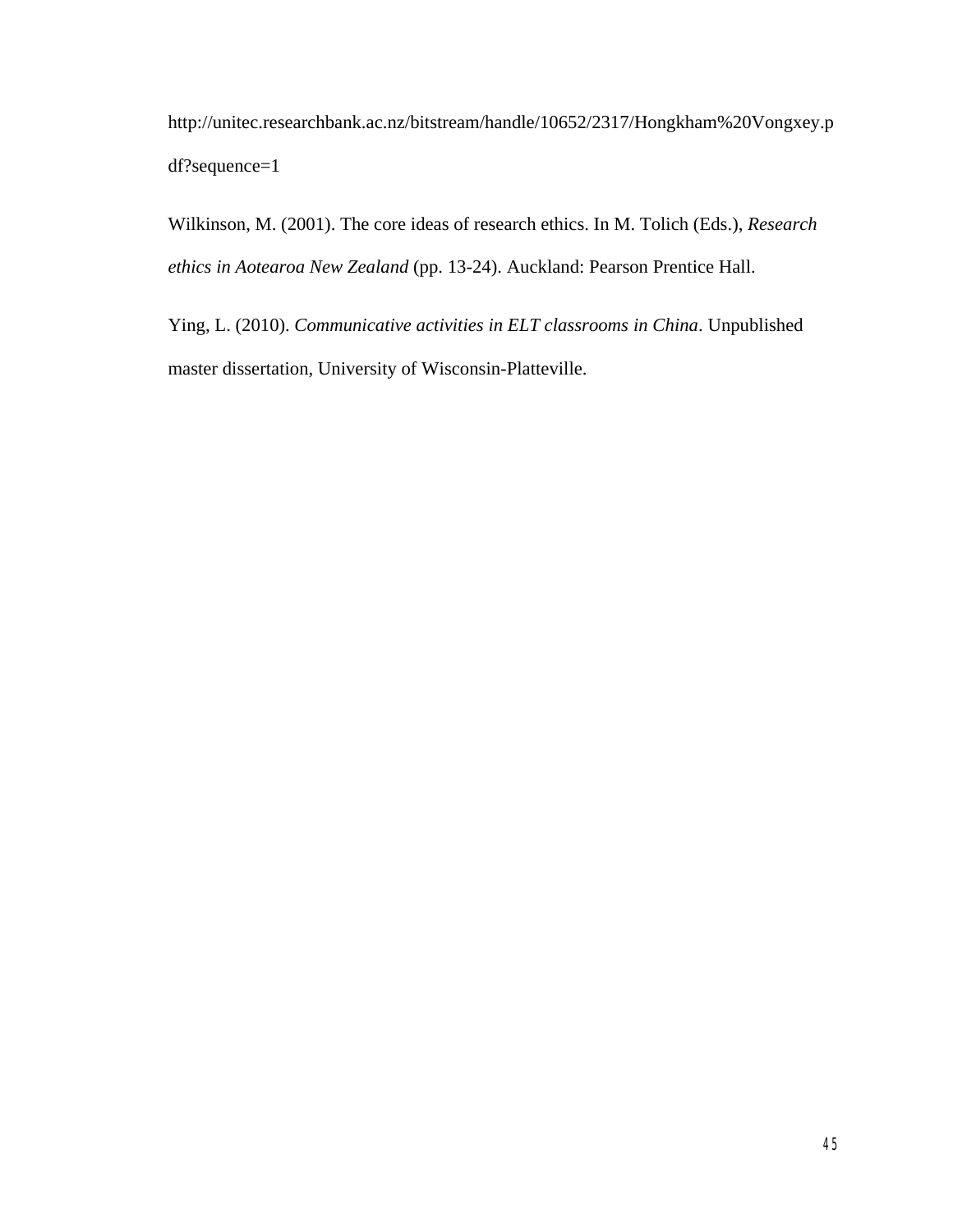# **Appendices**

# **Appendix A**

Interview questions for teachers

- 1. Your students learn English as a matter of study or for communication, what do you think?
- 2. Do your students talk to you always in English? If not then what can be the reason behind it?
- 3. In which language you conduct your class and why?
- 4. How do your students practice speaking?
- 5. How do your students practice listening?
- 6. Do your students participate in group or pair work? Why?
- 7. What activities you give your students to do in class?/ How do you engage students in class?
- 8. Do you give feedback after checking students' script?
- 9. Between fluency and accuracy in which area you give emphasize on and why?
- 10. Do you have training or idea about communicative language teaching (CLT)?
- 11. What difficulties you face in teaching to apply CLT?
- 12. Do you use any other teaching material beside textbook? If not then why? If yes then what do you use?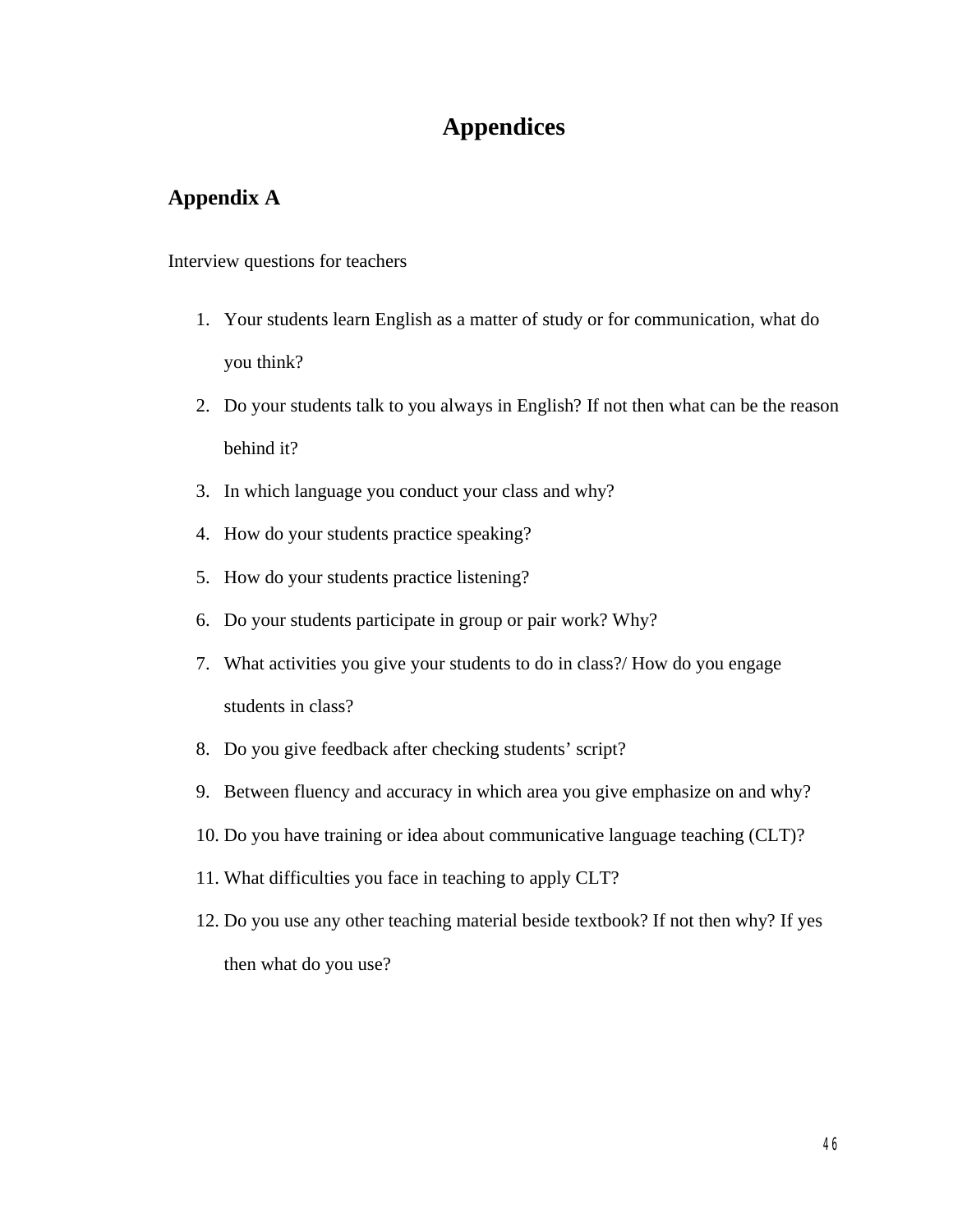# **Appendix B**

Interview questions for students

- 1. Do you speak English with friends or classmates outside the class? Give reason for your answer. (তুমি কি ?াসের বাইরে ব?ু বা ?াসেরব?ুদের সাথে ইংরেজি বল? তোমার উ?রের কারন লিখ?
- 2. When do you use English? (তুমি কথন ইংরেজি ব?াবহার কর)
- 3. Among reading, writing, listening, speaking which area do you wish to develop more? why? কোন দ?তা তুমি বাড়াতে চাও? পড়া, লেখা, শোনা, বলা ? কেন?)
- 4. Which language do you mostly use in English class? (কোন ভাষা তুমি ইংরেজি ?াসে েবিশ ব?বহার কর?)

5.How do you feel about English class? (ইংরেজি ?াস ভোমার কেমন লাগে?)

6.What kind of English class do you like?(such as teacher just teaching or student also participate) (কোন ধরনের ?াস তুমি পছ? কর? যেমন শি?ক সুধু পড়াবে বা ছা?রা ?ােস পরায় অংশ িনেব?)

7. What activities does your teacher give to do in class? (তোমার শি? ক ?াসে কি কি কাজ করতে দেয়?)

8 10o you like group work or pair work?why? (তুমি কি দলীয় বা ২ জনে কাজ পছ? কর? কেন?)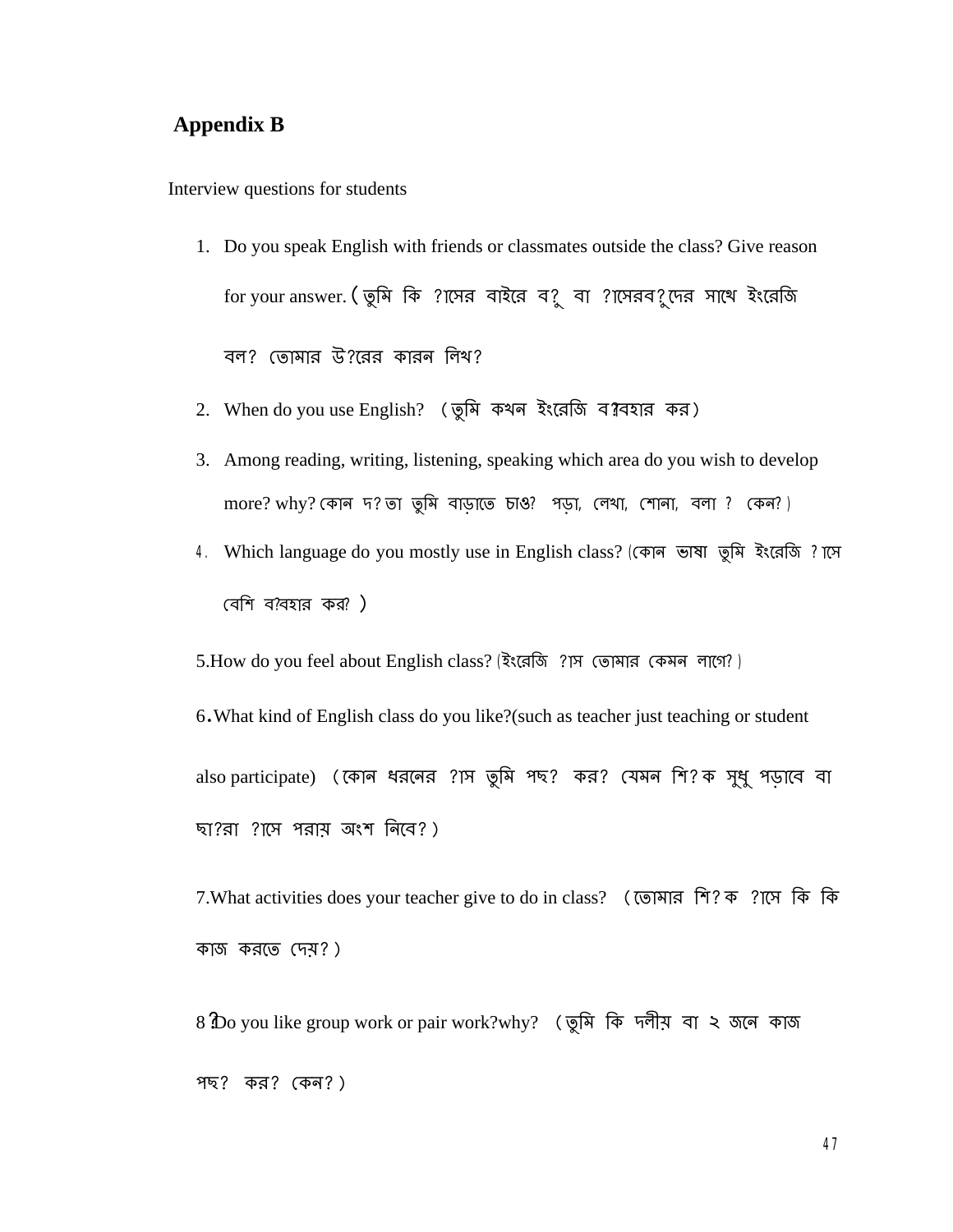# **Appendix C**

# **Class-room observation Record Sheet**

| Name of the Institution:                 |
|------------------------------------------|
| Date:                                    |
| Total number of students: (Male /Female) |
| Teacher's name:                          |
| Class time:                              |
| Materials:                               |
| Study topic:                             |
| Level of the students:                   |
| Observer's name:                         |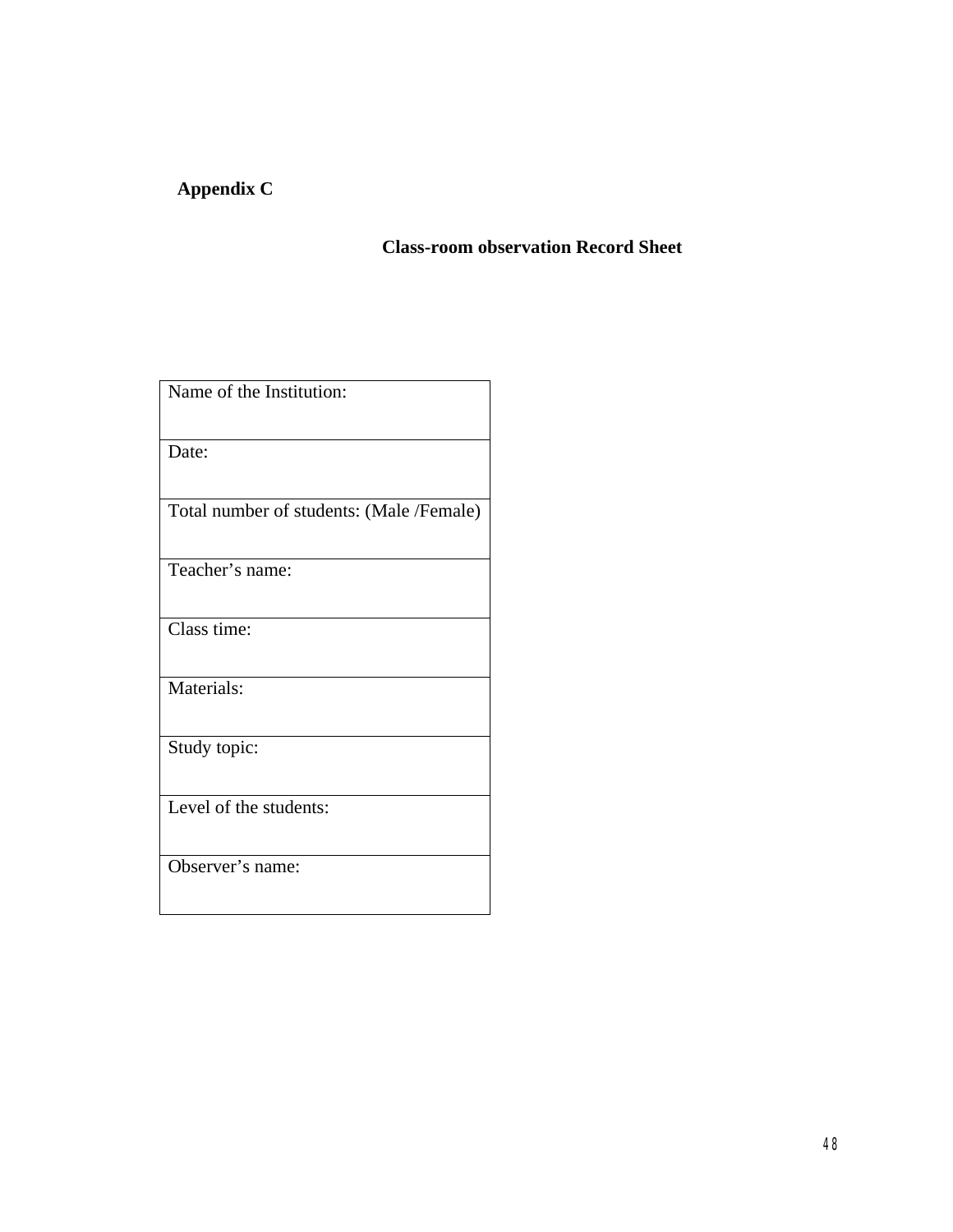# **Observation record sheet**

## **Physical aspects of the class:**

Number of students:

Seating arrangements:

Physical dimensions of class

Other equipments in class:

# **Interaction Patterns:**

Teacher talking time:

Turn-taking procedures:

Question types used:

# **Use of teaching materials:**

Textbook:

Teacher-prepared materials:

Other supplementary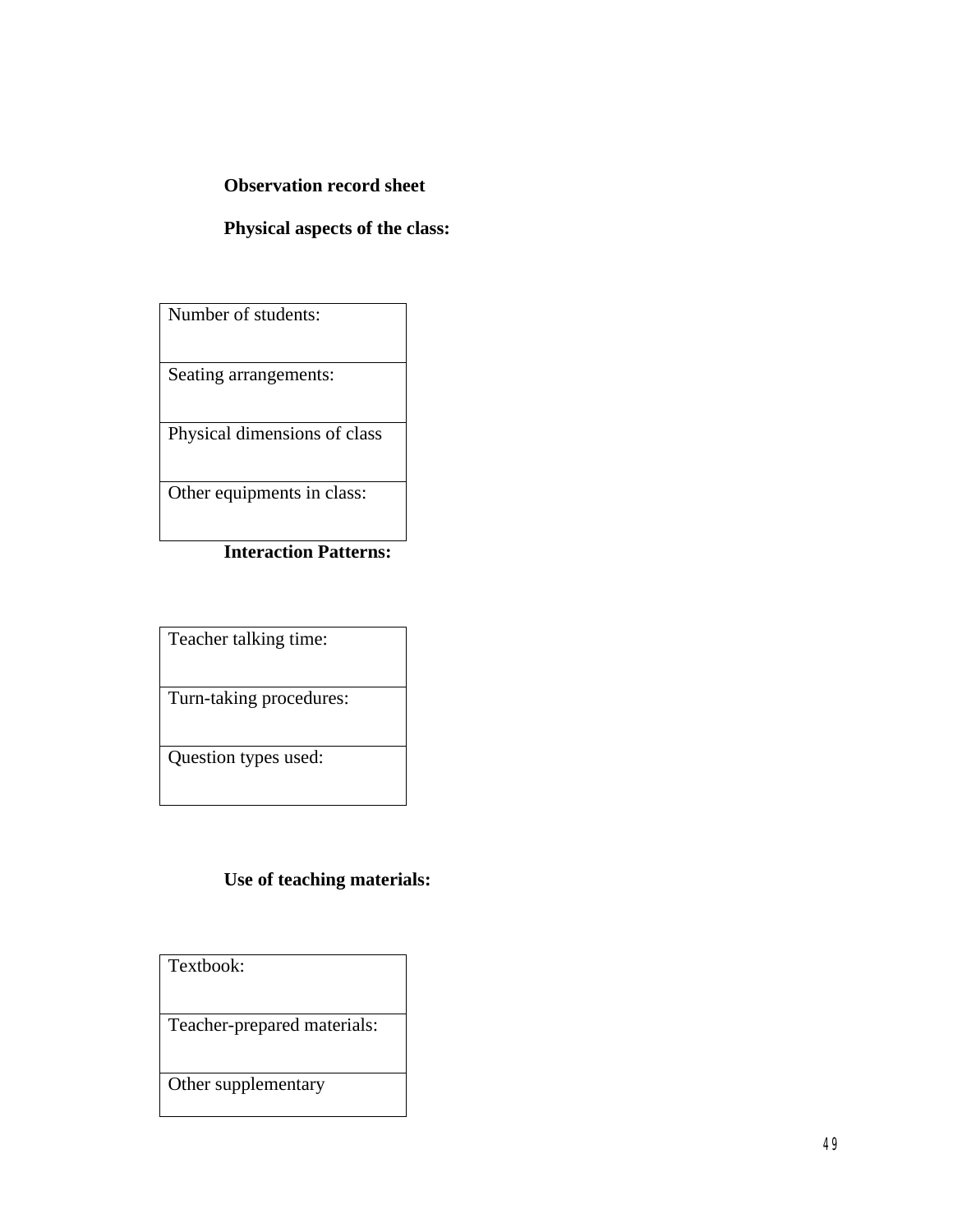materials:

**Use of L1 / L2**

Purposes of using L1:

Reasons of using L1:

L1 used by the Teacher:

L1 used by the Students:

# **Treatment of errors:**

Direct way:

Indirect way:

Critical supportive:

Constructive way: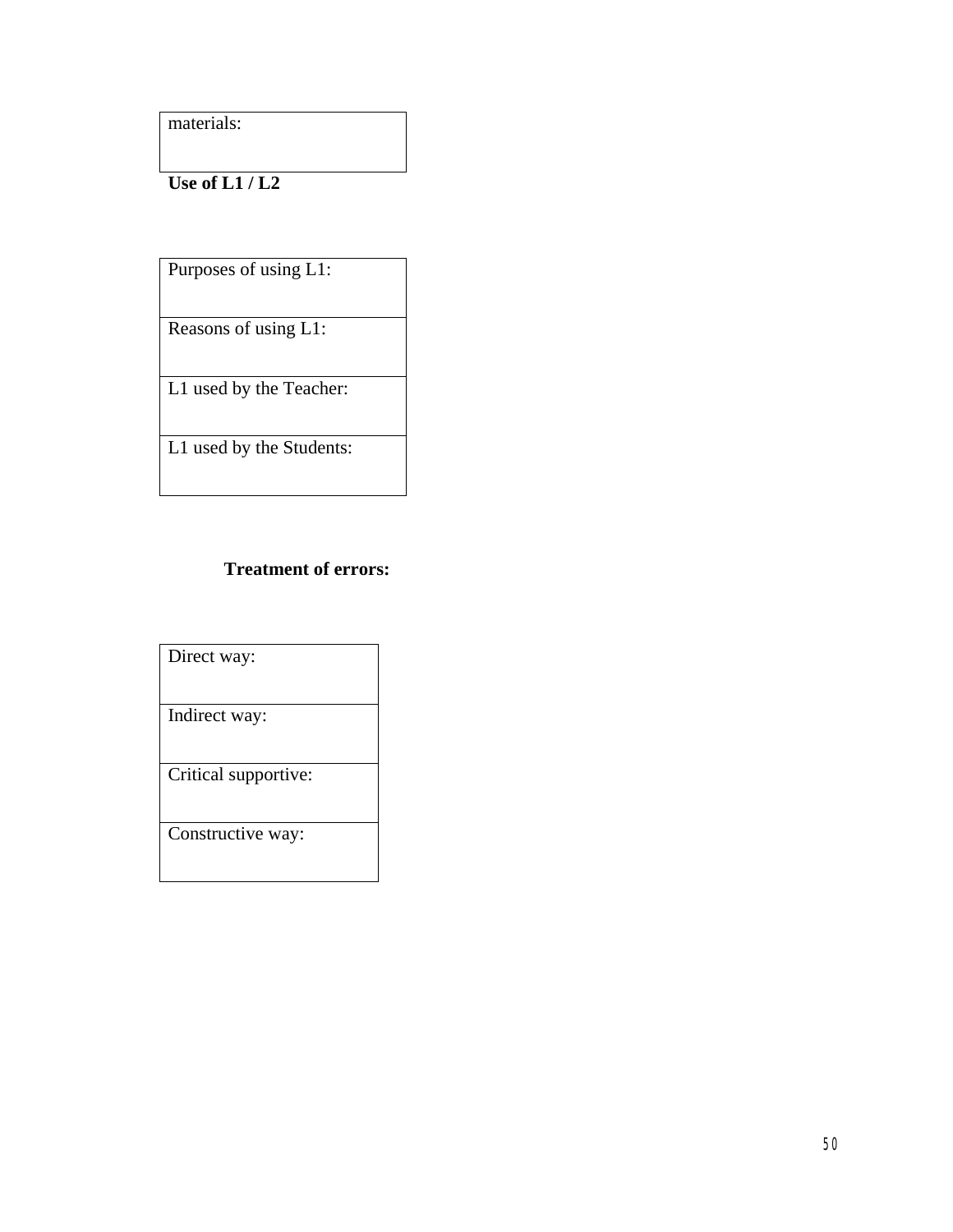# **Teaching methods, techniques and procedures:**

| Chain drills:      |
|--------------------|
| Grammar exercises: |
| Demonstration:     |
| Discussion:        |
| Dramatization:     |

# **Class-room management:**

|  | Teacher's Instruction: |
|--|------------------------|
|--|------------------------|

Group works:

Pair works:

Individual works:

Lecture based teaching: